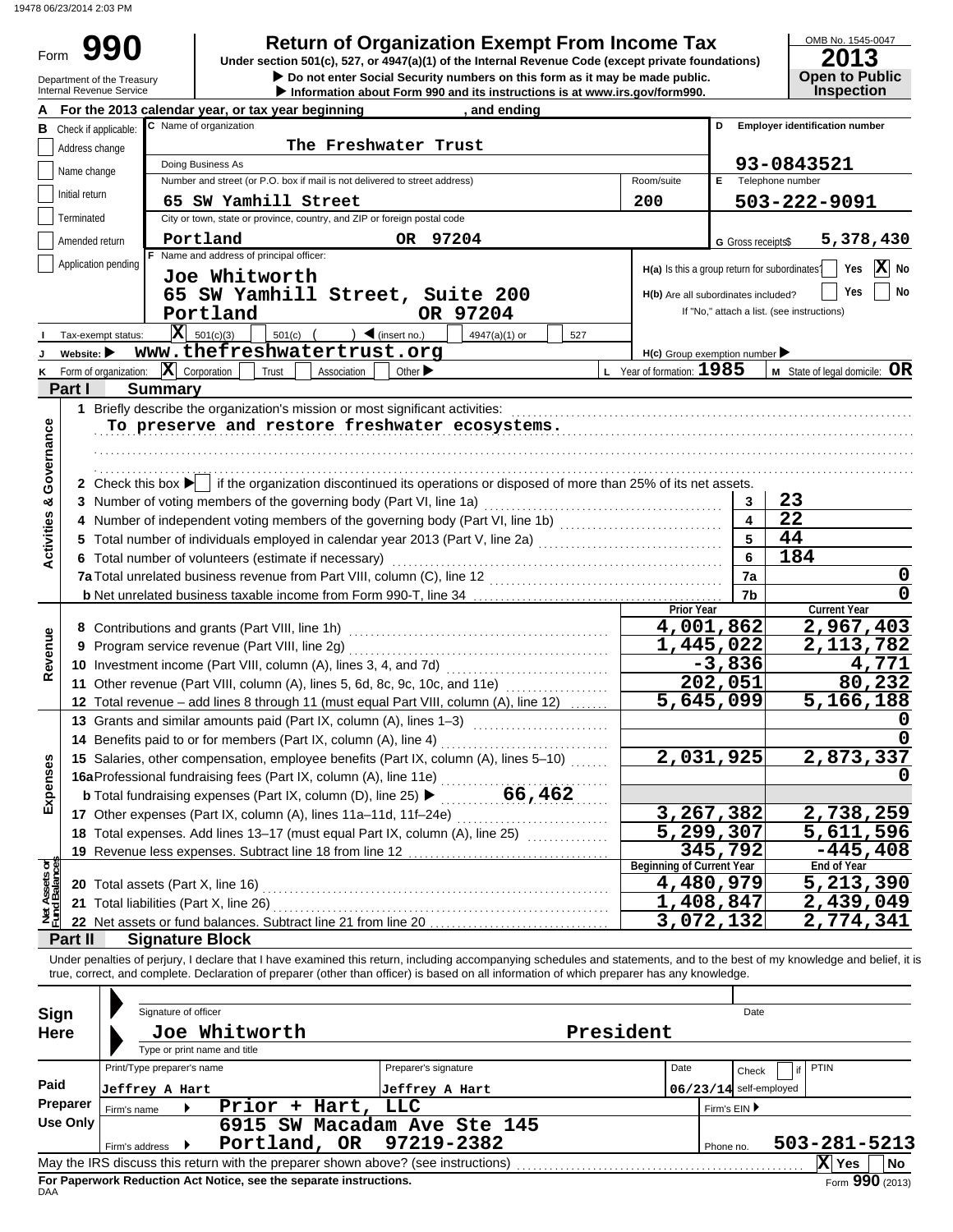| Form 990 (2013) The Freshwater Trust                                                                                                                                                                                                                                                                                                                                                                                                                                        | 93-0843521                                                 | Page 2                |
|-----------------------------------------------------------------------------------------------------------------------------------------------------------------------------------------------------------------------------------------------------------------------------------------------------------------------------------------------------------------------------------------------------------------------------------------------------------------------------|------------------------------------------------------------|-----------------------|
| <b>Statement of Program Service Accomplishments</b><br>Part III                                                                                                                                                                                                                                                                                                                                                                                                             |                                                            |                       |
| Check if Schedule O contains a response or note to any line in this Part III                                                                                                                                                                                                                                                                                                                                                                                                |                                                            |                       |
| Briefly describe the organization's mission:                                                                                                                                                                                                                                                                                                                                                                                                                                |                                                            |                       |
| To preserve and restore freshwater ecosystems.                                                                                                                                                                                                                                                                                                                                                                                                                              |                                                            |                       |
|                                                                                                                                                                                                                                                                                                                                                                                                                                                                             |                                                            |                       |
|                                                                                                                                                                                                                                                                                                                                                                                                                                                                             |                                                            |                       |
| 2 Did the organization undertake any significant program services during the year which were not listed on the                                                                                                                                                                                                                                                                                                                                                              |                                                            |                       |
| prior Form 990 or 990-EZ?                                                                                                                                                                                                                                                                                                                                                                                                                                                   |                                                            | Yes $\overline{X}$ No |
| If "Yes," describe these new services on Schedule O.                                                                                                                                                                                                                                                                                                                                                                                                                        |                                                            |                       |
| Did the organization cease conducting, or make significant changes in how it conducts, any program                                                                                                                                                                                                                                                                                                                                                                          |                                                            |                       |
| services?                                                                                                                                                                                                                                                                                                                                                                                                                                                                   |                                                            | Yes $\overline{X}$ No |
| If "Yes," describe these changes on Schedule O.<br>Describe the organization's program service accomplishments for each of its three largest program services, as measured by                                                                                                                                                                                                                                                                                               |                                                            |                       |
| expenses. Section 501(c)(3) and 501(c)(4) organizations are required to report the amount of grants and allocations to others,                                                                                                                                                                                                                                                                                                                                              |                                                            |                       |
| the total expenses, and revenue, if any, for each program service reported.                                                                                                                                                                                                                                                                                                                                                                                                 |                                                            |                       |
|                                                                                                                                                                                                                                                                                                                                                                                                                                                                             |                                                            |                       |
| 4a (Code:                                                                                                                                                                                                                                                                                                                                                                                                                                                                   | ) (Revenue \$                                              |                       |
| engaging in restoration actions. By calculating and quantifying how much<br>thermal energy is avoided on a river by planting streamside trees, The<br>Freshwater Trust generates credits that are then purchased by wastewater<br>facilities and power plants to offset their impacts to impaired rivers and<br>streams.                                                                                                                                                    | The work is done in partnership with agencies, irrigators, |                       |
| regulators and farmers.                                                                                                                                                                                                                                                                                                                                                                                                                                                     |                                                            |                       |
|                                                                                                                                                                                                                                                                                                                                                                                                                                                                             |                                                            |                       |
|                                                                                                                                                                                                                                                                                                                                                                                                                                                                             |                                                            |                       |
|                                                                                                                                                                                                                                                                                                                                                                                                                                                                             |                                                            |                       |
| Flow - The Freshwater Trust restores stream flows by working<br>collaboratively with willing landowners. The Organization uses a variety<br>of cooperative solutions, including financial compensation, technical<br>assistance and expert advice to keep more water in our streams and rivers<br>because water quality starts with water quantity.                                                                                                                         |                                                            |                       |
|                                                                                                                                                                                                                                                                                                                                                                                                                                                                             |                                                            |                       |
|                                                                                                                                                                                                                                                                                                                                                                                                                                                                             |                                                            |                       |
|                                                                                                                                                                                                                                                                                                                                                                                                                                                                             |                                                            |                       |
|                                                                                                                                                                                                                                                                                                                                                                                                                                                                             |                                                            |                       |
|                                                                                                                                                                                                                                                                                                                                                                                                                                                                             |                                                            |                       |
|                                                                                                                                                                                                                                                                                                                                                                                                                                                                             |                                                            |                       |
|                                                                                                                                                                                                                                                                                                                                                                                                                                                                             |                                                            |                       |
| $1,062,183$ including grants of \$<br>) (Expenses \$                                                                                                                                                                                                                                                                                                                                                                                                                        | ) (Revenue \$                                              |                       |
| - The Freshwater Trust actively restores aquatic habitat in Oregon                                                                                                                                                                                                                                                                                                                                                                                                          |                                                            |                       |
|                                                                                                                                                                                                                                                                                                                                                                                                                                                                             |                                                            |                       |
|                                                                                                                                                                                                                                                                                                                                                                                                                                                                             |                                                            |                       |
|                                                                                                                                                                                                                                                                                                                                                                                                                                                                             |                                                            |                       |
|                                                                                                                                                                                                                                                                                                                                                                                                                                                                             |                                                            |                       |
|                                                                                                                                                                                                                                                                                                                                                                                                                                                                             |                                                            |                       |
|                                                                                                                                                                                                                                                                                                                                                                                                                                                                             |                                                            |                       |
|                                                                                                                                                                                                                                                                                                                                                                                                                                                                             |                                                            |                       |
|                                                                                                                                                                                                                                                                                                                                                                                                                                                                             |                                                            |                       |
|                                                                                                                                                                                                                                                                                                                                                                                                                                                                             |                                                            |                       |
|                                                                                                                                                                                                                                                                                                                                                                                                                                                                             |                                                            |                       |
| 4c (Code:<br>Habitat<br>through its Habitat Restoration program. From placing logs instream to<br>create river complexity and planting trees to stabilize streambanks and<br>provide shade to lower water temperature, the Organization advances<br>science-based, ecologically-sound restoration projects to restore habitat<br>function critical to salmon productivity.<br>4d Other program services. (Describe in Schedule O.)<br>(Expenses \$<br>including grants of\$ | (Revenue \$                                                |                       |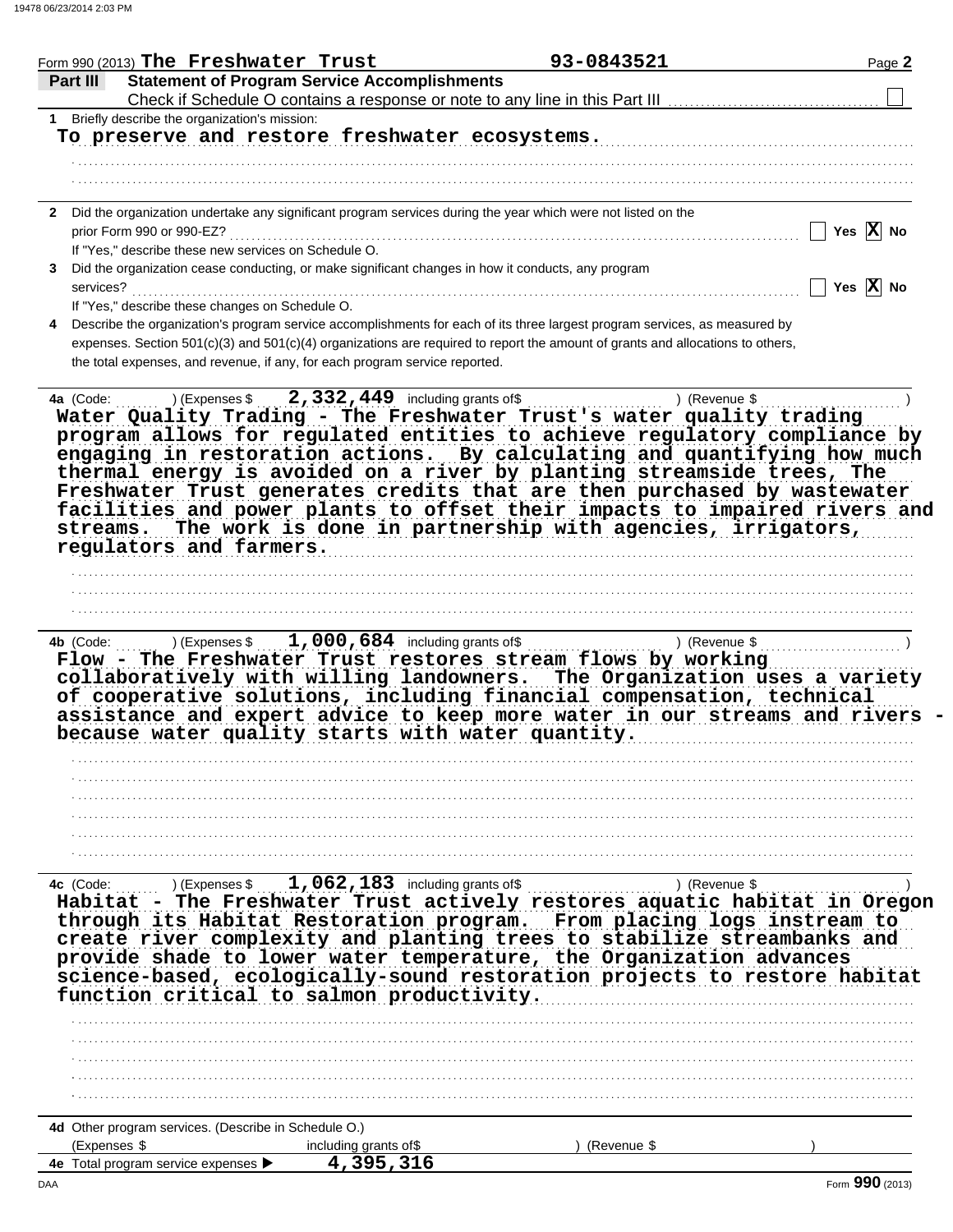### **Part IV Checklist of Required Schedules** Form 990 (2013) The Freshwater Trust **93-0843521** Page 3

| 1   | Is the organization described in section $501(c)(3)$ or $4947(a)(1)$ (other than a private foundation)? If "Yes,"                                                                         |                 | <b>Yes</b>  | No          |
|-----|-------------------------------------------------------------------------------------------------------------------------------------------------------------------------------------------|-----------------|-------------|-------------|
|     | complete Schedule A                                                                                                                                                                       | 1               | X           |             |
| 2   | Is the organization required to complete Schedule B, Schedule of Contributors (see instructions)?                                                                                         | $\mathbf{2}$    | $\mathbf x$ |             |
| 3   | Did the organization engage in direct or indirect political campaign activities on behalf of or in opposition to                                                                          |                 |             |             |
|     | candidates for public office? If "Yes," complete Schedule C, Part I                                                                                                                       | 3               |             | X.          |
| 4   | Section 501(c)(3) organizations. Did the organization engage in lobbying activities, or have a section 501(h)                                                                             |                 |             |             |
|     | election in effect during the tax year? If "Yes," complete Schedule C, Part II                                                                                                            | 4               | x           |             |
| 5   | Is the organization a section $501(c)(4)$ , $501(c)(5)$ , or $501(c)(6)$ organization that receives membership dues,                                                                      |                 |             |             |
|     | assessments, or similar amounts as defined in Revenue Procedure 98-19? If "Yes," complete Schedule C,                                                                                     |                 |             |             |
|     | Part III                                                                                                                                                                                  | 5               |             | X           |
| 6   | Did the organization maintain any donor advised funds or any similar funds or accounts for which donors                                                                                   |                 |             |             |
|     | have the right to provide advice on the distribution or investment of amounts in such funds or accounts? If                                                                               |                 |             |             |
|     | "Yes," complete Schedule D, Part I                                                                                                                                                        | 6               |             | X.          |
| 7   | Did the organization receive or hold a conservation easement, including easements to preserve open space,                                                                                 |                 |             |             |
|     | the environment, historic land areas, or historic structures? If "Yes," complete Schedule D, Part II                                                                                      | 7               | x           |             |
| 8   | Did the organization maintain collections of works of art, historical treasures, or other similar assets? If "Yes,"                                                                       |                 |             |             |
|     | complete Schedule D, Part III                                                                                                                                                             | 8               |             | x           |
| 9   | Did the organization report an amount in Part X, line 21, for escrow or custodial account liability; serve as a                                                                           |                 |             |             |
|     | custodian for amounts not listed in Part X; or provide credit counseling, debt management, credit repair, or                                                                              |                 |             |             |
|     | debt negotiation services? If "Yes," complete Schedule D, Part IV                                                                                                                         | 9               |             | X           |
| 10  | Did the organization, directly or through a related organization, hold assets in temporarily restricted                                                                                   |                 |             |             |
|     | endowments, permanent endowments, or quasi-endowments? If "Yes," complete Schedule D, Part V                                                                                              | 10              | x           |             |
| 11  | If the organization's answer to any of the following questions is "Yes," then complete Schedule D, Parts VI,                                                                              |                 |             |             |
|     | VII, VIII, IX, or X as applicable.                                                                                                                                                        |                 |             |             |
| a   | Did the organization report an amount for land, buildings, and equipment in Part X, line 10? If "Yes,"                                                                                    |                 |             |             |
|     | complete Schedule D, Part VI                                                                                                                                                              | 11a             | X           |             |
|     | <b>b</b> Did the organization report an amount for investments—other securities in Part X, line 12 that is 5% or more                                                                     |                 |             |             |
|     | of its total assets reported in Part X, line 16? If "Yes," complete Schedule D, Part VII                                                                                                  | 11 <sub>b</sub> |             | x           |
|     | c Did the organization report an amount for investments—program related in Part X, line 13 that is 5% or more                                                                             |                 |             |             |
|     | of its total assets reported in Part X, line 16? If "Yes," complete Schedule D, Part VIII                                                                                                 | 11c             |             | X           |
|     | d Did the organization report an amount for other assets in Part X, line 15 that is 5% or more of its total assets<br>reported in Part X, line 16? If "Yes," complete Schedule D, Part IX | 11d             | X           |             |
| е   | Did the organization report an amount for other liabilities in Part X, line 25? If "Yes," complete Schedule D, Part X                                                                     | 11e             | $\mathbf x$ |             |
| f   | Did the organization's separate or consolidated financial statements for the tax year include a footnote that addresses                                                                   |                 |             |             |
|     | the organization's liability for uncertain tax positions under FIN 48 (ASC 740)? If "Yes," complete Schedule D, Part X                                                                    | 11f             |             | x           |
|     | 12a Did the organization obtain separate, independent audited financial statements for the tax year? If "Yes," complete                                                                   |                 |             |             |
|     | Schedule D, Parts XI and XII                                                                                                                                                              | 12a             | x           |             |
| b   | Was the organization included in consolidated, independent audited financial statements for the tax year? If "Yes," and if                                                                |                 |             |             |
|     | the organization answered "No" to line 12a, then completing Schedule D, Parts XI and XII is optional [[[[[[[[[                                                                            | 12 <sub>b</sub> |             | X           |
| 13  |                                                                                                                                                                                           | 13              |             | X           |
| 14a | Did the organization maintain an office, employees, or agents outside of the United States?                                                                                               | 14a             |             | $\mathbf x$ |
| b   | Did the organization have aggregate revenues or expenses of more than \$10,000 from grantmaking,                                                                                          |                 |             |             |
|     | fundraising, business, investment, and program service activities outside the United States, or aggregate                                                                                 |                 |             |             |
|     |                                                                                                                                                                                           | 14b             |             | X           |
| 15  | Did the organization report on Part IX, column (A), line 3, more than \$5,000 of grants or other assistance to or                                                                         |                 |             |             |
|     | for any foreign organization? If "Yes," complete Schedule F, Parts II and IV                                                                                                              | 15              |             | X.          |
| 16  | Did the organization report on Part IX, column (A), line 3, more than \$5,000 of aggregate grants or other                                                                                |                 |             |             |
|     |                                                                                                                                                                                           | 16              |             | X.          |
| 17  | Did the organization report a total of more than \$15,000 of expenses for professional fundraising services on                                                                            |                 |             |             |
|     |                                                                                                                                                                                           | 17              |             | X,          |
| 18  | Did the organization report more than \$15,000 total of fundraising event gross income and contributions on                                                                               |                 |             |             |
|     | Part VIII, lines 1c and 8a? If "Yes," complete Schedule G, Part II                                                                                                                        | 18              | X           |             |
| 19  | Did the organization report more than \$15,000 of gross income from gaming activities on Part VIII, line 9a?                                                                              |                 |             |             |
|     | If "Yes," complete Schedule G, Part III                                                                                                                                                   | 19              |             | X           |
| 20a | Did the organization operate one or more hospital facilities? If "Yes," complete Schedule H                                                                                               | 20a             |             | $\mathbf x$ |
| b   |                                                                                                                                                                                           | 20 <sub>b</sub> |             |             |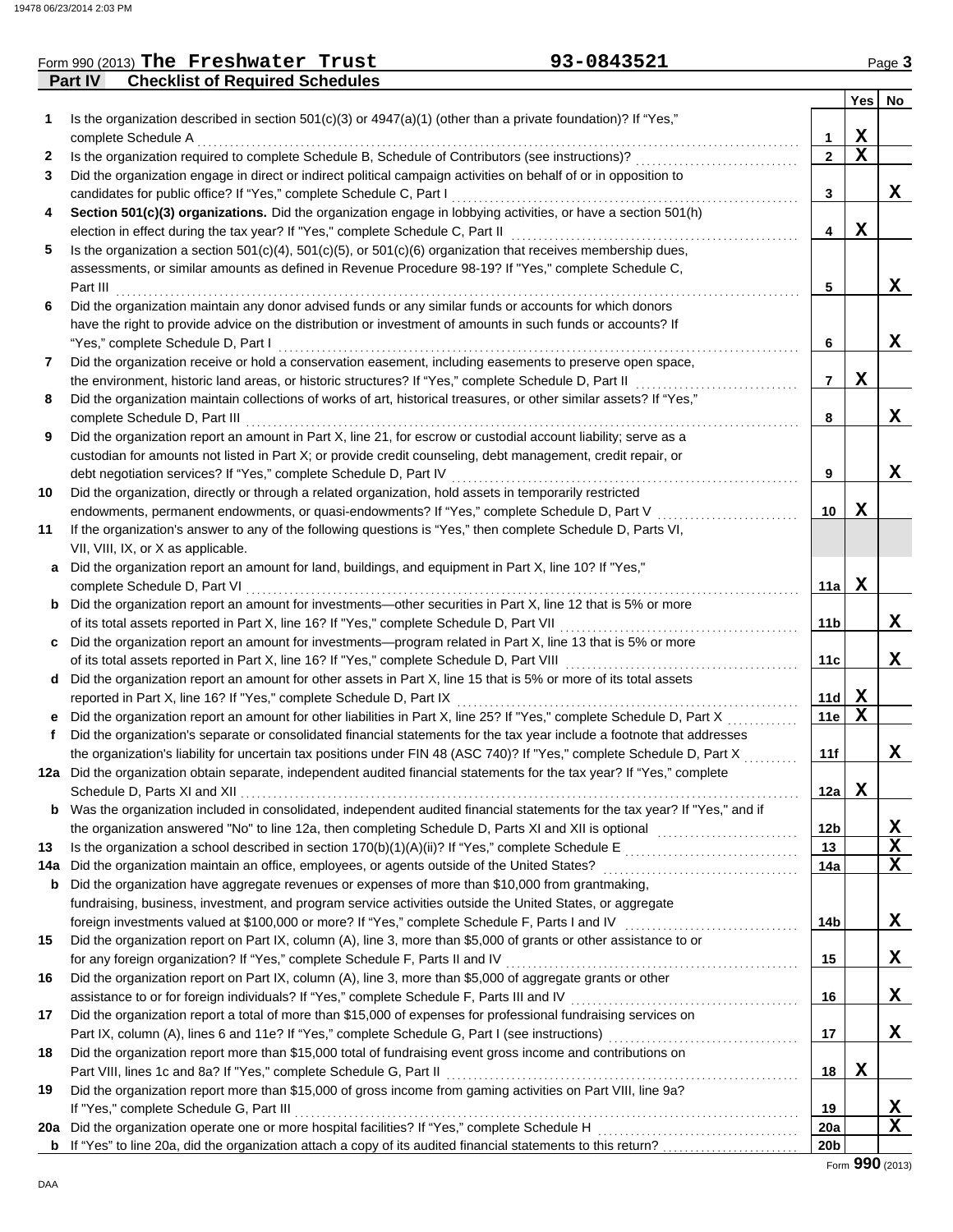|     | 93-0843521<br>Form 990 (2013) The Freshwater Trust                                                                                                                          |                 |             | Page 4      |
|-----|-----------------------------------------------------------------------------------------------------------------------------------------------------------------------------|-----------------|-------------|-------------|
|     | <b>Checklist of Required Schedules (continued)</b><br><b>Part IV</b>                                                                                                        |                 |             |             |
|     |                                                                                                                                                                             |                 | Yes No      |             |
| 21  | Did the organization report more than \$5,000 of grants or other assistance to any domestic organization or                                                                 |                 |             |             |
|     | government on Part IX, column (A), line 1? If "Yes," complete Schedule I, Parts I and II                                                                                    | 21              |             | X           |
| 22  | Did the organization report more than \$5,000 of grants or other assistance to individuals in the United States                                                             |                 |             |             |
|     | on Part IX, column (A), line 2? If "Yes," complete Schedule I, Parts I and III                                                                                              | 22              |             | $\mathbf x$ |
| 23  | Did the organization answer "Yes" to Part VII, Section A, line 3, 4, or 5 about compensation of the                                                                         |                 |             |             |
|     | organization's current and former officers, directors, trustees, key employees, and highest compensated                                                                     |                 |             |             |
|     | employees? If "Yes," complete Schedule J                                                                                                                                    | 23              | $\mathbf x$ |             |
|     | 24a Did the organization have a tax-exempt bond issue with an outstanding principal amount of more than                                                                     |                 |             |             |
|     | \$100,000 as of the last day of the year, that was issued after December 31, 2002? If "Yes," answer lines 24b                                                               |                 |             |             |
|     | through 24d and complete Schedule K. If "No," go to line 25a                                                                                                                | 24a             |             | X           |
| b   | Did the organization invest any proceeds of tax-exempt bonds beyond a temporary period exception?                                                                           | 24b             |             |             |
| С   | Did the organization maintain an escrow account other than a refunding escrow at any time during the year                                                                   |                 |             |             |
|     | to defease any tax-exempt bonds?                                                                                                                                            | 24c             |             |             |
| d   | Did the organization act as an "on behalf of" issuer for bonds outstanding at any time during the year?                                                                     | 24d             |             |             |
|     | 25a Section 501(c)(3) and 501(c)(4) organizations. Did the organization engage in an excess benefit transaction                                                             |                 |             |             |
|     | with a disqualified person during the year? If "Yes," complete Schedule L, Part I                                                                                           | 25a             |             | X           |
| b   | Is the organization aware that it engaged in an excess benefit transaction with a disqualified person in a prior                                                            |                 |             |             |
|     | year, and that the transaction has not been reported on any of the organization's prior Forms 990 or 990-EZ?                                                                |                 |             |             |
|     | If "Yes," complete Schedule L, Part I                                                                                                                                       | 25 <sub>b</sub> |             | X           |
| 26  | Did the organization report any amount on Part X, line 5, 6, or 22 for receivables from or payables to any                                                                  |                 |             |             |
|     | current or former officers, directors, trustees, key employees, highest compensated employees, or                                                                           |                 |             |             |
|     | disqualified persons? If so, complete Schedule L, Part II                                                                                                                   | 26              |             | X           |
| 27  | Did the organization provide a grant or other assistance to an officer, director, trustee, key employee,                                                                    |                 |             |             |
|     | substantial contributor or employee thereof, a grant selection committee member, or to a 35% controlled                                                                     |                 |             |             |
|     | entity or family member of any of these persons? If "Yes," complete Schedule L, Part III                                                                                    | 27              |             | X           |
| 28  | Was the organization a party to a business transaction with one of the following parties (see Schedule L,                                                                   |                 |             |             |
|     | Part IV instructions for applicable filing thresholds, conditions, and exceptions):                                                                                         |                 |             |             |
| а   | A current or former officer, director, trustee, or key employee? If "Yes," complete Schedule L, Part IV                                                                     | 28a             |             | X           |
| b   | A family member of a current or former officer, director, trustee, or key employee? If "Yes," complete                                                                      |                 |             |             |
|     | Schedule L, Part IV                                                                                                                                                         | 28b             |             | X           |
| c   | An entity of which a current or former officer, director, trustee, or key employee (or a family member thereof)                                                             |                 |             |             |
|     | was an officer, director, trustee, or direct or indirect owner? If "Yes," complete Schedule L, Part IV                                                                      | 28c             |             | X           |
|     | Did the organization receive more than \$25,000 in non-cash contributions? If "Yes," complete Schedule M                                                                    | 29              | $\mathbf x$ |             |
| 29  |                                                                                                                                                                             |                 |             |             |
| 30  | Did the organization receive contributions of art, historical treasures, or other similar assets, or qualified<br>conservation contributions? If "Yes," complete Schedule M | 30              |             | X           |
|     |                                                                                                                                                                             |                 |             |             |
| 31  | Did the organization liquidate, terminate, or dissolve and cease operations? If "Yes," complete Schedule N,                                                                 | 31              |             | X           |
|     | Part I                                                                                                                                                                      |                 |             |             |
| 32  | Did the organization sell, exchange, dispose of, or transfer more than 25% of its net assets? If "Yes,"                                                                     |                 |             |             |
|     | complete Schedule N, Part II                                                                                                                                                | 32              |             | X           |
| 33  | Did the organization own 100% of an entity disregarded as separate from the organization under Regulations                                                                  |                 |             |             |
|     | sections 301.7701-2 and 301.7701-3? If "Yes," complete Schedule R, Part I                                                                                                   | 33              |             | X           |
| 34  | Was the organization related to any tax-exempt or taxable entity? If "Yes," complete Schedule R, Parts II, III,                                                             |                 |             |             |
|     | or IV, and Part V, line 1                                                                                                                                                   | 34              |             | X           |
| 35a | Did the organization have a controlled entity within the meaning of section 512(b)(13)?                                                                                     | 35a             |             | $\mathbf X$ |
| b   | If "Yes" to line 35a, did the organization receive any payment from or engage in any transaction with a                                                                     |                 |             |             |
|     | controlled entity within the meaning of section 512(b)(13)? If "Yes," complete Schedule R, Part V, line 2                                                                   | 35 <sub>b</sub> |             |             |
| 36  | Section 501(c)(3) organizations. Did the organization make any transfers to an exempt non-charitable                                                                        |                 |             |             |
|     | related organization? If "Yes," complete Schedule R, Part V, line 2                                                                                                         | 36              |             | X           |
| 37  | Did the organization conduct more than 5% of its activities through an entity that is not a related organization                                                            |                 |             |             |
|     | and that is treated as a partnership for federal income tax purposes? If "Yes," complete Schedule R,                                                                        |                 |             |             |
|     | Part VI                                                                                                                                                                     | 37              |             | x           |
| 38  | Did the organization complete Schedule O and provide explanations in Schedule O for Part VI, lines 11b and                                                                  |                 |             |             |
|     | 19? Note. All Form 990 filers are required to complete Schedule O                                                                                                           | 38              | X           |             |

Form **990** (2013)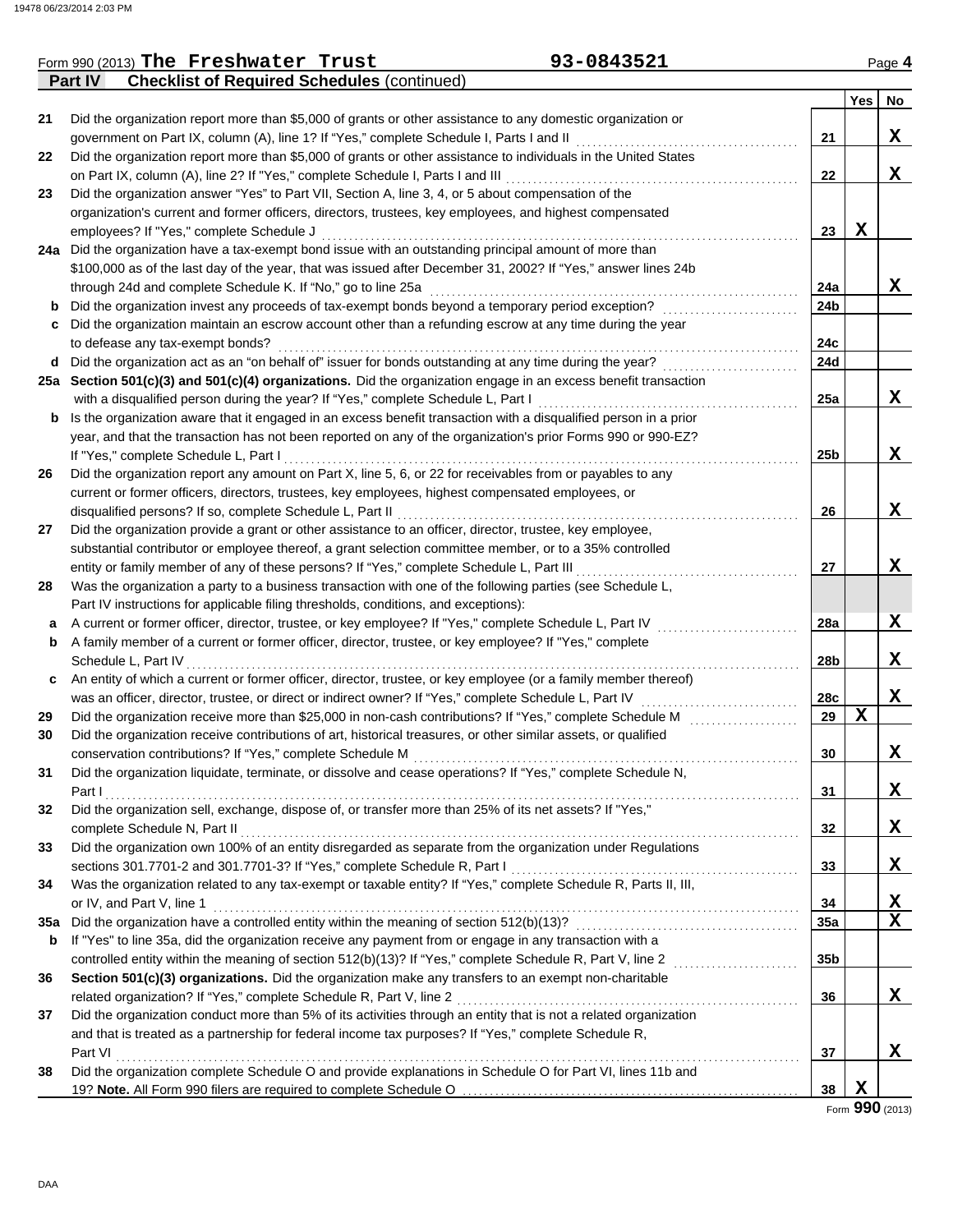|        | Form 990 (2013) The Freshwater Trust                                                                                               | 93-0843521 |                 |    |                 |     | Page 5          |
|--------|------------------------------------------------------------------------------------------------------------------------------------|------------|-----------------|----|-----------------|-----|-----------------|
|        | <b>Statements Regarding Other IRS Filings and Tax Compliance</b><br>Part V                                                         |            |                 |    |                 |     |                 |
|        | Check if Schedule O contains a response or note to any line in this Part V                                                         |            |                 |    |                 |     |                 |
|        |                                                                                                                                    |            |                 |    |                 | Yes | No              |
| 1a     | Enter the number reported in Box 3 of Form 1096. Enter -0- if not applicable                                                       |            | 1a              | 64 |                 |     |                 |
| b      | Enter the number of Forms W-2G included in line 1a. Enter -0- if not applicable                                                    |            | 1 <sub>b</sub>  | 0  |                 |     |                 |
| c      | Did the organization comply with backup withholding rules for reportable payments to vendors and                                   |            |                 |    |                 |     |                 |
|        | reportable gaming (gambling) winnings to prize winners?                                                                            |            |                 |    | 1c              |     |                 |
|        | 2a Enter the number of employees reported on Form W-3, Transmittal of Wage and Tax                                                 |            |                 |    |                 |     |                 |
|        | Statements, filed for the calendar year ending with or within the year covered by this return                                      |            | 2a              | 44 |                 |     |                 |
| b      | If at least one is reported on line 2a, did the organization file all required federal employment tax returns?                     |            |                 |    | 2 <sub>b</sub>  | X   |                 |
|        | Note. If the sum of lines 1a and 2a is greater than 250, you may be required to e-file (see instructions)                          |            |                 |    |                 |     |                 |
| За     | Did the organization have unrelated business gross income of \$1,000 or more during the year?                                      |            |                 |    | За              |     | X               |
| b      | If "Yes," has it filed a Form 990-T for this year? If "No" to line 3b, provide an explanation in Schedule O                        |            |                 |    | 3b              |     |                 |
| 4a     | At any time during the calendar year, did the organization have an interest in, or a signature or other authority                  |            |                 |    |                 |     |                 |
|        | over, a financial account in a foreign country (such as a bank account, securities account, or other financial                     |            |                 |    |                 |     |                 |
|        | account)?                                                                                                                          |            |                 |    | 4a              |     | x               |
| b      | If "Yes," enter the name of the foreign country: ▶                                                                                 |            |                 |    |                 |     |                 |
|        | See instructions for filing requirements for Form TD F 90-22.1, Report of Foreign Bank and Financial Accounts.                     |            |                 |    |                 |     |                 |
| 5а     | Was the organization a party to a prohibited tax shelter transaction at any time during the tax year?                              |            |                 |    | 5a              |     | X               |
| b      | Did any taxable party notify the organization that it was or is a party to a prohibited tax shelter transaction?                   |            |                 |    | 5 <sub>b</sub>  |     | $\mathbf x$     |
| c      | If "Yes" to line 5a or 5b, did the organization file Form 8886-T?                                                                  |            |                 |    | 5c              |     |                 |
| 6a     | Does the organization have annual gross receipts that are normally greater than \$100,000, and did the                             |            |                 |    |                 |     |                 |
|        | organization solicit any contributions that were not tax deductible as charitable contributions?                                   |            |                 |    | 6a              |     | X               |
| b      | If "Yes," did the organization include with every solicitation an express statement that such contributions or                     |            |                 |    |                 |     |                 |
|        | gifts were not tax deductible?                                                                                                     |            |                 |    | 6b              |     |                 |
| 7      | Organizations that may receive deductible contributions under section 170(c).                                                      |            |                 |    |                 |     |                 |
| a      | Did the organization receive a payment in excess of \$75 made partly as a contribution and partly for goods                        |            |                 |    |                 |     |                 |
|        | and services provided to the payor?                                                                                                |            |                 |    | 7a              | X   |                 |
| b      | If "Yes," did the organization notify the donor of the value of the goods or services provided?                                    |            |                 |    | 7b              | X   |                 |
| c      | Did the organization sell, exchange, or otherwise dispose of tangible personal property for which it was                           |            |                 |    |                 |     |                 |
|        | required to file Form 8282?                                                                                                        |            | 7d              |    | 7c              |     | X               |
| d      | Did the organization receive any funds, directly or indirectly, to pay premiums on a personal benefit contract?                    |            |                 |    | 7e              |     | X               |
| е<br>Ť | Did the organization, during the year, pay premiums, directly or indirectly, on a personal benefit contract?                       |            |                 |    | 7f              |     | X               |
| a      | If the organization received a contribution of qualified intellectual property, did the organization file Form 8899 as required?   |            |                 |    | 7g              |     |                 |
|        | If the organization received a contribution of cars, boats, airplanes, or other vehicles, did the organization file a Form 1098-C? |            |                 |    | 7h              |     |                 |
|        | Sponsoring organizations maintaining donor advised funds and section 509(a)(3) supporting                                          |            |                 |    |                 |     |                 |
|        | organizations. Did the supporting organization, or a donor advised fund maintained by a sponsoring                                 |            |                 |    |                 |     |                 |
|        | organization, have excess business holdings at any time during the year?                                                           |            |                 |    | 8               |     |                 |
| 9      | Sponsoring organizations maintaining donor advised funds.                                                                          |            |                 |    |                 |     |                 |
| a      | Did the organization make any taxable distributions under section 4966?                                                            |            |                 |    | 9а              |     |                 |
| b      | Did the organization make a distribution to a donor, donor advisor, or related person?                                             |            |                 |    | 9b              |     |                 |
| 10     | Section 501(c)(7) organizations. Enter:                                                                                            |            |                 |    |                 |     |                 |
| а      | Initiation fees and capital contributions included on Part VIII, line 12                                                           |            | 10a             |    |                 |     |                 |
| b      | Gross receipts, included on Form 990, Part VIII, line 12, for public use of club facilities                                        |            | 10 <sub>b</sub> |    |                 |     |                 |
| 11     | Section 501(c)(12) organizations. Enter:                                                                                           |            |                 |    |                 |     |                 |
| a      | Gross income from members or shareholders                                                                                          |            | 11a             |    |                 |     |                 |
| b      | Gross income from other sources (Do not net amounts due or paid to other sources                                                   |            |                 |    |                 |     |                 |
|        | against amounts due or received from them.)                                                                                        |            | 11 <sub>b</sub> |    |                 |     |                 |
| 12a    | Section 4947(a)(1) non-exempt charitable trusts. Is the organization filing Form 990 in lieu of Form 1041?                         |            |                 |    | 12a             |     |                 |
| b      | If "Yes," enter the amount of tax-exempt interest received or accrued during the year                                              |            | 12 <sub>b</sub> |    |                 |     |                 |
| 13     | Section 501(c)(29) qualified nonprofit health insurance issuers.                                                                   |            |                 |    |                 |     |                 |
| a      | Is the organization licensed to issue qualified health plans in more than one state?                                               |            |                 |    | 13a             |     |                 |
|        | Note. See the instructions for additional information the organization must report on Schedule O.                                  |            |                 |    |                 |     |                 |
| b      | Enter the amount of reserves the organization is required to maintain by the states in which                                       |            |                 |    |                 |     |                 |
|        | the organization is licensed to issue qualified health plans                                                                       |            | 13 <sub>b</sub> |    |                 |     |                 |
| c      | Enter the amount of reserves on hand                                                                                               |            | 13c             |    |                 |     |                 |
| 14a    | Did the organization receive any payments for indoor tanning services during the tax year?                                         |            |                 |    | 14a             |     | X               |
| b      | If "Yes," has it filed a Form 720 to report these payments? If "No," provide an explanation in Schedule O                          |            |                 |    | 14 <sub>b</sub> |     |                 |
| DAA    |                                                                                                                                    |            |                 |    |                 |     | Form 990 (2013) |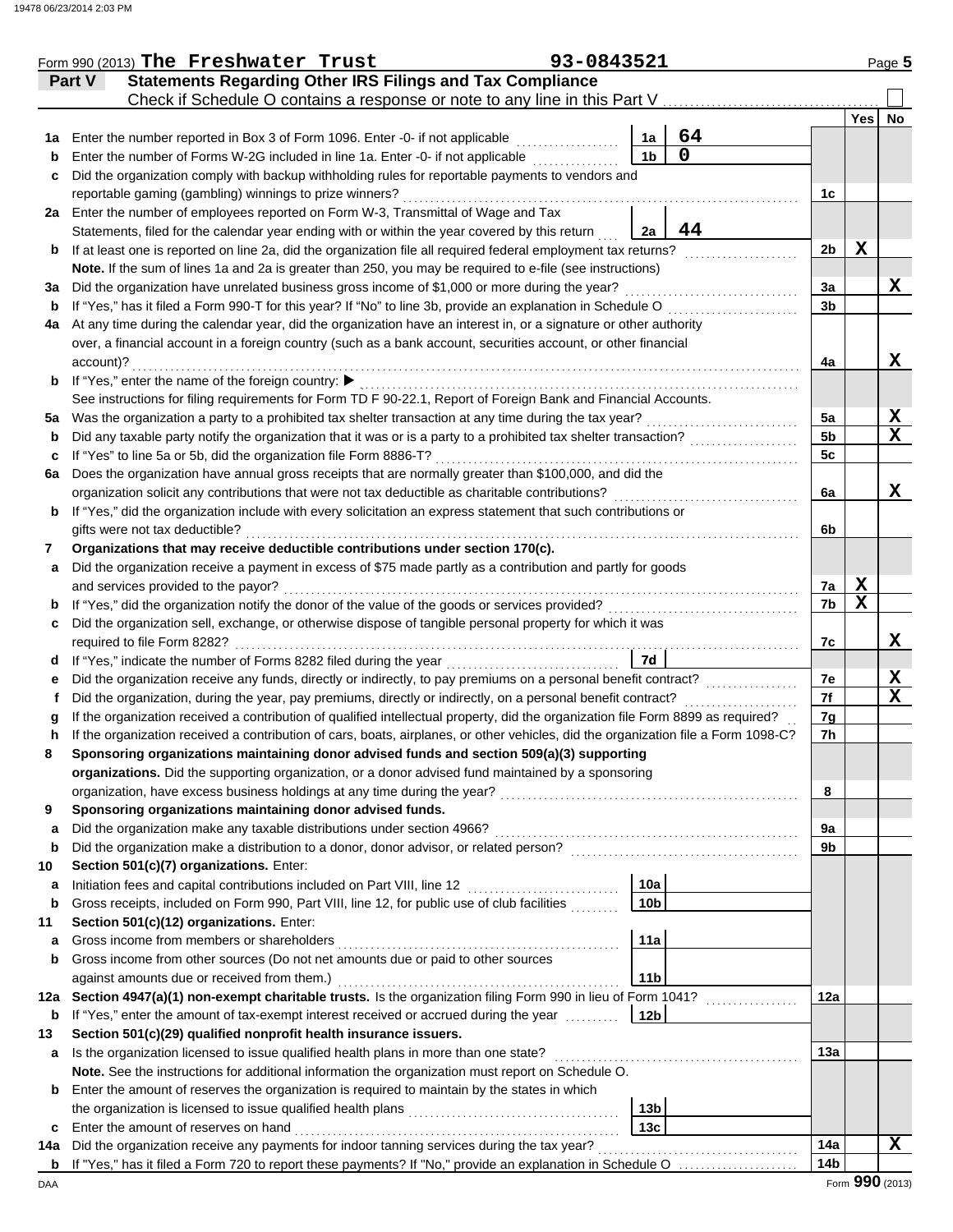|     | Form 990 (2013) The Freshwater Trust                                                                                                | 93-0843521                    |                |    |                 |             | Page $6$        |  |  |  |
|-----|-------------------------------------------------------------------------------------------------------------------------------------|-------------------------------|----------------|----|-----------------|-------------|-----------------|--|--|--|
|     | Governance, Management, and Disclosure For each "Yes" response to lines 2 through 7b below, and for a "No"<br><b>Part VI</b>        |                               |                |    |                 |             |                 |  |  |  |
|     | response to line 8a, 8b, or 10b below, describe the circumstances, processes, or changes in Schedule O. See instructions.           |                               |                |    |                 |             |                 |  |  |  |
|     |                                                                                                                                     |                               |                |    |                 |             | $ {\bf X} $     |  |  |  |
|     | <b>Section A. Governing Body and Management</b>                                                                                     |                               |                |    |                 |             |                 |  |  |  |
|     |                                                                                                                                     |                               |                |    |                 | Yes         | No              |  |  |  |
|     | 1a Enter the number of voting members of the governing body at the end of the tax year                                              |                               | 1a             | 23 |                 |             |                 |  |  |  |
|     | If there are material differences in voting rights among members of the governing body, or                                          |                               |                |    |                 |             |                 |  |  |  |
|     | if the governing body delegated broad authority to an executive committee or similar                                                |                               |                |    |                 |             |                 |  |  |  |
|     | committee, explain in Schedule O.                                                                                                   |                               |                |    |                 |             |                 |  |  |  |
|     |                                                                                                                                     |                               | 1 <sub>b</sub> | 22 |                 |             |                 |  |  |  |
| b   | Enter the number of voting members included in line 1a, above, who are independent                                                  |                               |                |    |                 |             |                 |  |  |  |
| 2   | Did any officer, director, trustee, or key employee have a family relationship or a business relationship with                      |                               |                |    |                 |             |                 |  |  |  |
|     | any other officer, director, trustee, or key employee?                                                                              |                               |                |    | 2               |             | X               |  |  |  |
| 3   | Did the organization delegate control over management duties customarily performed by or under the direct                           |                               |                |    |                 |             |                 |  |  |  |
|     | supervision of officers, directors, or trustees, or key employees to a management company or other person?                          |                               |                |    | 3               |             | X               |  |  |  |
| 4   | Did the organization make any significant changes to its governing documents since the prior Form 990 was filed?                    |                               |                |    | 4               |             | $\mathbf x$     |  |  |  |
| 5   | Did the organization become aware during the year of a significant diversion of the organization's assets?                          |                               |                |    | 5               |             | X               |  |  |  |
| 6   | Did the organization have members or stockholders?                                                                                  |                               |                |    | 6               |             | $\mathbf{x}$    |  |  |  |
| 7a  | Did the organization have members, stockholders, or other persons who had the power to elect or appoint                             |                               |                |    |                 |             |                 |  |  |  |
|     | one or more members of the governing body?                                                                                          |                               |                |    | 7a              |             | X               |  |  |  |
| b   | Are any governance decisions of the organization reserved to (or subject to approval by) members,                                   |                               |                |    |                 |             |                 |  |  |  |
|     | stockholders, or persons other than the governing body?                                                                             |                               |                |    | 7b              |             | x               |  |  |  |
| 8   | Did the organization contemporaneously document the meetings held or written actions undertaken during the year by the following:   |                               |                |    |                 |             |                 |  |  |  |
| a   | The governing body?                                                                                                                 |                               |                |    | 8a              | X           |                 |  |  |  |
| b   | Each committee with authority to act on behalf of the governing body?                                                               |                               |                |    | 8b              | $\mathbf x$ |                 |  |  |  |
| 9   | Is there any officer, director, trustee, or key employee listed in Part VII, Section A, who cannot be reached at                    |                               |                |    |                 |             |                 |  |  |  |
|     | the organization's mailing address? If "Yes," provide the names and addresses in Schedule O                                         |                               |                |    | 9               |             | X               |  |  |  |
|     | Section B. Policies (This Section B requests information about policies not required by the Internal Revenue Code.)                 |                               |                |    |                 |             |                 |  |  |  |
|     |                                                                                                                                     |                               |                |    |                 | Yes         | No              |  |  |  |
|     |                                                                                                                                     |                               |                |    | 10a             |             | X               |  |  |  |
| 10a | Did the organization have local chapters, branches, or affiliates?                                                                  |                               |                |    |                 |             |                 |  |  |  |
| b   | If "Yes," did the organization have written policies and procedures governing the activities of such chapters,                      |                               |                |    |                 |             |                 |  |  |  |
|     | affiliates, and branches to ensure their operations are consistent with the organization's exempt purposes?                         |                               |                |    | 10 <sub>b</sub> |             |                 |  |  |  |
| 11a | Has the organization provided a complete copy of this Form 990 to all members of its governing body before filing the form?         |                               |                |    | 11a             | X           |                 |  |  |  |
| b   | Describe in Schedule O the process, if any, used by the organization to review this Form 990.                                       |                               |                |    |                 |             |                 |  |  |  |
| 12a | Did the organization have a written conflict of interest policy? If "No," go to line 13                                             |                               |                |    | 12a             | X           |                 |  |  |  |
| b   | Were officers, directors, or trustees, and key employees required to disclose annually interests that could give rise to conflicts? |                               |                |    | 12 <sub>b</sub> | $\mathbf X$ |                 |  |  |  |
|     | Did the organization regularly and consistently monitor and enforce compliance with the policy? If "Yes,"                           |                               |                |    |                 |             |                 |  |  |  |
|     | describe in Schedule O how this was done                                                                                            |                               |                |    | 12c             | X           |                 |  |  |  |
| 13  | Did the organization have a written whistleblower policy?                                                                           |                               |                |    | 13              |             | X               |  |  |  |
| 14  | Did the organization have a written document retention and destruction policy?                                                      |                               |                |    | 14              | $\mathbf X$ |                 |  |  |  |
| 15  | Did the process for determining compensation of the following persons include a review and approval by                              |                               |                |    |                 |             |                 |  |  |  |
|     | independent persons, comparability data, and contemporaneous substantiation of the deliberation and decision?                       |                               |                |    |                 |             |                 |  |  |  |
| a   | The organization's CEO, Executive Director, or top management official                                                              |                               |                |    | 15a             | X           |                 |  |  |  |
| b   | Other officers or key employees of the organization                                                                                 |                               |                |    | 15 <sub>b</sub> | $\mathbf x$ |                 |  |  |  |
|     | If "Yes" to line 15a or 15b, describe the process in Schedule O (see instructions).                                                 |                               |                |    |                 |             |                 |  |  |  |
|     | 16a Did the organization invest in, contribute assets to, or participate in a joint venture or similar arrangement                  |                               |                |    |                 |             |                 |  |  |  |
|     | with a taxable entity during the year?                                                                                              |                               |                |    | 16a             |             | X               |  |  |  |
| b   | If "Yes," did the organization follow a written policy or procedure requiring the organization to evaluate its                      |                               |                |    |                 |             |                 |  |  |  |
|     | participation in joint venture arrangements under applicable federal tax law, and take steps to safeguard the                       |                               |                |    |                 |             |                 |  |  |  |
|     |                                                                                                                                     |                               |                |    |                 |             |                 |  |  |  |
|     | <b>Section C. Disclosure</b>                                                                                                        |                               |                |    | 16b             |             |                 |  |  |  |
|     |                                                                                                                                     |                               |                |    |                 |             |                 |  |  |  |
| 17  | List the states with which a copy of this Form 990 is required to be filed $\triangleright$ OR                                      |                               |                |    |                 |             |                 |  |  |  |
| 18  | Section 6104 requires an organization to make its Forms 1023 (or 1024 if applicable), 990, and 990-T (Section 501(c)(3)s only)      |                               |                |    |                 |             |                 |  |  |  |
|     | available for public inspection. Indicate how you made these available. Check all that apply.                                       |                               |                |    |                 |             |                 |  |  |  |
|     | $ \mathbf{X} $ Own website $ \cdot $ Another's website $ \mathbf{X} $ Upon request<br>Other (explain in Schedule O)                 |                               |                |    |                 |             |                 |  |  |  |
| 19  | Describe in Schedule O whether (and if so, how) the organization made its governing documents, conflict of interest policy, and     |                               |                |    |                 |             |                 |  |  |  |
|     | financial statements available to the public during the tax year.                                                                   |                               |                |    |                 |             |                 |  |  |  |
| 20  | State the name, physical address, and telephone number of the person who possesses the books and records of the                     |                               |                |    |                 |             |                 |  |  |  |
|     | organization: > Kenny Weiner                                                                                                        | 65 SW Yamhill Street, Ste 200 |                |    |                 |             |                 |  |  |  |
|     | Portland                                                                                                                            | OR 97209                      |                |    | 503-222-9091    |             |                 |  |  |  |
| DAA |                                                                                                                                     |                               |                |    |                 |             | Form 990 (2013) |  |  |  |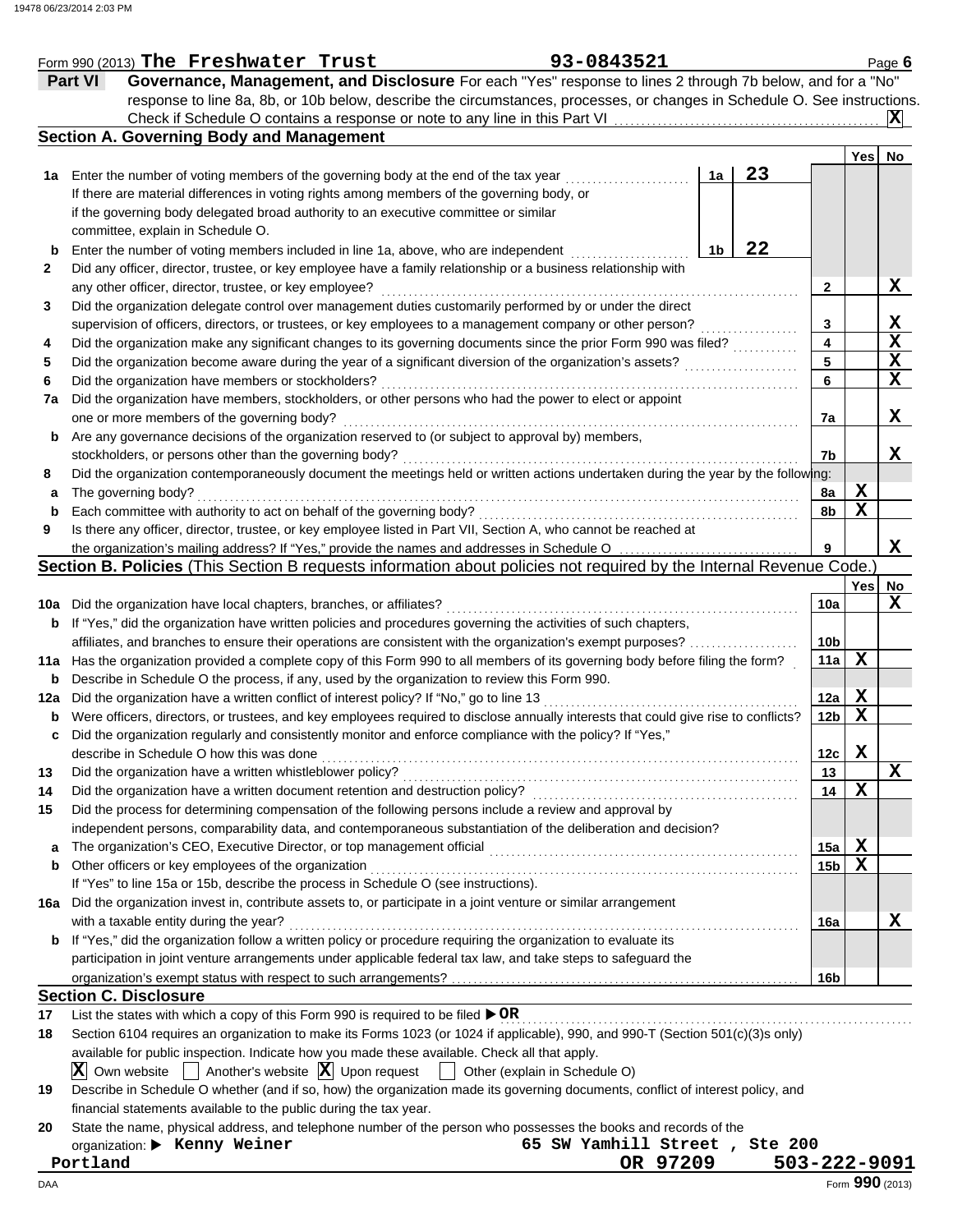|  | Form 990 (2013) The Freshwater Trust | 93-0843521 | Page |
|--|--------------------------------------|------------|------|
|  |                                      |            |      |

| <b>Part VII</b> | Compensation of Officers, Directors, Trustees, Key Employees, Highest Compensated Employees, and |
|-----------------|--------------------------------------------------------------------------------------------------|
|                 | <b>Independent Contractors</b>                                                                   |
|                 | Check if Schedule O contains a response or note to any line in this Part VII                     |

#### **Section A. Officers, Directors, Trustees, Key Employees, and Highest Compensated Employees**

**1a** Complete this table for all persons required to be listed. Report compensation for the calendar year ending with or within the organization's tax year.

■ List all of the organization's **current** officers, directors, trustees (whether individuals or organizations), regardless of amount of compensation. Enter -0- in columns (D), (E), and (F) if no compensation was paid.

● List all of the organization's **current** key employees, if any. See instructions for definition of "key employee."

 $\bullet$  List the organization's five **current** highest compensated employees (other than an officer, director, trustee, or key employee)<br>a received reportable compensation (Box 5 of Form  $M-2$  and/or Box 7 of Form 1000-MISC)

who received reportable compensation (Box 5 of Form W-2 and/or Box 7 of Form 1099-MISC) of more than \$100,000 from the organization and any related organizations.

● List all of the organization's **former** officers, key employees, and highest compensated employees who received more than<br>00,000 of reportable compensation from the erganization and any related erganizations. \$100,000 of reportable compensation from the organization and any related organizations.

• List all of the organization's **former directors or trustees** that received, in the capacity as a former director or trustee of the organization, more than \$10,000 of reportable compensation from the organization and any related organizations. List persons in the following order: individual trustees or directors; institutional trustees; officers; key employees; highest compensated employees; and former such persons.

Check this box if neither the organization nor any related organizations compensated any current officer, director, or trustee.

| (A)<br>Name and Title          | (C)<br>(B)<br>Position<br>Average<br>hours per<br>(do not check more than one<br>week<br>box, unless person is both an<br>officer and a director/trustee)<br>(list any<br>hours for |                                   |                      |         |              |                                           |  | (D)<br>Reportable<br>compensation<br>from<br>the<br>organization | (E)<br>Reportable<br>compensation from<br>related<br>organizations<br>(W-2/1099-MISC) | (F)<br>Estimated<br>amount of<br>other<br>compensation<br>from the |  |  |
|--------------------------------|-------------------------------------------------------------------------------------------------------------------------------------------------------------------------------------|-----------------------------------|----------------------|---------|--------------|-------------------------------------------|--|------------------------------------------------------------------|---------------------------------------------------------------------------------------|--------------------------------------------------------------------|--|--|
|                                | related<br>organizations<br>below dotted<br>line)                                                                                                                                   | Individual trustee<br>or director | nstitutional trustee | Officer | Key employee | Highest compensated<br>employee<br>Former |  | (W-2/1099-MISC)                                                  |                                                                                       | organization<br>and related<br>organizations                       |  |  |
| (1) Hunter Brown               | 2.00                                                                                                                                                                                |                                   |                      |         |              |                                           |  |                                                                  |                                                                                       |                                                                    |  |  |
| Director                       | 0.00                                                                                                                                                                                | $\mathbf x$                       |                      |         |              |                                           |  | 0                                                                | 0                                                                                     | $\mathbf 0$                                                        |  |  |
| (2) Mark Long                  |                                                                                                                                                                                     |                                   |                      |         |              |                                           |  |                                                                  |                                                                                       |                                                                    |  |  |
|                                | 2.00                                                                                                                                                                                |                                   |                      |         |              |                                           |  |                                                                  |                                                                                       |                                                                    |  |  |
| Director                       | 0.00                                                                                                                                                                                | $\mathbf X$                       |                      |         |              |                                           |  | 0                                                                | 0                                                                                     | $\mathbf 0$                                                        |  |  |
| (3) David Chen                 |                                                                                                                                                                                     |                                   |                      |         |              |                                           |  |                                                                  |                                                                                       |                                                                    |  |  |
|                                | 2.00                                                                                                                                                                                |                                   |                      |         |              |                                           |  |                                                                  |                                                                                       |                                                                    |  |  |
| Director                       | 0.00                                                                                                                                                                                | $\mathbf X$                       |                      |         |              |                                           |  | 0                                                                | 0                                                                                     | 0                                                                  |  |  |
| (4) Janet Neuman               | 2.00                                                                                                                                                                                |                                   |                      |         |              |                                           |  |                                                                  |                                                                                       |                                                                    |  |  |
| Director                       | 0.00                                                                                                                                                                                | $\mathbf x$                       |                      |         |              |                                           |  | 0                                                                | 0                                                                                     | $\mathbf 0$                                                        |  |  |
| (5) Gary Fish                  |                                                                                                                                                                                     |                                   |                      |         |              |                                           |  |                                                                  |                                                                                       |                                                                    |  |  |
|                                | 2.00                                                                                                                                                                                |                                   |                      |         |              |                                           |  |                                                                  |                                                                                       |                                                                    |  |  |
| Director                       | 0.00                                                                                                                                                                                | $\mathbf x$                       |                      |         |              |                                           |  | 0                                                                | $\mathbf 0$                                                                           | $\mathbf 0$                                                        |  |  |
| (6) Paul T. Fortino            |                                                                                                                                                                                     |                                   |                      |         |              |                                           |  |                                                                  |                                                                                       |                                                                    |  |  |
|                                | 2.00                                                                                                                                                                                |                                   |                      |         |              |                                           |  |                                                                  |                                                                                       |                                                                    |  |  |
| Director                       | 0.00                                                                                                                                                                                | X                                 |                      |         |              |                                           |  | 0                                                                | 0                                                                                     | $\mathbf 0$                                                        |  |  |
| (7) Randy Labbe                |                                                                                                                                                                                     |                                   |                      |         |              |                                           |  |                                                                  |                                                                                       |                                                                    |  |  |
|                                | 2.00                                                                                                                                                                                |                                   |                      |         |              |                                           |  |                                                                  |                                                                                       |                                                                    |  |  |
| Director<br>(8) David Laurance | 0.00                                                                                                                                                                                | $\mathbf X$                       |                      |         |              |                                           |  | 0                                                                | 0                                                                                     | $\mathbf 0$                                                        |  |  |
|                                | 2.00                                                                                                                                                                                |                                   |                      |         |              |                                           |  |                                                                  |                                                                                       |                                                                    |  |  |
| Director                       | 0.00                                                                                                                                                                                | $\mathbf X$                       |                      |         |              |                                           |  | 0                                                                | 0                                                                                     | $\mathbf 0$                                                        |  |  |
| (9) Will Neuhauser             |                                                                                                                                                                                     |                                   |                      |         |              |                                           |  |                                                                  |                                                                                       |                                                                    |  |  |
|                                | 2.00                                                                                                                                                                                |                                   |                      |         |              |                                           |  |                                                                  |                                                                                       |                                                                    |  |  |
| Director                       | 0.00                                                                                                                                                                                | $\mathbf X$                       |                      |         |              |                                           |  | 0                                                                | 0                                                                                     | $\mathbf 0$                                                        |  |  |
| (10) Tim O'Leary               |                                                                                                                                                                                     |                                   |                      |         |              |                                           |  |                                                                  |                                                                                       |                                                                    |  |  |
|                                | 2.00                                                                                                                                                                                |                                   |                      |         |              |                                           |  |                                                                  |                                                                                       |                                                                    |  |  |
| Director                       | 0.00                                                                                                                                                                                | $\mathbf x$                       |                      |         |              |                                           |  | 0                                                                | 0                                                                                     | $\pmb{0}$                                                          |  |  |
| (11) Michael Pohl              |                                                                                                                                                                                     |                                   |                      |         |              |                                           |  |                                                                  |                                                                                       |                                                                    |  |  |
|                                | 2.00                                                                                                                                                                                | $\mathbf X$                       |                      |         |              |                                           |  |                                                                  | 0                                                                                     |                                                                    |  |  |
| Director                       | 0.00                                                                                                                                                                                |                                   |                      |         |              |                                           |  | 0                                                                |                                                                                       | 0                                                                  |  |  |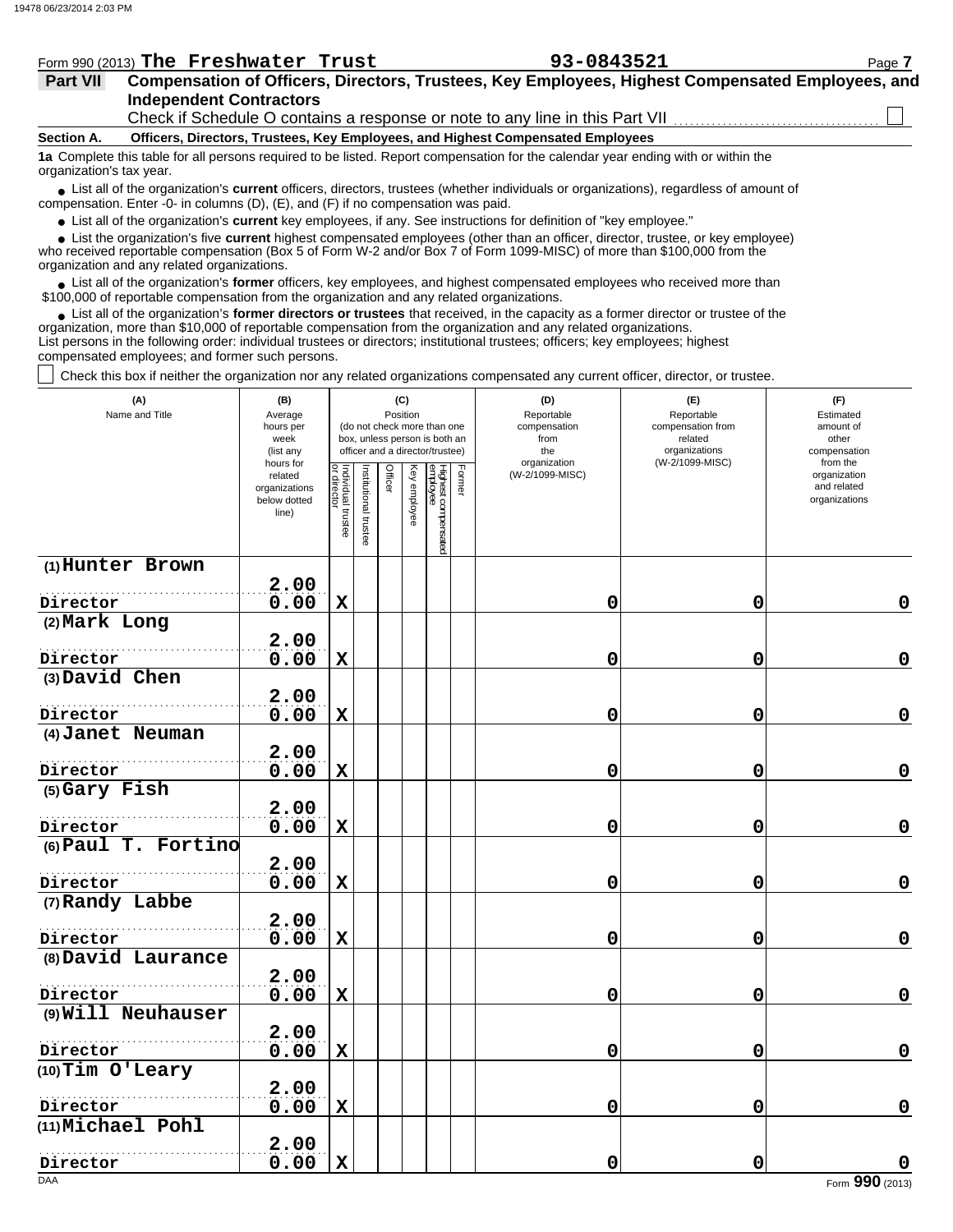| Form 990 (2013) The Freshwater Trust                                                                                                                                                                                                                                                                              |                                                                                                                                                                                     |                                   |                      |             |                                                | 93-0843521 | Page 8                                                                                                 |                                                                                       |                                                                    |
|-------------------------------------------------------------------------------------------------------------------------------------------------------------------------------------------------------------------------------------------------------------------------------------------------------------------|-------------------------------------------------------------------------------------------------------------------------------------------------------------------------------------|-----------------------------------|----------------------|-------------|------------------------------------------------|------------|--------------------------------------------------------------------------------------------------------|---------------------------------------------------------------------------------------|--------------------------------------------------------------------|
| <b>Part VII</b>                                                                                                                                                                                                                                                                                                   |                                                                                                                                                                                     |                                   |                      |             |                                                |            | Section A. Officers, Directors, Trustees, Key Employees, and Highest Compensated Employees (continued) |                                                                                       |                                                                    |
| (A)<br>Name and title                                                                                                                                                                                                                                                                                             | (B)<br>(C)<br>Position<br>Average<br>(do not check more than one<br>hours per<br>box, unless person is both an<br>week<br>officer and a director/trustee)<br>(list any<br>hours for |                                   |                      |             |                                                |            | (D)<br>Reportable<br>compensation<br>from<br>the<br>organization                                       | (F)<br>Reportable<br>compensation from<br>related<br>organizations<br>(W-2/1099-MISC) | (F)<br>Estimated<br>amount of<br>other<br>compensation<br>from the |
|                                                                                                                                                                                                                                                                                                                   | related<br>organizations<br>below dotted<br>line)                                                                                                                                   | Individual trustee<br>or director | Institutional truste | Officer     | Key employee<br>Highest compensate<br>employee | Form       | (W-2/1099-MISC)                                                                                        |                                                                                       | organization<br>and related<br>organizations                       |
| (12)Brad Preble                                                                                                                                                                                                                                                                                                   |                                                                                                                                                                                     |                                   |                      |             |                                                |            |                                                                                                        |                                                                                       |                                                                    |
| Director                                                                                                                                                                                                                                                                                                          | 2.00<br>0.00                                                                                                                                                                        | $\mathbf X$                       |                      |             |                                                |            | 0                                                                                                      | 0                                                                                     | 0                                                                  |
| (13) Hadley Robbins                                                                                                                                                                                                                                                                                               |                                                                                                                                                                                     |                                   |                      |             |                                                |            |                                                                                                        |                                                                                       |                                                                    |
|                                                                                                                                                                                                                                                                                                                   | 2.00                                                                                                                                                                                |                                   |                      |             |                                                |            |                                                                                                        |                                                                                       |                                                                    |
| Director<br>(14) Steve Shropshire                                                                                                                                                                                                                                                                                 | 0.00                                                                                                                                                                                | $\mathbf X$                       |                      |             |                                                |            | 0                                                                                                      | 0                                                                                     | 0                                                                  |
| Director                                                                                                                                                                                                                                                                                                          | 2.00<br>0.00                                                                                                                                                                        | $\mathbf x$                       |                      |             |                                                |            | 0                                                                                                      | 0                                                                                     | 0                                                                  |
| (15) Margaret R. Tuchmann                                                                                                                                                                                                                                                                                         |                                                                                                                                                                                     |                                   |                      |             |                                                |            |                                                                                                        |                                                                                       |                                                                    |
|                                                                                                                                                                                                                                                                                                                   | 2.00                                                                                                                                                                                |                                   |                      |             |                                                |            |                                                                                                        |                                                                                       |                                                                    |
| Director<br>(16) Scott Demorest                                                                                                                                                                                                                                                                                   | 0.00                                                                                                                                                                                | $\mathbf x$                       |                      |             |                                                |            | 0                                                                                                      | 0                                                                                     | 0                                                                  |
| Director                                                                                                                                                                                                                                                                                                          | 2.00<br>0.00                                                                                                                                                                        | $\mathbf x$                       |                      |             |                                                |            | 0                                                                                                      | 0                                                                                     | 0                                                                  |
| (17) Brian Rice                                                                                                                                                                                                                                                                                                   |                                                                                                                                                                                     |                                   |                      |             |                                                |            |                                                                                                        |                                                                                       |                                                                    |
| Director                                                                                                                                                                                                                                                                                                          | 2.00<br>0.00                                                                                                                                                                        | $\mathbf x$                       |                      |             |                                                |            | 0                                                                                                      | 0                                                                                     | $\mathbf 0$                                                        |
| (18) Lynn Loaker                                                                                                                                                                                                                                                                                                  | 2.00                                                                                                                                                                                |                                   |                      |             |                                                |            |                                                                                                        |                                                                                       |                                                                    |
| Director                                                                                                                                                                                                                                                                                                          | 0.00                                                                                                                                                                                | $\mathbf x$                       |                      |             |                                                |            | 0                                                                                                      | 0                                                                                     | $\mathbf 0$                                                        |
| (19) Joe Whitworth                                                                                                                                                                                                                                                                                                | 40.00                                                                                                                                                                               |                                   |                      |             |                                                |            |                                                                                                        |                                                                                       |                                                                    |
| President                                                                                                                                                                                                                                                                                                         | 0.00                                                                                                                                                                                |                                   |                      | $\mathbf x$ |                                                |            | 182,500                                                                                                | 0                                                                                     | <u>16,576</u>                                                      |
| 1b Sub-total                                                                                                                                                                                                                                                                                                      |                                                                                                                                                                                     |                                   |                      |             |                                                |            | 182,500<br>374,827                                                                                     |                                                                                       | 16,576<br>28,996                                                   |
| c Total from continuation sheets to Part VII, Section A                                                                                                                                                                                                                                                           |                                                                                                                                                                                     |                                   |                      |             |                                                |            | 557,327                                                                                                |                                                                                       | 45,572                                                             |
| Total number of individuals (including but not limited to those listed above) who received more than \$100,000 in<br>$\mathbf{2}$                                                                                                                                                                                 |                                                                                                                                                                                     |                                   |                      |             |                                                |            |                                                                                                        |                                                                                       |                                                                    |
| reportable compensation from the organization $\blacktriangleright$ 4                                                                                                                                                                                                                                             |                                                                                                                                                                                     |                                   |                      |             |                                                |            |                                                                                                        |                                                                                       | No<br>Yes                                                          |
| Did the organization list any former officer, director, or trustee, key employee, or highest compensated<br>3                                                                                                                                                                                                     |                                                                                                                                                                                     |                                   |                      |             |                                                |            |                                                                                                        |                                                                                       |                                                                    |
| employee on line 1a? If "Yes," complete Schedule J for such individual<br>For any individual listed on line 1a, is the sum of reportable compensation and other compensation from the<br>4<br>organization and related organizations greater than \$150,000? If "Yes," complete Schedule J for such<br>individual |                                                                                                                                                                                     |                                   |                      |             |                                                |            |                                                                                                        |                                                                                       | X<br>3<br>X<br>4                                                   |
| Did any person listed on line 1a receive or accrue compensation from any unrelated organization or individual<br>5                                                                                                                                                                                                |                                                                                                                                                                                     |                                   |                      |             |                                                |            |                                                                                                        |                                                                                       | X<br>5                                                             |
| for services rendered to the organization? If "Yes," complete Schedule J for such person.<br><b>Section B. Independent Contractors</b>                                                                                                                                                                            |                                                                                                                                                                                     |                                   |                      |             |                                                |            |                                                                                                        |                                                                                       |                                                                    |
| Complete this table for your five highest compensated independent contractors that received more than \$100,000 of<br>1<br>compensation from the organization. Report compensation for the calendar year ending with or within the organization's tax year.                                                       |                                                                                                                                                                                     |                                   |                      |             |                                                |            |                                                                                                        |                                                                                       |                                                                    |
|                                                                                                                                                                                                                                                                                                                   | (A)<br>Name and business address                                                                                                                                                    |                                   |                      |             |                                                |            |                                                                                                        | (B)<br>Description of services                                                        | (C)<br>Compensation                                                |
| Aquatic Contracting, LLC<br>Portland                                                                                                                                                                                                                                                                              | OR 97203                                                                                                                                                                            |                                   |                      |             |                                                |            | 8316 N. Lombard #374<br>Restoration                                                                    |                                                                                       | 632,861                                                            |
| Willamette Partnership                                                                                                                                                                                                                                                                                            |                                                                                                                                                                                     |                                   |                      |             | 4640                                           |            | \$W Macadam Ave., Ste 50                                                                               |                                                                                       |                                                                    |
| Portland                                                                                                                                                                                                                                                                                                          |                                                                                                                                                                                     |                                   | OR 97239             |             |                                                |            | Consulting                                                                                             |                                                                                       | 184,699                                                            |
| River Design Group<br>Whitefish                                                                                                                                                                                                                                                                                   | MT                                                                                                                                                                                  |                                   | 59937                |             |                                                |            | 5098 Hwy 93 South<br>Consultation                                                                      |                                                                                       |                                                                    |
| Botanical Developments                                                                                                                                                                                                                                                                                            |                                                                                                                                                                                     |                                   |                      |             |                                                |            | 409 NW Franklin Ave                                                                                    |                                                                                       | 173,383                                                            |
| Bend                                                                                                                                                                                                                                                                                                              |                                                                                                                                                                                     |                                   | OR 97701             |             |                                                |            | Restoration                                                                                            |                                                                                       | 165,355                                                            |
|                                                                                                                                                                                                                                                                                                                   |                                                                                                                                                                                     |                                   |                      |             |                                                |            |                                                                                                        |                                                                                       |                                                                    |
| Total number of independent contractors (including but not limited to those listed above) who<br>$\mathbf{2}$                                                                                                                                                                                                     |                                                                                                                                                                                     |                                   |                      |             |                                                |            |                                                                                                        |                                                                                       |                                                                    |

| Total number of independent contractors (including but not limited to those listed above) wr |
|----------------------------------------------------------------------------------------------|
| received more than \$100,000 of compensation from the organization $\blacktriangleright$     |

**4**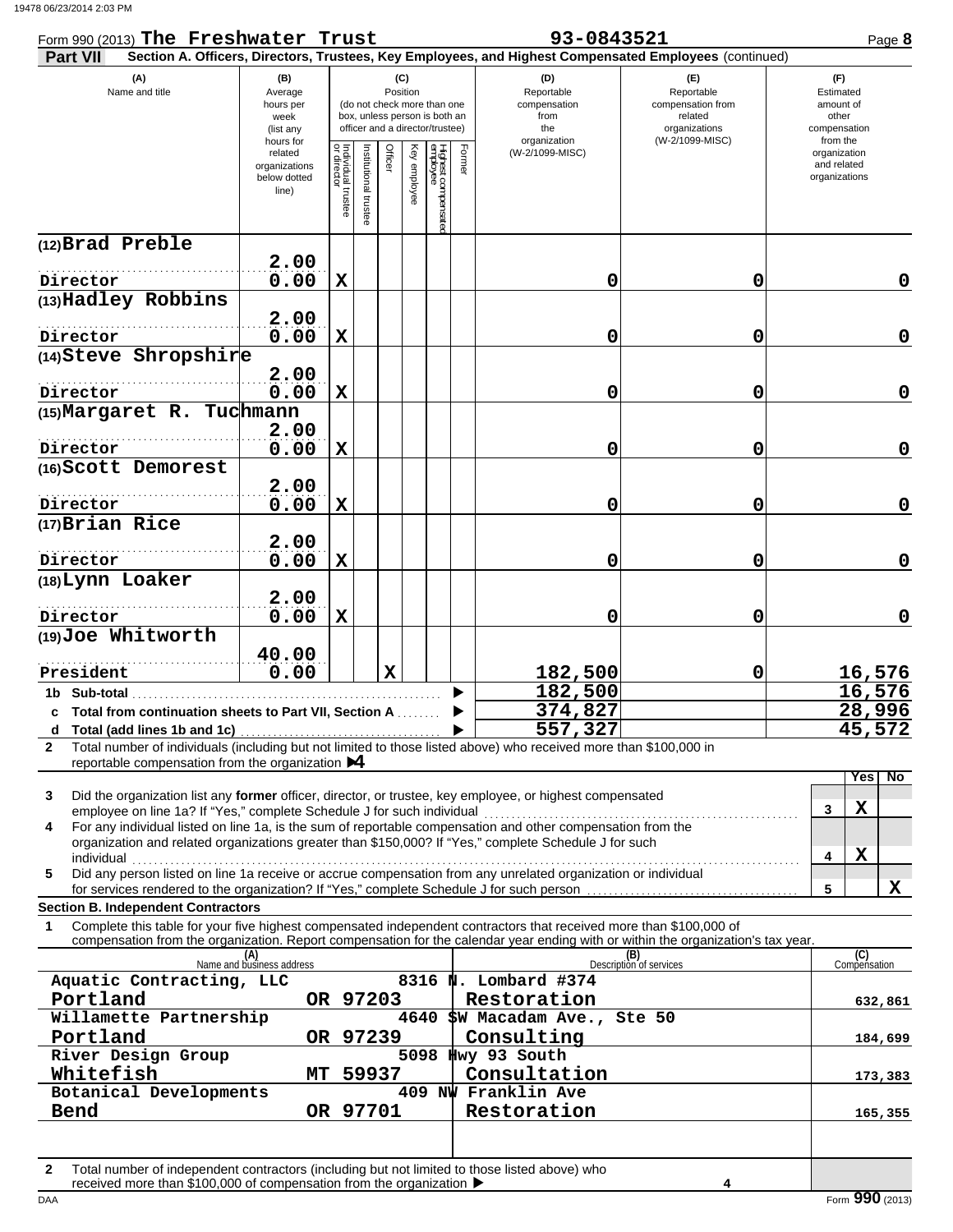| Form 990 (2013) The Freshwater Trust                                                                                                                                                                                                                                                                        |                                                                |                                   |                                                                                                 |                 |              |                                |             | 93-0843521                                                                                             |                                                                    | Page 8                                                   |
|-------------------------------------------------------------------------------------------------------------------------------------------------------------------------------------------------------------------------------------------------------------------------------------------------------------|----------------------------------------------------------------|-----------------------------------|-------------------------------------------------------------------------------------------------|-----------------|--------------|--------------------------------|-------------|--------------------------------------------------------------------------------------------------------|--------------------------------------------------------------------|----------------------------------------------------------|
| Part VII                                                                                                                                                                                                                                                                                                    |                                                                |                                   |                                                                                                 |                 |              |                                |             | Section A. Officers, Directors, Trustees, Key Employees, and Highest Compensated Employees (continued) |                                                                    |                                                          |
| (A)<br>Name and title                                                                                                                                                                                                                                                                                       | (B)<br>Average<br>hours per<br>week<br>(list any               |                                   | (do not check more than one<br>box, unless person is both an<br>officer and a director/trustee) | (C)<br>Position |              |                                |             | (D)<br>Reportable<br>compensation<br>from<br>the                                                       | (E)<br>Reportable<br>compensation from<br>related<br>organizations | (F)<br>Estimated<br>amount of<br>other<br>compensation   |
|                                                                                                                                                                                                                                                                                                             | hours for<br>related<br>organizations<br>below dotted<br>line) | Individual trustee<br>or director | nstitutional truste                                                                             | Officer         | Key employee | Highest compensate<br>employee | Form        | organization<br>(W-2/1099-MISC)                                                                        | (W-2/1099-MISC)                                                    | from the<br>organization<br>and related<br>organizations |
| (12) Hank A. Ashforth                                                                                                                                                                                                                                                                                       |                                                                |                                   |                                                                                                 |                 |              |                                |             |                                                                                                        |                                                                    |                                                          |
|                                                                                                                                                                                                                                                                                                             | 2.00                                                           |                                   |                                                                                                 |                 |              |                                |             |                                                                                                        |                                                                    |                                                          |
| Immediate Past Chair<br>(13) Pat Reiten                                                                                                                                                                                                                                                                     | 0.00                                                           |                                   |                                                                                                 | $\mathbf x$     |              |                                |             | 0                                                                                                      | $\mathbf 0$                                                        | 0                                                        |
|                                                                                                                                                                                                                                                                                                             | 2.00                                                           |                                   |                                                                                                 |                 |              |                                |             |                                                                                                        |                                                                    |                                                          |
| Co-Chairman                                                                                                                                                                                                                                                                                                 | 0.00                                                           |                                   |                                                                                                 | $\mathbf x$     |              |                                |             | 0                                                                                                      | $\mathbf 0$                                                        | $\mathbf 0$                                              |
| (14) Scott E. Sandbo                                                                                                                                                                                                                                                                                        |                                                                |                                   |                                                                                                 |                 |              |                                |             |                                                                                                        |                                                                    |                                                          |
|                                                                                                                                                                                                                                                                                                             | 2.00                                                           |                                   |                                                                                                 |                 |              |                                |             |                                                                                                        |                                                                    |                                                          |
| Co-Chairman<br>(15) Peter Doubleday                                                                                                                                                                                                                                                                         | 0.00                                                           |                                   |                                                                                                 | $\mathbf x$     |              |                                |             | 0                                                                                                      | $\mathbf 0$                                                        | $\mathbf 0$                                              |
|                                                                                                                                                                                                                                                                                                             | 2.00                                                           |                                   |                                                                                                 |                 |              |                                |             |                                                                                                        |                                                                    |                                                          |
| Treasurer                                                                                                                                                                                                                                                                                                   | 0.00                                                           |                                   |                                                                                                 | $\mathbf x$     |              |                                |             | 0                                                                                                      | $\mathbf 0$                                                        | 0                                                        |
| (16) Alan Horton                                                                                                                                                                                                                                                                                            |                                                                |                                   |                                                                                                 |                 |              |                                |             |                                                                                                        |                                                                    |                                                          |
|                                                                                                                                                                                                                                                                                                             | 40.00                                                          |                                   |                                                                                                 |                 |              |                                |             |                                                                                                        |                                                                    |                                                          |
| Managing Director                                                                                                                                                                                                                                                                                           | 0.00                                                           |                                   |                                                                                                 |                 |              | X                              |             | 131,050                                                                                                | $\mathbf 0$                                                        | 9,932                                                    |
| (17) David Primozich                                                                                                                                                                                                                                                                                        | 40.00                                                          |                                   |                                                                                                 |                 |              |                                |             |                                                                                                        |                                                                    |                                                          |
| Ecosystems Director                                                                                                                                                                                                                                                                                         | 0.00                                                           |                                   |                                                                                                 |                 |              | X                              |             | 130,500                                                                                                | $\mathbf 0$                                                        | 9,907                                                    |
| (18) Joseph A. Furia                                                                                                                                                                                                                                                                                        |                                                                |                                   |                                                                                                 |                 |              |                                |             |                                                                                                        |                                                                    |                                                          |
|                                                                                                                                                                                                                                                                                                             | 40.00                                                          |                                   |                                                                                                 |                 |              |                                |             |                                                                                                        |                                                                    |                                                          |
| Sr Pol Dir/Gen Couns<br>$(19)$ Timothy P. Boyle                                                                                                                                                                                                                                                             | 0.00                                                           |                                   |                                                                                                 |                 |              | X                              |             | 113,277                                                                                                | $\mathbf 0$                                                        | 9,157                                                    |
|                                                                                                                                                                                                                                                                                                             | 2.00                                                           |                                   |                                                                                                 |                 |              |                                |             |                                                                                                        |                                                                    |                                                          |
| Emeritus                                                                                                                                                                                                                                                                                                    | 0.00                                                           |                                   |                                                                                                 |                 |              |                                | $\mathbf X$ |                                                                                                        | $\mathbf 0$                                                        |                                                          |
| 1b Sub-total                                                                                                                                                                                                                                                                                                |                                                                |                                   |                                                                                                 |                 |              |                                |             | 374,827                                                                                                |                                                                    | 28,996                                                   |
| c Total from continuation sheets to Part VII, Section A                                                                                                                                                                                                                                                     |                                                                |                                   |                                                                                                 |                 |              |                                |             |                                                                                                        |                                                                    |                                                          |
| Total number of individuals (including but not limited to those listed above) who received more than \$100,000 in<br>$\mathbf{2}$                                                                                                                                                                           |                                                                |                                   |                                                                                                 |                 |              |                                |             |                                                                                                        |                                                                    |                                                          |
| reportable compensation from the organization ▶                                                                                                                                                                                                                                                             |                                                                |                                   |                                                                                                 |                 |              |                                |             |                                                                                                        |                                                                    |                                                          |
| Did the organization list any former officer, director, or trustee, key employee, or highest compensated<br>3<br>employee on line 1a? If "Yes," complete Schedule J for such individual<br>For any individual listed on line 1a, is the sum of reportable compensation and other compensation from the<br>4 |                                                                |                                   |                                                                                                 |                 |              |                                |             |                                                                                                        |                                                                    | Yes<br>No.<br>3                                          |
| organization and related organizations greater than \$150,000? If "Yes," complete Schedule J for such                                                                                                                                                                                                       |                                                                |                                   |                                                                                                 |                 |              |                                |             |                                                                                                        |                                                                    | 4                                                        |
| Did any person listed on line 1a receive or accrue compensation from any unrelated organization or individual<br>5                                                                                                                                                                                          |                                                                |                                   |                                                                                                 |                 |              |                                |             |                                                                                                        |                                                                    |                                                          |
| <b>Section B. Independent Contractors</b>                                                                                                                                                                                                                                                                   |                                                                |                                   |                                                                                                 |                 |              |                                |             |                                                                                                        |                                                                    | 5                                                        |
| Complete this table for your five highest compensated independent contractors that received more than \$100,000 of<br>1                                                                                                                                                                                     |                                                                |                                   |                                                                                                 |                 |              |                                |             |                                                                                                        |                                                                    |                                                          |
| compensation from the organization. Report compensation for the calendar year ending with or within the organization's tax year.                                                                                                                                                                            |                                                                |                                   |                                                                                                 |                 |              |                                |             |                                                                                                        |                                                                    |                                                          |
|                                                                                                                                                                                                                                                                                                             | (A)<br>Name and business address                               |                                   |                                                                                                 |                 |              |                                |             |                                                                                                        | (B)<br>Description of services                                     | (C)<br>Compensation                                      |
|                                                                                                                                                                                                                                                                                                             |                                                                |                                   |                                                                                                 |                 |              |                                |             |                                                                                                        |                                                                    |                                                          |
|                                                                                                                                                                                                                                                                                                             |                                                                |                                   |                                                                                                 |                 |              |                                |             |                                                                                                        |                                                                    |                                                          |
|                                                                                                                                                                                                                                                                                                             |                                                                |                                   |                                                                                                 |                 |              |                                |             |                                                                                                        |                                                                    |                                                          |
|                                                                                                                                                                                                                                                                                                             |                                                                |                                   |                                                                                                 |                 |              |                                |             |                                                                                                        |                                                                    |                                                          |
|                                                                                                                                                                                                                                                                                                             |                                                                |                                   |                                                                                                 |                 |              |                                |             |                                                                                                        |                                                                    |                                                          |
|                                                                                                                                                                                                                                                                                                             |                                                                |                                   |                                                                                                 |                 |              |                                |             |                                                                                                        |                                                                    |                                                          |
|                                                                                                                                                                                                                                                                                                             |                                                                |                                   |                                                                                                 |                 |              |                                |             |                                                                                                        |                                                                    |                                                          |
|                                                                                                                                                                                                                                                                                                             |                                                                |                                   |                                                                                                 |                 |              |                                |             |                                                                                                        |                                                                    |                                                          |
| Total number of independent contractors (including but not limited to those listed above) who<br>received more than \$100,000 of compensation from the organization ▶                                                                                                                                       |                                                                |                                   |                                                                                                 |                 |              |                                |             |                                                                                                        |                                                                    |                                                          |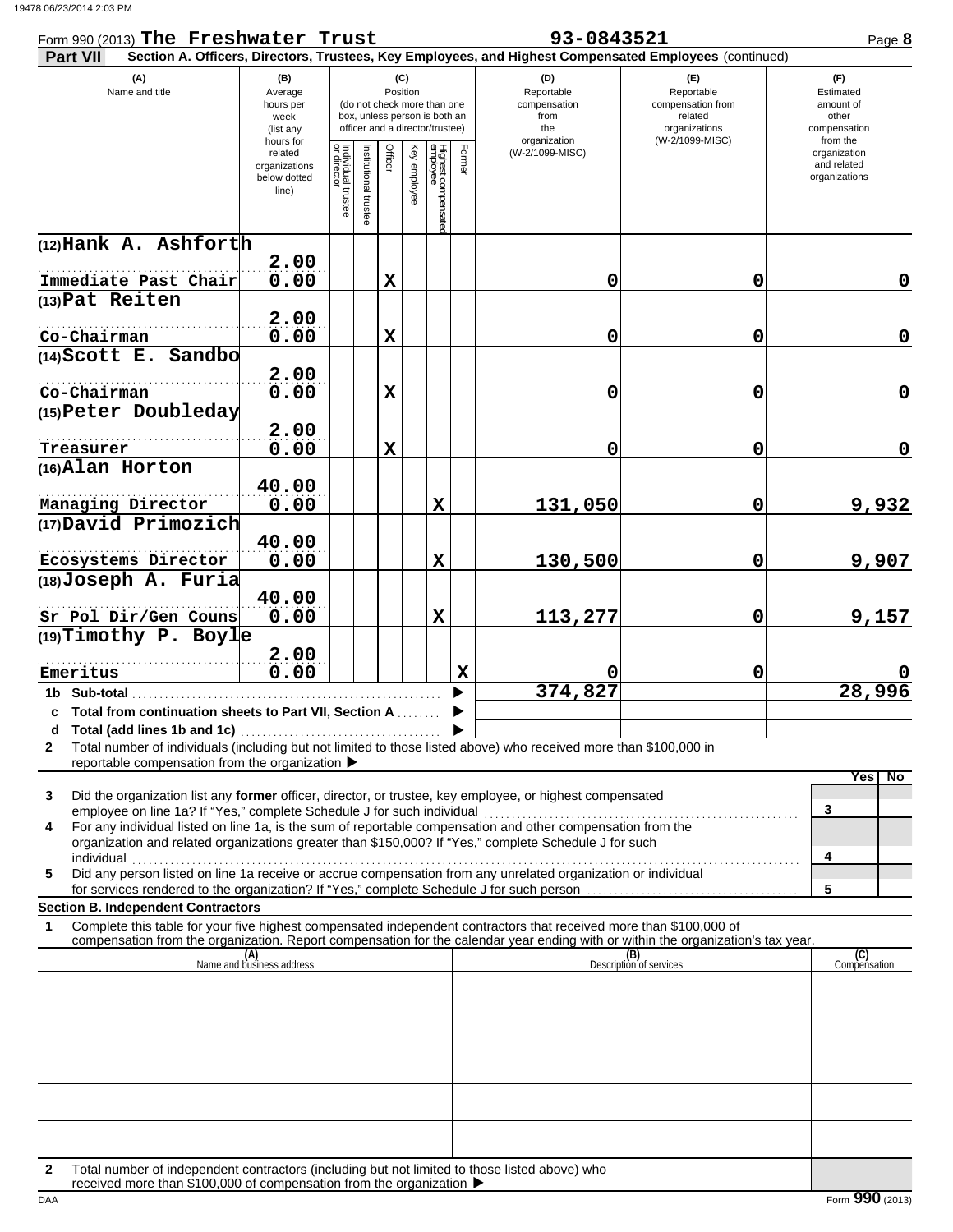#### Form 990 (2013) The Freshwater Trust 93-0843521 Page 9 **Part VIII Statement of Revenue** Check if Schedule O contains a response or note to any line in this Part VIII (A) (B) (C) (O) (D)<br>Total revenue Related or Unrelated Reven Total revenue Related or Unrelated Revenue excluded from tax exempt business function under sections revenue 512-514 revenue **Contributions, Gifts, Grants and Other Similar Amounts Program Service Revenue** Grant **1a 1a** Federated campaigns  $\ldots$ **1b b** Membership dues  $\ldots$ ট্ৰ **283,250 1c c** Fundraising events <sub>.</sub> . . . . . .  $\overline{\overline{5}}$ **1d d** Related organizations  $\ldots$ **1,456,717** Program Service RevenueContributions, **1e e** Government grants (contributions) . . **f** All other contributions, gifts, grants, and similar amounts not included above **1,227,436 1f** \$ . . . . . . . . . . . . . . . . . . . . . **100,076 g** Noncash contributions included in lines 1a-1f: **2,967,403** ▶ **h Total.** Add lines 1a–1f . . . . . . . . . . . . . . . . . . . . . . . . . . . . . **Busn. Code Program Service Revenue 12,113,782 2,113,782 2a b** . . . . . . . . . . . . . . . . . . . . . . . . . . . . . . . . . . . . . . . . . . . . **c** . . . . . . . . . . . . . . . . . . . . . . . . . . . . . . . . . . . . . . . . . . . . **d** . . . . . . . . . . . . . . . . . . . . . . . . . . . . . . . . . . . . . . . . . . . . **e** . . . . . . . . . . . . . . . . . . . . . . . . . . . . . . . . . . . . . . . . . . . . **f** All other program service revenue . . . . . . . . **2,113,782 g Total.** Add lines 2a–2f . . . . . . . . . . . . . . . . . . . . . . . . . . . . . **3** Investment income (including dividends, interest, and other similar amounts) ................ **892 892**  $\blacksquare$ Income from investment of tax-exempt bond proceed **4 5** Royalties ... b (i) Real (ii) Personal **6a** Gross rents **b** Less: rental exps. **c** Rental inc. or (loss) ь **d** Net rental income or (loss) .......................... **7a** Gross amount from (i) Securities (ii) Other sales of assets **3,880** other than inventor **b** Less: cost or other **1** basis & sales exps. **3,879 c** Gain or (loss) **3,879 3,879 d** Net gain or (loss) . . . . . . . . . . . . . . . . . . . . . . . . . . . . . . . . . . . **8a** Gross income from fundraising events **Other Revenue Other Revenue** (not including \$ . . . . . . . . . . . . . . . . . . . . **283,250** of contributions reported on line 1c). See Part IV, line 18 . . . . . . . . . . . . . . **292,473 a b 212,241 b** Less: direct expenses . . . . . . . . **80,232 c** Net income or (loss) from fundraising events . . . . . . ь **9a** Gross income from gaming activities. See Part IV, line 19 . . . . . . . . . . . . . . **a b b** Less: direct expenses . . . . . . . . ▶ Net income or (loss) from gaming activities . . . . . . . **c** 10a Gross sales of inventory, less returns and allowances **a b b** Less: cost of goods sold  $\ldots$ ь Net income or (loss) from sales of inventory . . . . . . . **c** Miscellaneous Revenue **Busn. Code 11a** . . . . . . . . . . . . . . . . . . . . . . . . . . . . . . . . . . . . . . . . . . . . **b c** . . . . . . . . . . . . . . . . . . . . . . . . . . . . . . . . . . . . . . . . . . . .

**d** All other revenue ..........................

**e Total.** Add lines 11a–11d . . . . . . . . . . . . . . . . . . . . . . . . . . **Total revenue.** See instructions. . . . . . . . . . . . . . . . . . . **12**

ь

 $\blacktriangleright$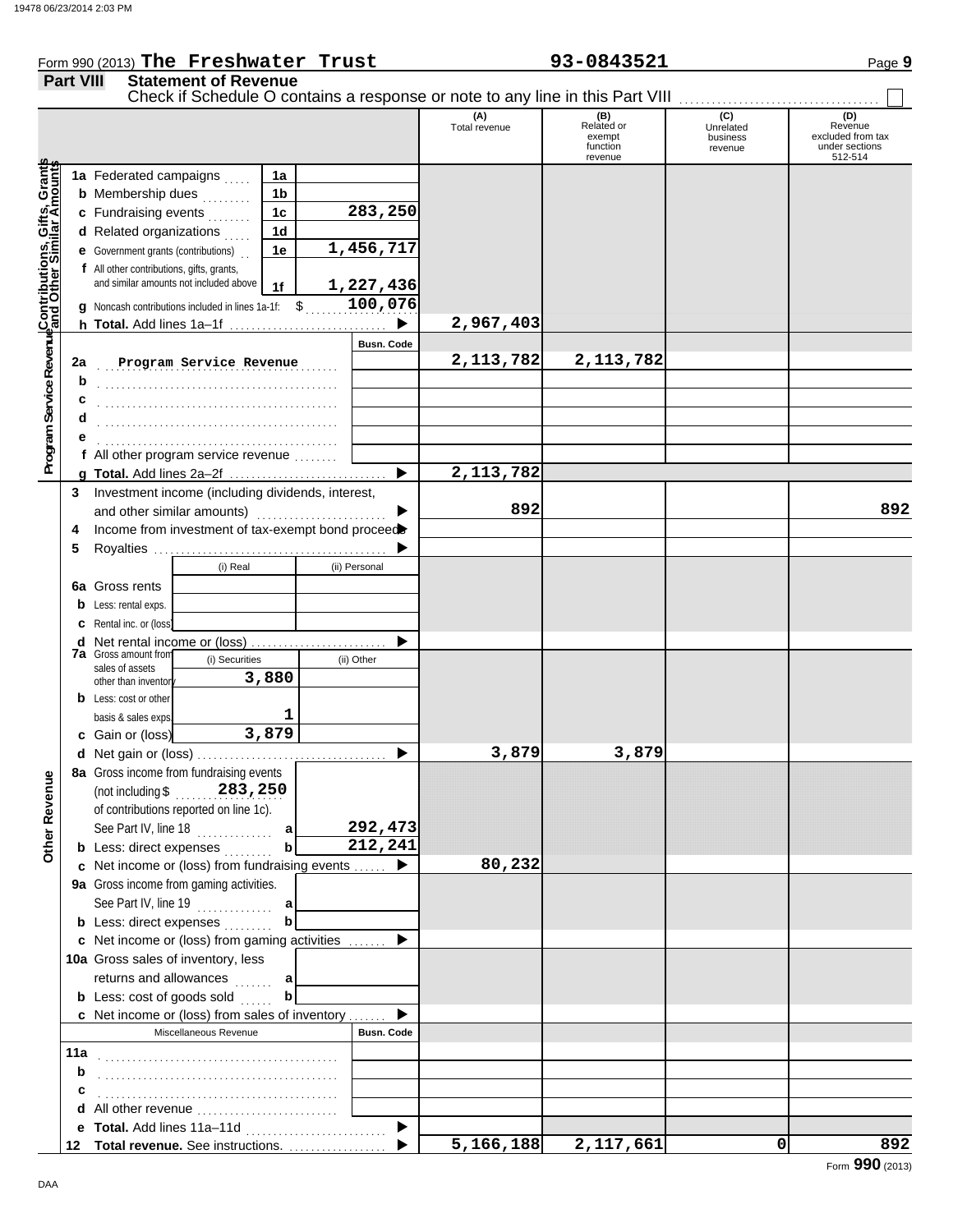#### **Part IX Statement of Functional Expenses** Form 990 (2013) The Freshwater Trust **93-0843521** Page 10 Section 501(c)(3) and 501(c)(4) organizations must complete all columns. All other organizations must complete column (A). **Do not include amounts reported on lines 6b, 7b, 8b, 9b, and 10b of Part VIII. 1 2 3 4 5 6 7 8 9 10 11 a** Management .............................. **b** Legal **c** Accounting . . . . . . . . . . . . . . . . . . . . . . . . . . . . . . . . **d** Lobbying . . . . . . . . . . . . . . . . . . . . . . . . . . . . . . . . . . . **e f g** Other. (If line 11g amount exceeds 10% of line 25, column **12** Advertising and promotion . . . . . . . . . . . . . . **13 14 15 16 17 18 19 20 21 22 23 24 a b c d e** All other expenses . . . . . . . . . . . . . . . . . . . . . . . . Grants and other assistance to governments and organizations in the U.S. See Part IV, line 21 Grants and other assistance to individuals in the U.S. See Part IV, line  $22$  .............. Grants and other assistance to governments, organizations, and individuals outside the U.S. See Part IV, lines 15 and 16  $\ldots$ Benefits paid to or for members . . . . . . . . . . Compensation of current officers, directors, trustees, and key employees . . . . . . . . Compensation not included above, to disqualified persons (as defined under section 4958(f)(1)) and persons described in section 4958(c)(3)(B) Other salaries and wages .................. Pension plan accruals and contributions (include section 401(k) and 403(b) employer contributions) Other employee benefits .................. Payroll taxes . . . . . . . . . . . . . . . . . . . . . . . . . . . . . . Fees for services (non-employees): Legal . . . . . . . . . . . . . . . . . . . . . . . . . . . . . . . . . . . . . . Professional fundraising services. See Part IV, line 17 Investment management fees ............. Office expenses . . . . . . . . . . . . . . . . . . . . . . . . . . . Information technology . . . . . . . . . . . . . . . . . . . . Royalties . . . . . . . . . . . . . . . . . . . . . . . . . . . . . . . . . . Occupancy . . . . . . . . . . . . . . . . . . . . . . . . . . . . . . . . Travel . . . . . . . . . . . . . . . . . . . . . . . . . . . . . . . . . . . . . . Payments of travel or entertainment expenses for any federal, state, or local public officials Conferences, conventions, and meetings . Interest . . . . . . . . . . . . . . . . . . . . . . . . . . . . . . . . . . . . Payments to affiliates ...................... Depreciation, depletion, and amortization . Insurance . . . . . . . . . . . . . . . . . . . . . . . . . . . . . . . . . . Other expenses. Itemize expenses not covered above (List miscellaneous expenses in line 24e. If line 24e amount exceeds 10% of line 25, column (A) amount, list line 24e expenses on Schedule O.) **(A) (B) (B)** (C) (C) (D)<br>Total expenses Program service Management and Fundrai expenses general expenses (D)<br>Fundraising expenses **Contracted services 1,115,698 1,107,208 8,490 Water fees/lease payments** 552,431 552,431 . . . . . . . . . . . . . . . . . . . . . . . . . . . . . . . . . . . . . . . . . . . . . **Program supplies 46,663 46,663 Meals and entertainment 31,633 23,445** 8,188 Check if Schedule O contains a response or note to any line in this Part IX (A) amount, list line 11g expenses on Schedule O.) . . . . . . . **199,075 69,790 129,285 2,186,484 1,542,773 581,367 62,344 102,050 63,173 38,877 167,233 108,760 58,473 218,495 152,394 61,983 4,118 74,819 73,066 1,753 13,671 13,671 13,500 13,500 164,057 164,057 110,733 8,739 101,994 45,951 11,865 34,086 168,432 118,659 49,773 173,000 159,933 13,067 46,574 42,878 3,696 38,580 26,348 12,232 36,702 27,158 9,544 105,815 82,476 23,339**

**5,611,596 4,395,316 1,149,818 66,462**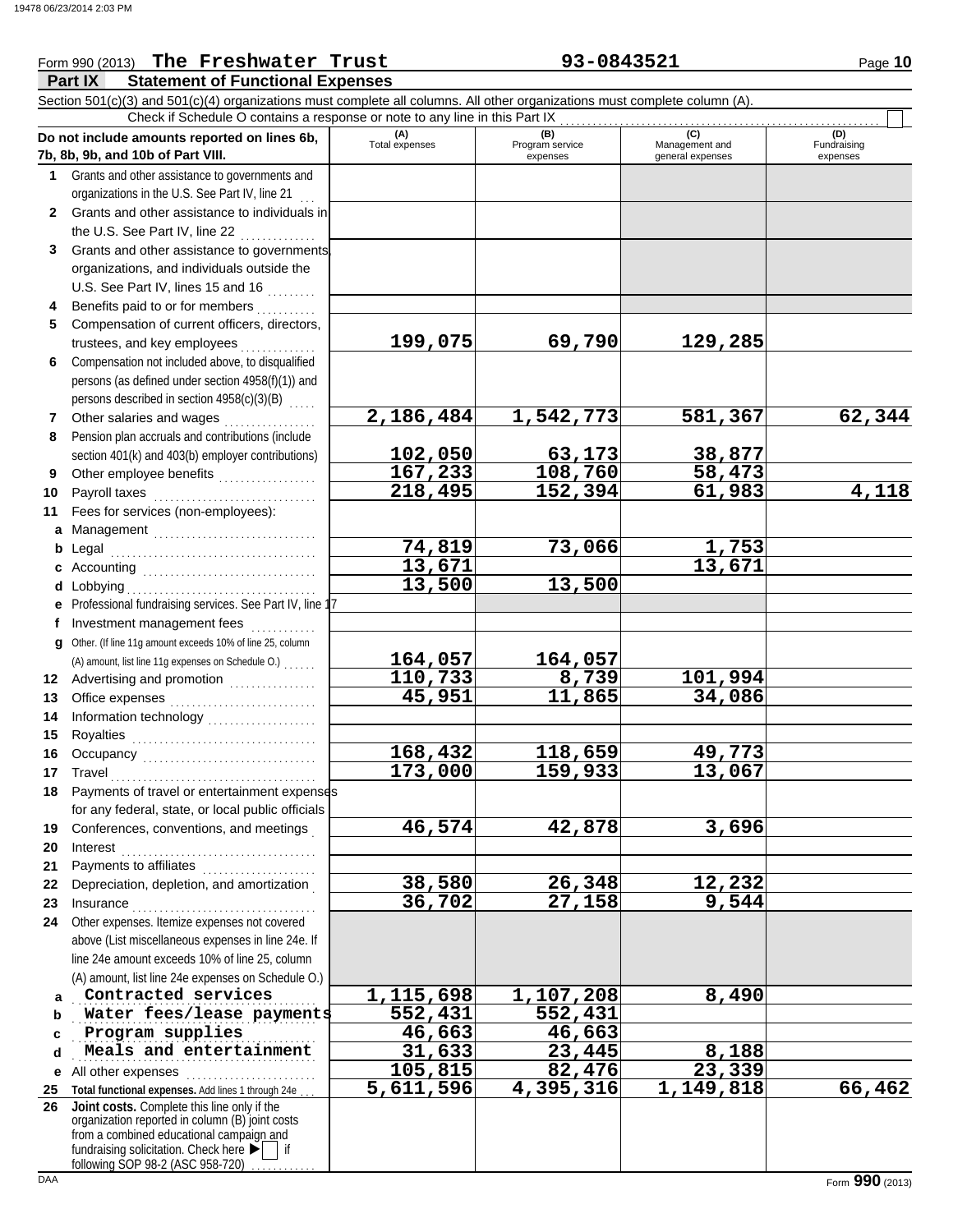### Form 990 (2013) The Freshwater Trust **1996 11 93-0843521** Page 11

|                         | Part X | <b>Balance Sheet</b>                                                                                 |                           |                   |                  |                          |
|-------------------------|--------|------------------------------------------------------------------------------------------------------|---------------------------|-------------------|------------------|--------------------------|
|                         |        | Check if Schedule O contains a response or note to any line in this Part X                           |                           |                   |                  |                          |
|                         |        |                                                                                                      |                           | (A)               |                  | (B)                      |
|                         |        |                                                                                                      |                           | Beginning of year |                  | End of year              |
|                         | 1      | Cash-non-interest bearing                                                                            |                           | 170,324           | $\mathbf{1}$     | $\overline{772}$ ,803    |
|                         | 2      |                                                                                                      |                           | 452,579           | $\boldsymbol{2}$ | 809,691                  |
|                         | 3      |                                                                                                      | 1,644,403                 | 3                 | 1,253,655        |                          |
|                         | 4      | Accounts receivable, net                                                                             |                           | 4                 |                  |                          |
|                         | 5      | Loans and other receivables from current and former officers, directors,                             |                           |                   |                  |                          |
|                         |        | trustees, key employees, and highest compensated employees.                                          |                           |                   |                  |                          |
|                         |        | Complete Part II of Schedule L                                                                       |                           |                   | 5                |                          |
|                         | 6      | Loans and other receivables from other disqualified persons (as defined under section                |                           |                   |                  |                          |
|                         |        | 4958(f)(1)), persons described in section 4958(c)(3)(B), and contributing employers and              |                           |                   |                  |                          |
|                         |        | sponsoring organizations of section 501(c)(9) voluntary employees' beneficiary                       |                           |                   |                  |                          |
|                         |        | organizations (see instructions). Complete Part II of Schedule L                                     |                           |                   | 6                |                          |
| Assets                  | 7      |                                                                                                      |                           |                   | $\overline{7}$   |                          |
|                         | 8      | Inventories for sale or use                                                                          |                           |                   | 8                |                          |
|                         | 9      | Prepaid expenses and deferred charges                                                                |                           | 60,042            | 9                | 62,874                   |
|                         |        | 10a Land, buildings, and equipment: cost or                                                          |                           |                   |                  |                          |
|                         |        | other basis. Complete Part VI of Schedule D  10a                                                     | $\frac{170,431}{102,037}$ |                   |                  |                          |
|                         |        | <b>b</b> Less: accumulated depreciation                                                              | 59,520                    | 10 <sub>c</sub>   |                  |                          |
|                         | 11     | Investments-publicly traded securities                                                               |                           | 103,867           | 11               | $\frac{68,394}{116,380}$ |
|                         | 12     |                                                                                                      |                           | 12                |                  |                          |
|                         | 13     |                                                                                                      |                           | 13                |                  |                          |
|                         | 14     | Intangible assets                                                                                    | 7,515                     | 14                |                  |                          |
|                         | 15     | Other assets. See Part IV, line 11                                                                   | 1,982,729                 | 15                | 2,129,593        |                          |
|                         | 16     | Total assets. Add lines 1 through 15 (must equal line 34)                                            |                           | 4,480,979         | 16               | 5,213,390                |
|                         | 17     |                                                                                                      |                           | 805,834           | 17               | $\overline{259,625}$     |
|                         | 18     | Grants payable                                                                                       |                           |                   | 18               |                          |
|                         | 19     | Deferred revenue                                                                                     |                           | 200,967           | 19               | 63,064                   |
|                         | 20     | Tax-exempt bond liabilities                                                                          |                           |                   | 20               |                          |
|                         | 21     | Escrow or custodial account liability. Complete Part IV of Schedule D                                |                           |                   | 21               |                          |
|                         | 22     | Loans and other payables to current and former officers, directors,                                  |                           |                   |                  |                          |
| Liabilities             |        | trustees, key employees, highest compensated employees, and                                          |                           |                   |                  |                          |
|                         |        | disqualified persons. Complete Part II of Schedule L                                                 |                           | 22                |                  |                          |
|                         | 23     |                                                                                                      |                           |                   | 23               |                          |
|                         | 24     | Unsecured notes and loans payable to unrelated third parties [[[[[[[[[[[[[[[[[[[[[[[[[]]]]]]]]]      |                           | 364,656           | 24               | 2,056,606                |
|                         | 25     | Other liabilities (including federal income tax, payables to related third                           |                           |                   |                  |                          |
|                         |        | parties, and other liabilities not included on lines 17-24). Complete Part X                         |                           |                   |                  |                          |
|                         |        | of Schedule D                                                                                        |                           | 37,390            | 25               | 59,754                   |
|                         | 26     |                                                                                                      |                           | 1,408,847         | 26               | 2,439,049                |
|                         |        | Organizations that follow SFAS 117 (ASC 958), check here $\blacktriangleright$ $\boxed{X}$ and       |                           |                   |                  |                          |
|                         |        | complete lines 27 through 29, and lines 33 and 34.                                                   |                           |                   |                  |                          |
|                         | 27     | Unrestricted net assets                                                                              | 2,606,877                 | 27                | 2,525,984        |                          |
|                         | 28     | Temporarily restricted net assets                                                                    | 377,872                   | 28                | 150,338          |                          |
|                         | 29     |                                                                                                      |                           | 87,383            | 29               | 98,019                   |
| Assets or Fund Balances |        | Organizations that do not follow SFAS 117 (ASC 958), check here ▶   and                              |                           |                   |                  |                          |
|                         |        | complete lines 30 through 34.                                                                        |                           |                   |                  |                          |
|                         | 30     | Capital stock or trust principal, or current funds                                                   |                           |                   | 30               |                          |
|                         | 31     | Paid-in or capital surplus, or land, building, or equipment fund [[[[[[[[[[[[[[[[[[[[[[[[[[[[[[[[[[[ |                           |                   | 31               |                          |
| $\frac{1}{2}$           | 32     | Retained earnings, endowment, accumulated income, or other funds                                     |                           |                   | 32               |                          |
|                         | 33     | Total net assets or fund balances                                                                    |                           | 3,072,132         | 33               | 2,774,341                |
|                         | 34     |                                                                                                      |                           | 4,480,979         | 34               | 5,213,390                |

**The Freshwater Trust 93-0843521**

Form **990** (2013)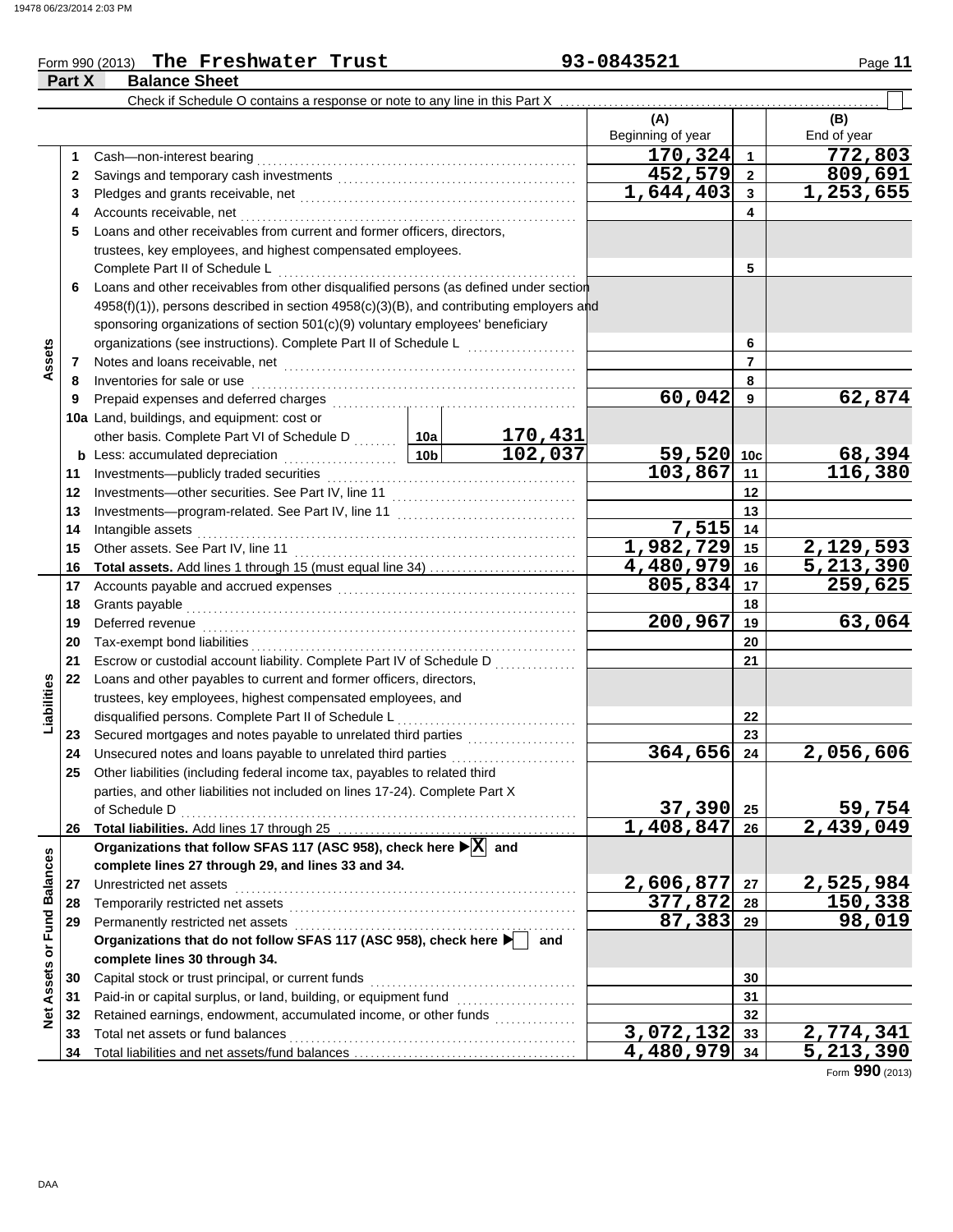|    | 93-0843521<br>Form 990 (2013) The Freshwater Trust                                                                    |                |                |             | Page 12     |
|----|-----------------------------------------------------------------------------------------------------------------------|----------------|----------------|-------------|-------------|
|    | <b>Reconciliation of Net Assets</b><br>Part XI                                                                        |                |                |             |             |
|    | Check if Schedule O contains a response or note to any line in this Part XI                                           |                |                |             |             |
| 1  |                                                                                                                       |                | 5,166,188      |             |             |
| 2  |                                                                                                                       | $\overline{2}$ | 5,611,596      |             |             |
| 3  | Revenue less expenses. Subtract line 2 from line 1                                                                    | $\overline{3}$ |                |             | $-445, 408$ |
| 4  | Net assets or fund balances at beginning of year (must equal Part X, line 33, column (A)) [[[[[[[[[[[[[[[[[[[         | 4              | 3,072,132      |             |             |
| 5  |                                                                                                                       | 5              |                |             | 8,268       |
| 6  |                                                                                                                       | 6              |                |             |             |
| 7  | Investment expenses                                                                                                   | $\overline{7}$ |                |             |             |
| 8  | Prior period adjustments                                                                                              | 8              |                |             |             |
| 9  | Other changes in net assets or fund balances (explain in Schedule O)                                                  | 9              |                |             | 139,349     |
| 10 | Net assets or fund balances at end of year. Combine lines 3 through 9 (must equal Part X, line                        |                |                |             |             |
|    | 33, column (B))                                                                                                       | 10             | 2,774,341      |             |             |
|    | <b>Financial Statements and Reporting</b><br><b>Part XII</b>                                                          |                |                |             |             |
|    |                                                                                                                       |                |                |             |             |
|    |                                                                                                                       |                |                | <b>Yes</b>  | <b>No</b>   |
| 1  | $\vert X \vert$<br>Accounting method used to prepare the Form 990:  <br>Cash<br>Accrual<br>Other                      |                |                |             |             |
|    | If the organization changed its method of accounting from a prior year or checked "Other," explain in                 |                |                |             |             |
|    | Schedule O.                                                                                                           |                |                |             |             |
|    | 2a Were the organization's financial statements compiled or reviewed by an independent accountant?                    |                | 2a             |             | $\mathbf X$ |
|    | If "Yes," check a box below to indicate whether the financial statements for the year were compiled or                |                |                |             |             |
|    | reviewed on a separate basis, consolidated basis, or both:                                                            |                |                |             |             |
|    | Separate basis<br><b>Consolidated basis</b><br>Both consolidated and separate basis                                   |                |                |             |             |
|    | <b>b</b> Were the organization's financial statements audited by an independent accountant?                           |                | 2 <sub>b</sub> | x           |             |
|    | If "Yes," check a box below to indicate whether the financial statements for the year were audited on a               |                |                |             |             |
|    | separate basis, consolidated basis, or both:                                                                          |                |                |             |             |
|    | $ \mathbf{X} $ Separate basis<br><b>Consolidated basis</b><br>Both consolidated and separate basis                    |                |                |             |             |
|    | c If "Yes" to line 2a or 2b, does the organization have a committee that assumes responsibility for oversight         |                |                |             |             |
|    | of the audit, review, or compilation of its financial statements and selection of an independent accountant?          |                | 2c             | х           |             |
|    | If the organization changed either its oversight process or selection process during the tax year, explain in         |                |                |             |             |
|    | Schedule O.                                                                                                           |                |                |             |             |
|    | 3a As a result of a federal award, was the organization required to undergo an audit or audits as set forth in        |                |                |             |             |
|    | the Single Audit Act and OMB Circular A-133?                                                                          |                | 3a             | $\mathbf x$ |             |
|    | <b>b</b> If "Yes," did the organization undergo the required audit or audits? If the organization did not undergo the |                |                |             |             |
|    | required audit or audits, explain why in Schedule O and describe any steps taken to undergo such audits.              |                | 3 <sub>b</sub> | $\mathbf X$ |             |
|    |                                                                                                                       |                |                | nnn         |             |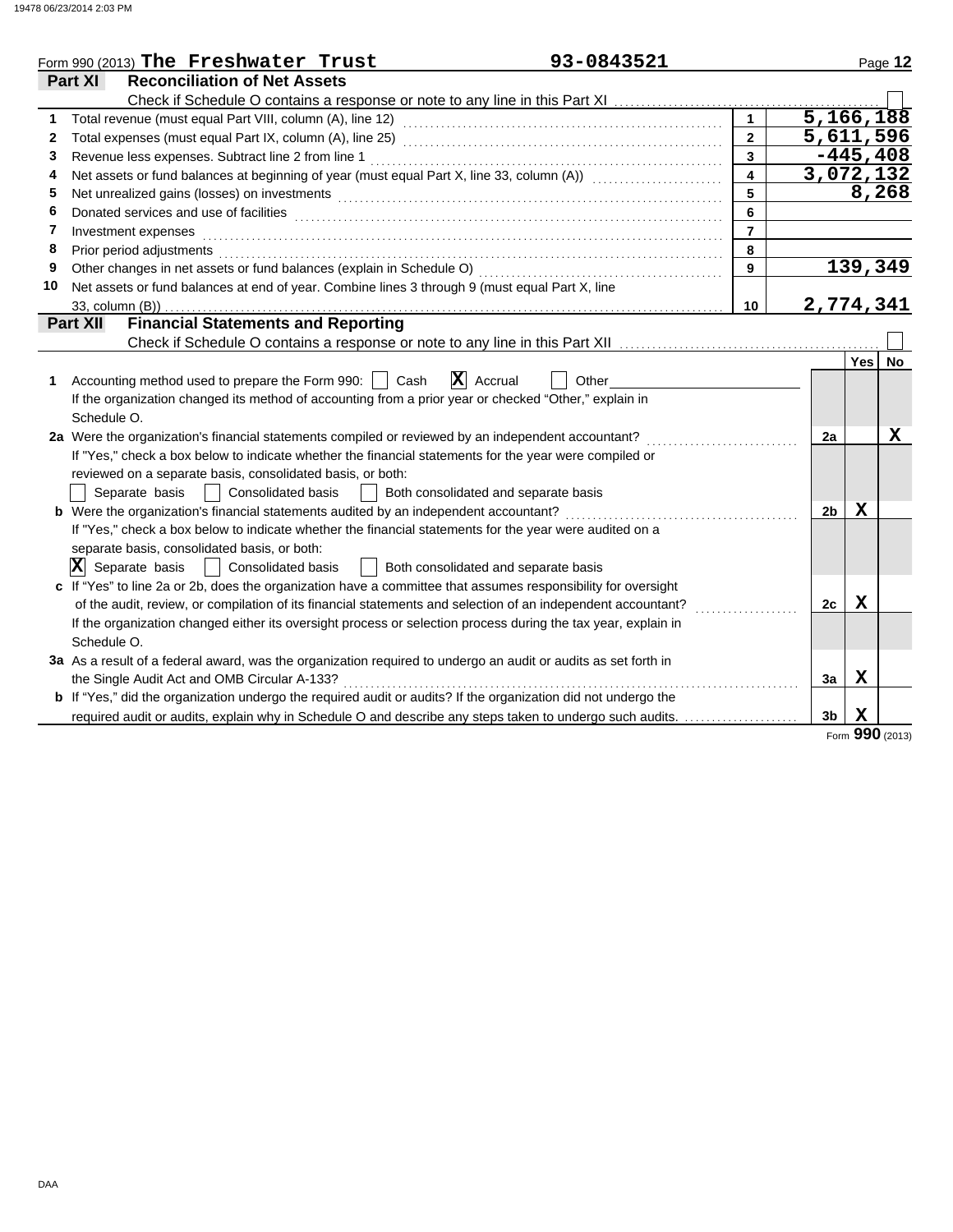| <b>SCHEDULE A</b><br>(Form 990 or 990-EZ)<br>Department of the Treasury<br>Internal Revenue Service |                                                                                                                                                                                                                                                 | <b>Public Charity Status and Public Support</b><br>Complete if the organization is a section 501(c)(3) organization or a section<br>4947(a)(1) nonexempt charitable trust.<br>Attach to Form 990 or Form 990-EZ.<br>Information about Schedule A (Form 990 or 990-EZ) and its instructions is at www.irs.gov/form990. |     |                            |     |                                          |     |                                       |  | OMB No. 1545-0047<br><b>Open to Public</b><br><b>Inspection</b> |    |
|-----------------------------------------------------------------------------------------------------|-------------------------------------------------------------------------------------------------------------------------------------------------------------------------------------------------------------------------------------------------|-----------------------------------------------------------------------------------------------------------------------------------------------------------------------------------------------------------------------------------------------------------------------------------------------------------------------|-----|----------------------------|-----|------------------------------------------|-----|---------------------------------------|--|-----------------------------------------------------------------|----|
| Name of the organization                                                                            |                                                                                                                                                                                                                                                 |                                                                                                                                                                                                                                                                                                                       |     |                            |     |                                          |     | <b>Employer identification number</b> |  |                                                                 |    |
|                                                                                                     | The Freshwater Trust                                                                                                                                                                                                                            |                                                                                                                                                                                                                                                                                                                       |     |                            |     |                                          |     | 93-0843521                            |  |                                                                 |    |
| Part I                                                                                              |                                                                                                                                                                                                                                                 | Reason for Public Charity Status (All organizations must complete this part.) See instructions.                                                                                                                                                                                                                       |     |                            |     |                                          |     |                                       |  |                                                                 |    |
|                                                                                                     |                                                                                                                                                                                                                                                 | The organization is not a private foundation because it is: (For lines 1 through 11, check only one box.)                                                                                                                                                                                                             |     |                            |     |                                          |     |                                       |  |                                                                 |    |
| 1                                                                                                   |                                                                                                                                                                                                                                                 | A church, convention of churches, or association of churches described in section 170(b)(1)(A)(i).                                                                                                                                                                                                                    |     |                            |     |                                          |     |                                       |  |                                                                 |    |
| 2                                                                                                   |                                                                                                                                                                                                                                                 | A school described in section 170(b)(1)(A)(ii). (Attach Schedule E.)                                                                                                                                                                                                                                                  |     |                            |     |                                          |     |                                       |  |                                                                 |    |
| 3                                                                                                   | A hospital or a cooperative hospital service organization described in section 170(b)(1)(A)(iii).<br>A medical research organization operated in conjunction with a hospital described in section 170(b)(1)(A)(iii). Enter the hospital's name, |                                                                                                                                                                                                                                                                                                                       |     |                            |     |                                          |     |                                       |  |                                                                 |    |
| 4<br>city, and state:                                                                               |                                                                                                                                                                                                                                                 |                                                                                                                                                                                                                                                                                                                       |     |                            |     |                                          |     |                                       |  |                                                                 |    |
| 5                                                                                                   |                                                                                                                                                                                                                                                 | An organization operated for the benefit of a college or university owned or operated by a governmental unit described in                                                                                                                                                                                             |     |                            |     |                                          |     |                                       |  |                                                                 |    |
|                                                                                                     | section 170(b)(1)(A)(iv). (Complete Part II.)                                                                                                                                                                                                   |                                                                                                                                                                                                                                                                                                                       |     |                            |     |                                          |     |                                       |  |                                                                 |    |
| 6                                                                                                   |                                                                                                                                                                                                                                                 | A federal, state, or local government or governmental unit described in section 170(b)(1)(A)(v).                                                                                                                                                                                                                      |     |                            |     |                                          |     |                                       |  |                                                                 |    |
| $ \mathbf{X} $<br>7                                                                                 |                                                                                                                                                                                                                                                 | An organization that normally receives a substantial part of its support from a governmental unit or from the general public                                                                                                                                                                                          |     |                            |     |                                          |     |                                       |  |                                                                 |    |
|                                                                                                     | described in section 170(b)(1)(A)(vi). (Complete Part II.)                                                                                                                                                                                      |                                                                                                                                                                                                                                                                                                                       |     |                            |     |                                          |     |                                       |  |                                                                 |    |
| 8                                                                                                   |                                                                                                                                                                                                                                                 | A community trust described in section 170(b)(1)(A)(vi). (Complete Part II.)                                                                                                                                                                                                                                          |     |                            |     |                                          |     |                                       |  |                                                                 |    |
| 9                                                                                                   |                                                                                                                                                                                                                                                 | An organization that normally receives: (1) more than 33 1/3% of its support from contributions, membership fees, and gross                                                                                                                                                                                           |     |                            |     |                                          |     |                                       |  |                                                                 |    |
|                                                                                                     |                                                                                                                                                                                                                                                 | receipts from activities related to its exempt functions—subject to certain exceptions, and (2) no more than 33 1/3% of its                                                                                                                                                                                           |     |                            |     |                                          |     |                                       |  |                                                                 |    |
|                                                                                                     |                                                                                                                                                                                                                                                 | support from gross investment income and unrelated business taxable income (less section 511 tax) from businesses                                                                                                                                                                                                     |     |                            |     |                                          |     |                                       |  |                                                                 |    |
|                                                                                                     |                                                                                                                                                                                                                                                 | acquired by the organization after June 30, 1975. See section 509(a)(2). (Complete Part III.)                                                                                                                                                                                                                         |     |                            |     |                                          |     |                                       |  |                                                                 |    |
| 10<br>11                                                                                            |                                                                                                                                                                                                                                                 | An organization organized and operated exclusively to test for public safety. See section 509(a)(4).                                                                                                                                                                                                                  |     |                            |     |                                          |     |                                       |  |                                                                 |    |
|                                                                                                     |                                                                                                                                                                                                                                                 | An organization organized and operated exclusively for the benefit of, to perform the functions of, or to carry out the<br>purposes of one or more publicly supported organizations described in section $509(a)(1)$ or section $509(a)(2)$ . See section                                                             |     |                            |     |                                          |     |                                       |  |                                                                 |    |
|                                                                                                     |                                                                                                                                                                                                                                                 | 509(a)(3). Check the box that describes the type of supporting organization and complete lines 11e through 11h.                                                                                                                                                                                                       |     |                            |     |                                          |     |                                       |  |                                                                 |    |
| Type I<br>a                                                                                         | b<br>Type II                                                                                                                                                                                                                                    | Type III-Functionally integrated<br>c                                                                                                                                                                                                                                                                                 |     |                            | d   |                                          |     |                                       |  | Type III-Non-functionally integrated                            |    |
| е                                                                                                   |                                                                                                                                                                                                                                                 | By checking this box, I certify that the organization is not controlled directly or indirectly by one or more disqualified persons                                                                                                                                                                                    |     |                            |     |                                          |     |                                       |  |                                                                 |    |
|                                                                                                     |                                                                                                                                                                                                                                                 | other than foundation managers and other than one or more publicly supported organizations described in section 509(a)(1)                                                                                                                                                                                             |     |                            |     |                                          |     |                                       |  |                                                                 |    |
| or section $509(a)(2)$ .                                                                            |                                                                                                                                                                                                                                                 |                                                                                                                                                                                                                                                                                                                       |     |                            |     |                                          |     |                                       |  |                                                                 |    |
| f                                                                                                   |                                                                                                                                                                                                                                                 | If the organization received a written determination from the IRS that it is a Type I, Type II, or Type III supporting                                                                                                                                                                                                |     |                            |     |                                          |     |                                       |  |                                                                 |    |
|                                                                                                     | organization, check this box                                                                                                                                                                                                                    |                                                                                                                                                                                                                                                                                                                       |     |                            |     |                                          |     |                                       |  |                                                                 |    |
| g                                                                                                   |                                                                                                                                                                                                                                                 | Since August 17, 2006, has the organization accepted any gift or contribution from any of the                                                                                                                                                                                                                         |     |                            |     |                                          |     |                                       |  |                                                                 |    |
| following persons?                                                                                  |                                                                                                                                                                                                                                                 |                                                                                                                                                                                                                                                                                                                       |     |                            |     |                                          |     |                                       |  |                                                                 |    |
|                                                                                                     |                                                                                                                                                                                                                                                 | (i) A person who directly or indirectly controls, either alone or together with persons described in (ii) and                                                                                                                                                                                                         |     |                            |     |                                          |     |                                       |  | Yes                                                             | No |
|                                                                                                     |                                                                                                                                                                                                                                                 |                                                                                                                                                                                                                                                                                                                       |     |                            |     |                                          |     |                                       |  | 11g(i)                                                          |    |
|                                                                                                     | (ii) A family member of a person described in (i) above?                                                                                                                                                                                        | (iii) A 35% controlled entity of a person described in (i) or (ii) above?                                                                                                                                                                                                                                             |     |                            |     |                                          |     |                                       |  | 11g(ii)                                                         |    |
| h                                                                                                   |                                                                                                                                                                                                                                                 | Provide the following information about the supported organization(s)                                                                                                                                                                                                                                                 |     |                            |     |                                          |     |                                       |  | 11g(iii)                                                        |    |
| (i) Name of supported                                                                               | (ii) EIN                                                                                                                                                                                                                                        | (iii) Type of organization                                                                                                                                                                                                                                                                                            |     | (iv) Is the organization   |     | (v) Did you notify                       |     | (vi) Is the                           |  | (vii) Amount of monetary                                        |    |
| organization                                                                                        |                                                                                                                                                                                                                                                 | (described on lines 1-9                                                                                                                                                                                                                                                                                               |     | in col. (i) listed in your |     | the organization in organization in col. |     |                                       |  | support                                                         |    |
|                                                                                                     |                                                                                                                                                                                                                                                 | above or IRC section<br>(see instructions))                                                                                                                                                                                                                                                                           |     | governing document?        |     | col. (i) of your<br>support?             |     | (i) organized in the<br>U.S.?         |  |                                                                 |    |
|                                                                                                     |                                                                                                                                                                                                                                                 |                                                                                                                                                                                                                                                                                                                       | Yes | No                         | Yes | No                                       | Yes | No                                    |  |                                                                 |    |
| (A)                                                                                                 |                                                                                                                                                                                                                                                 |                                                                                                                                                                                                                                                                                                                       |     |                            |     |                                          |     |                                       |  |                                                                 |    |
|                                                                                                     |                                                                                                                                                                                                                                                 |                                                                                                                                                                                                                                                                                                                       |     |                            |     |                                          |     |                                       |  |                                                                 |    |
| (B)                                                                                                 |                                                                                                                                                                                                                                                 |                                                                                                                                                                                                                                                                                                                       |     |                            |     |                                          |     |                                       |  |                                                                 |    |
|                                                                                                     |                                                                                                                                                                                                                                                 |                                                                                                                                                                                                                                                                                                                       |     |                            |     |                                          |     |                                       |  |                                                                 |    |
| (C)                                                                                                 |                                                                                                                                                                                                                                                 |                                                                                                                                                                                                                                                                                                                       |     |                            |     |                                          |     |                                       |  |                                                                 |    |
|                                                                                                     |                                                                                                                                                                                                                                                 |                                                                                                                                                                                                                                                                                                                       |     |                            |     |                                          |     |                                       |  |                                                                 |    |
| (D)                                                                                                 |                                                                                                                                                                                                                                                 |                                                                                                                                                                                                                                                                                                                       |     |                            |     |                                          |     |                                       |  |                                                                 |    |
| (E)                                                                                                 |                                                                                                                                                                                                                                                 |                                                                                                                                                                                                                                                                                                                       |     |                            |     |                                          |     |                                       |  |                                                                 |    |
|                                                                                                     |                                                                                                                                                                                                                                                 |                                                                                                                                                                                                                                                                                                                       |     |                            |     |                                          |     |                                       |  |                                                                 |    |
|                                                                                                     |                                                                                                                                                                                                                                                 |                                                                                                                                                                                                                                                                                                                       |     |                            |     |                                          |     |                                       |  |                                                                 |    |
| <b>Total</b>                                                                                        |                                                                                                                                                                                                                                                 |                                                                                                                                                                                                                                                                                                                       |     |                            |     |                                          |     |                                       |  |                                                                 |    |

**For Paperwork Reduction Act Notice, see the Instructions for Form 990 or 990-EZ.**

**Schedule A (Form 990 or 990-EZ) 2013**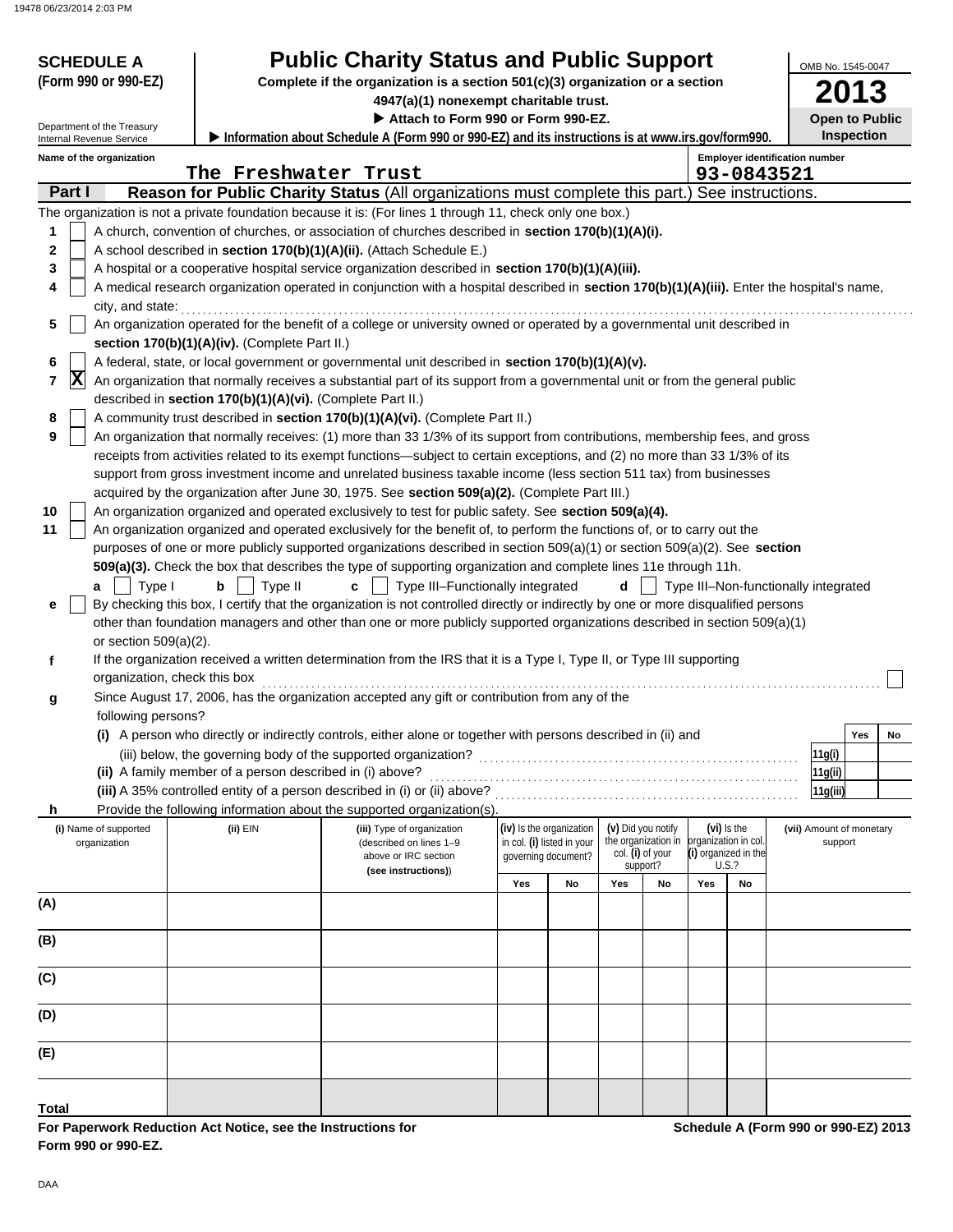|                                                                                                          |            |            |            |                                                           |            | Page 2                                                                                                                                                                                                                                                                                                                                                    |
|----------------------------------------------------------------------------------------------------------|------------|------------|------------|-----------------------------------------------------------|------------|-----------------------------------------------------------------------------------------------------------------------------------------------------------------------------------------------------------------------------------------------------------------------------------------------------------------------------------------------------------|
|                                                                                                          |            |            |            |                                                           |            |                                                                                                                                                                                                                                                                                                                                                           |
|                                                                                                          |            |            |            |                                                           |            |                                                                                                                                                                                                                                                                                                                                                           |
|                                                                                                          |            |            |            |                                                           |            |                                                                                                                                                                                                                                                                                                                                                           |
| <b>Section A. Public Support</b>                                                                         |            |            |            |                                                           |            |                                                                                                                                                                                                                                                                                                                                                           |
| Calendar year (or fiscal year beginning in) ▶                                                            | (a) $2009$ | (b) $2010$ | $(c)$ 2011 | (d) $2012$                                                | (e) $2013$ | (f) Total                                                                                                                                                                                                                                                                                                                                                 |
| Gifts, grants, contributions, and<br>membership fees received. (Do not<br>include any "unusual grants.") | 3,014,625  |            | 3,694,335  |                                                           | 2,967,403  | 17, 158, 923                                                                                                                                                                                                                                                                                                                                              |
| Tax revenues levied for the<br>organization's benefit and either paid<br>to or expended on its behalf    |            |            |            |                                                           |            |                                                                                                                                                                                                                                                                                                                                                           |
|                                                                                                          |            |            | 3,480,697  | Schedule A (Form 990 or 990-EZ) 2013 The Freshwater Trust |            | 93-0843521<br>Support Schedule for Organizations Described in Sections 170(b)(1)(A)(iv) and 170(b)(1)(A)(vi)<br>(Complete only if you checked the box on line 5, 7, or 8 of Part I or if the organization failed to qualify under<br>Part III. If the organization fails to qualify under the tests listed below, please complete Part III.)<br>4,001,863 |

- The value of services or facilities **3** furnished by a governmental unit to the organization without charge
- governmental unit or publicly line 1 that exceeds 2% of the amount supported organization) included on each person (other than a The portion of total contributions by **Total.** Add lines 1 through 3 .......... **4 5** shown on line 11, column  $(f)$  ..........
- **Public support.** Subtract line 5 from line 4. **6**

### **Section B. Total Support**

| Calendar year (or fiscal year beginning in) $\blacktriangleright$ |                                                                                                                                         | (a) 2009  | (b) 2010  | $(c)$ 2011 | $(d)$ 2012 | (e) $2013$ | (f) Total    |  |
|-------------------------------------------------------------------|-----------------------------------------------------------------------------------------------------------------------------------------|-----------|-----------|------------|------------|------------|--------------|--|
|                                                                   | Amounts from line 4                                                                                                                     | 3,014,625 | 3,480,697 | 3,694,335  | 4,001,863  | 2,967,403  | 17, 158, 923 |  |
| 8                                                                 | Gross income from interest, dividends,<br>payments received on securities loans,<br>rents, royalties and income from similar<br>sources | 3,454     | 3,806     | 2,001      | 709        | 892        | 10,862       |  |
| 9                                                                 | Net income from unrelated business<br>activities, whether or not the business                                                           |           |           |            |            |            |              |  |

**3,014,625 3,480,697 3,694,335 4,001,863 2,967,403 17,158,923**

(Explain in Part IV.) . . . . . . . . . . . . . . . . . . . loss from the sale of capital assets Other income. Do not include gain or **10**

is regularly carried on .................

**Total support.** Add lines 7 through 10 **11**

| 12 Gross receipts from related activities, etc. (see instructions)                                                                    | 2,406,255 |
|---------------------------------------------------------------------------------------------------------------------------------------|-----------|
| 13 First five years. If the Form 990 is for the organization's first, second, third, fourth, or fifth tax year as a section 501(c)(3) |           |
|                                                                                                                                       |           |
| <b>Section C. Computation of Public Support Percentage</b>                                                                            |           |

| 14  |                                                                                                                                           | 14 | 97.51%                                        |  |  |  |  |
|-----|-------------------------------------------------------------------------------------------------------------------------------------------|----|-----------------------------------------------|--|--|--|--|
| 15  | Public support percentage from 2012 Schedule A, Part II, line 14                                                                          | 15 | 82.99%                                        |  |  |  |  |
| 16a | 33 1/3% support test-2013. If the organization did not check the box on line 13, and line 14 is 33 1/3% or more, check this               |    |                                               |  |  |  |  |
|     | box and stop here. The organization qualifies as a publicly supported organization <i>[[[[[[[[[[[[[[[[[[]]]]]]</i>                        |    | $\blacktriangleright$ $\overline{\mathbf{X}}$ |  |  |  |  |
| b   | 33 1/3% support test—2012. If the organization did not check a box on line 13 or 16a, and line 15 is 33 1/3% or more,                     |    |                                               |  |  |  |  |
|     | check this box and stop here. The organization qualifies as a publicly supported organization                                             |    |                                               |  |  |  |  |
| 17a | 10%-facts-and-circumstances test-2013. If the organization did not check a box on line 13, 16a, or 16b, and line 14 is                    |    |                                               |  |  |  |  |
|     | 10% or more, and if the organization meets the "facts-and-circumstances" test, check this box and <b>stop here.</b> Explain in            |    |                                               |  |  |  |  |
|     | Part IV how the organization meets the "facts-and-circumstances" test. The organization qualifies as a publicly supported<br>organization |    |                                               |  |  |  |  |
| b   | 10%-facts-and-circumstances test-2012. If the organization did not check a box on line 13, 16a, 16b, or 17a, and line                     |    |                                               |  |  |  |  |
|     | 15 is 10% or more, and if the organization meets the "facts-and-circumstances" test, check this box and stop here.                        |    |                                               |  |  |  |  |
|     | Explain in Part IV how the organization meets the "facts-and-circumstances" test. The organization qualifies as a publicly                |    |                                               |  |  |  |  |
|     | supported organization                                                                                                                    |    |                                               |  |  |  |  |

**18 Private foundation.** If the organization did not check a box on line 13, 16a, 16b, 17a, or 17b, check this box and see instructions with a constructions of the construction of the construction of the constructions of the construction of the construction of the construction of the construction of the construction of the construction of the

**Schedule A (Form 990 or 990-EZ) 2013**

**495 528 1,023**

**416,246 16,742,677**

**17,170,808**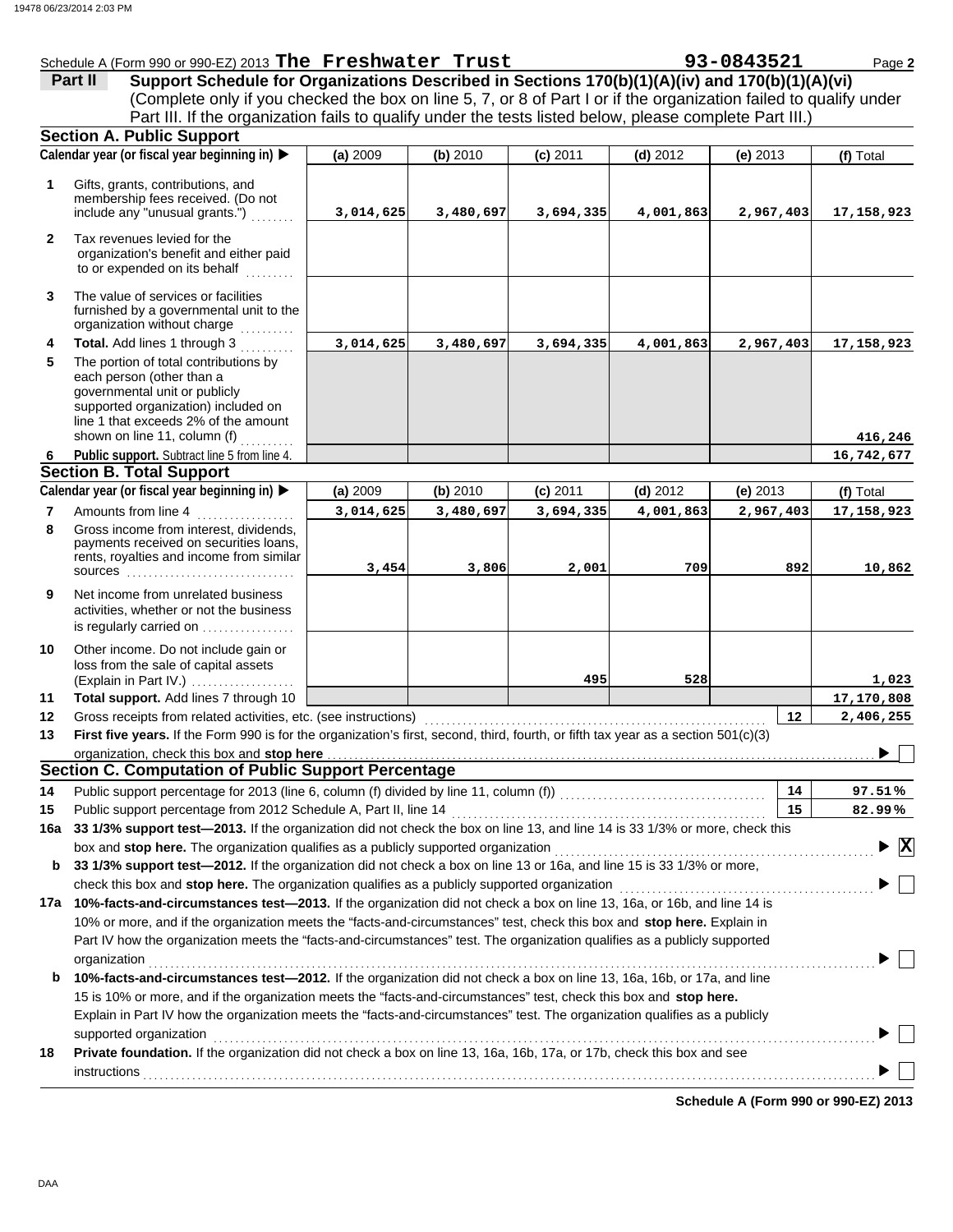|              | 8 06/23/2014 2:03 PM                                                                                                                                                                                                                                                                                                                                            |          |          |            |            |            |           |
|--------------|-----------------------------------------------------------------------------------------------------------------------------------------------------------------------------------------------------------------------------------------------------------------------------------------------------------------------------------------------------------------|----------|----------|------------|------------|------------|-----------|
|              | Schedule A (Form 990 or 990-EZ) 2013 The Freshwater Trust<br>Support Schedule for Organizations Described in Section 509(a)(2)<br>Part III<br>(Complete only if you checked the box on line 9 of Part I or if the organization failed to qualify under Part II.<br>If the organization fails to qualify under the tests listed below, please complete Part II.) |          |          |            |            | 93-0843521 | Page 3    |
|              | <b>Section A. Public Support</b>                                                                                                                                                                                                                                                                                                                                |          |          |            |            |            |           |
|              | Calendar year (or fiscal year beginning in)                                                                                                                                                                                                                                                                                                                     | (a) 2009 | (b) 2010 | $(c)$ 2011 | $(d)$ 2012 | $(e)$ 2013 | (f) Total |
| 1.           | Gifts, grants, contributions, and membership<br>fees received. (Do not include any "unusual                                                                                                                                                                                                                                                                     |          |          |            |            |            |           |
| $\mathbf{2}$ | Gross receipts from admissions, merchandise<br>sold or services performed, or facilities<br>furnished in any activity that is related to the<br>organization's tax-exempt purpose                                                                                                                                                                               |          |          |            |            |            |           |
| 3            | Gross receipts from activities that are not an<br>unrelated trade or business under section 513                                                                                                                                                                                                                                                                 |          |          |            |            |            |           |
| 4            | Tax revenues levied for the<br>organization's benefit and either paid<br>to or expended on its behalf<br>.                                                                                                                                                                                                                                                      |          |          |            |            |            |           |
| 5            | The value of services or facilities<br>furnished by a governmental unit to the<br>organization without charge                                                                                                                                                                                                                                                   |          |          |            |            |            |           |
| 6            | Total. Add lines 1 through 5                                                                                                                                                                                                                                                                                                                                    |          |          |            |            |            |           |
|              | <b>7a</b> Amounts included on lines 1, 2, and 3<br>received from disqualified persons                                                                                                                                                                                                                                                                           |          |          |            |            |            |           |
| b            | Amounts included on lines 2 and 3<br>received from other than disqualified<br>persons that exceed the greater of \$5,000<br>or 1% of the amount on line 13 for the year                                                                                                                                                                                         |          |          |            |            |            |           |
| c            | Add lines 7a and 7b                                                                                                                                                                                                                                                                                                                                             |          |          |            |            |            |           |
| 8            | Public support (Subtract line 7c from                                                                                                                                                                                                                                                                                                                           |          |          |            |            |            |           |
|              | line 6.)                                                                                                                                                                                                                                                                                                                                                        |          |          |            |            |            |           |
|              | <b>Section B. Total Support</b>                                                                                                                                                                                                                                                                                                                                 |          |          |            |            |            |           |
|              | Calendar year (or fiscal year beginning in)                                                                                                                                                                                                                                                                                                                     | (a) 2009 | (b) 2010 | $(c)$ 2011 | $(d)$ 2012 | $(e)$ 2013 | (f) Total |
| 9            | Amounts from line 6                                                                                                                                                                                                                                                                                                                                             |          |          |            |            |            |           |
|              | <b>10a</b> Gross income from interest, dividends,<br>payments received on securities loans, rents,<br>royalties and income from similar sources                                                                                                                                                                                                                 |          |          |            |            |            |           |
| b            | Unrelated business taxable income (less<br>section 511 taxes) from businesses<br>acquired after June 30, 1975                                                                                                                                                                                                                                                   |          |          |            |            |            |           |
| c            |                                                                                                                                                                                                                                                                                                                                                                 |          |          |            |            |            |           |
| 11           | Net income from unrelated business<br>activities not included in line 10b, whether<br>or not the business is regularly carried on                                                                                                                                                                                                                               |          |          |            |            |            |           |
| 12           | Other income. Do not include gain or<br>loss from the sale of capital assets<br>(Explain in Part IV.)                                                                                                                                                                                                                                                           |          |          |            |            |            |           |
| 13           | Total support. (Add lines 9, 10c, 11,<br>and 12.) $\qquad \qquad$                                                                                                                                                                                                                                                                                               |          |          |            |            |            |           |
| 14           | First five years. If the Form 990 is for the organization's first, second, third, fourth, or fifth tax year as a section 501(c)(3)                                                                                                                                                                                                                              |          |          |            |            |            |           |
|              | organization, check this box and stop here <b>contained</b> and set of the contained and a set of the contained and stop here contained a set of the contained and stop here contained a set of the contained and stop here contain                                                                                                                             |          |          |            |            |            |           |
|              | <b>Section C. Computation of Public Support Percentage</b>                                                                                                                                                                                                                                                                                                      |          |          |            |            |            |           |
| 15           |                                                                                                                                                                                                                                                                                                                                                                 |          |          |            |            | 15         | %         |
| 16           |                                                                                                                                                                                                                                                                                                                                                                 |          |          |            |            | 16         | %         |
|              | Section D. Computation of Investment Income Percentage                                                                                                                                                                                                                                                                                                          |          |          |            |            |            |           |
| 17           | Investment income percentage for 2013 (line 10c, column (f) divided by line 13, column (f)) [[[[[[[[[[[[[[[[[                                                                                                                                                                                                                                                   |          |          |            |            | 17         | %         |
| 18           |                                                                                                                                                                                                                                                                                                                                                                 |          |          |            |            | 18         | %         |
| 19a          | 33 1/3% support tests-2013. If the organization did not check the box on line 14, and line 15 is more than 33 1/3%, and line                                                                                                                                                                                                                                    |          |          |            |            |            |           |
|              | 17 is not more than 33 1/3%, check this box and stop here. The organization qualifies as a publicly supported organization                                                                                                                                                                                                                                      |          |          |            |            |            |           |

**b** 33 1/3% support tests-2012. If the organization did not check a box on line 14 or line 19a, and line 16 is more than 33 1/3%, and line 18 is not more than 33 1/3%, check this box and **stop here.** The organization qualifies as a publicly supported organization ..........

**20 Private foundation.** If the organization did not check a box on line 14, 19a, or 19b, check this box and see instructions

**Schedule A (Form 990 or 990-EZ) 2013**

 $\blacktriangleright$ ь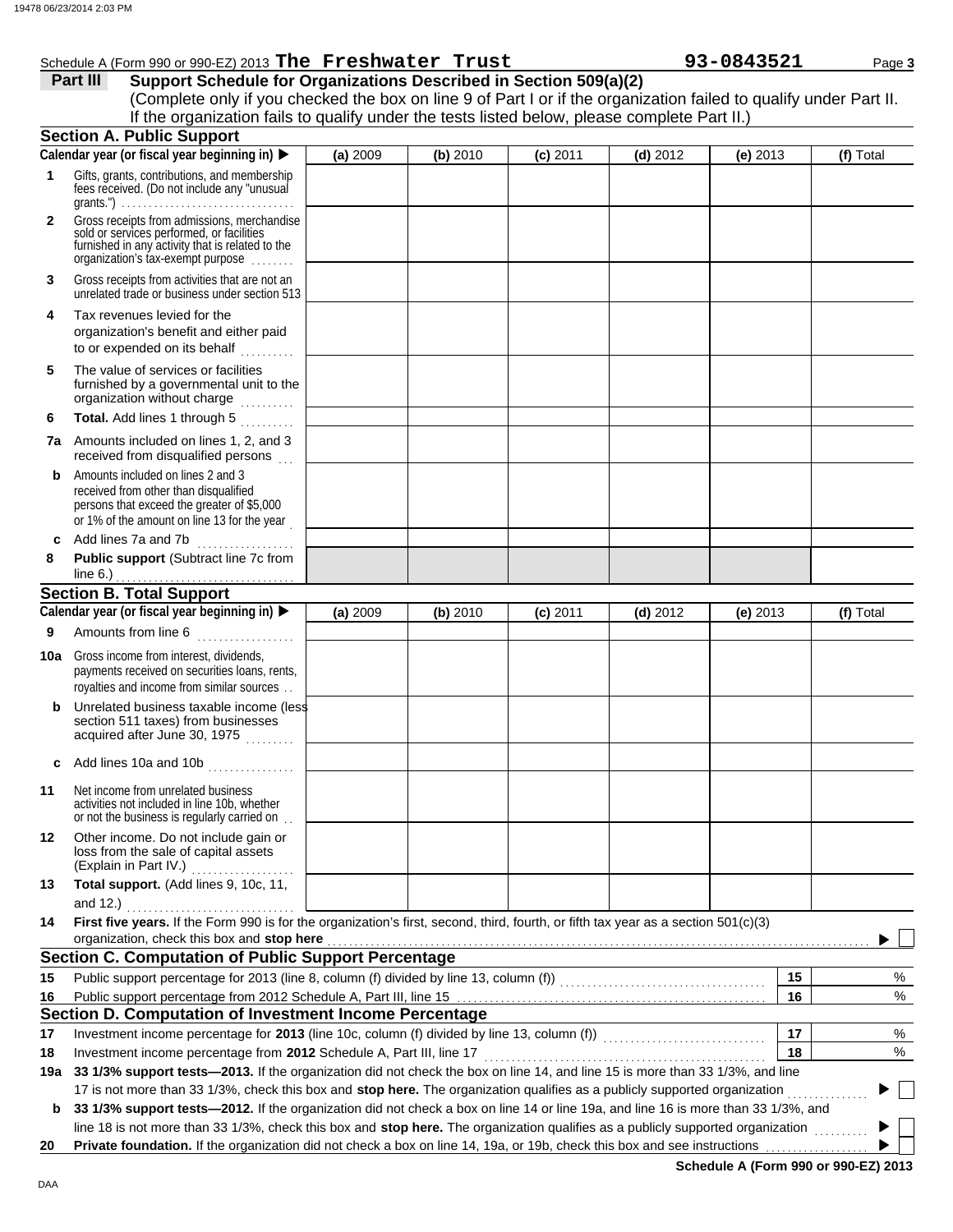| Schedule A (Form 990 or 990-EZ) 2013 The Freshwater Trust                                                                 |                             |       | 93-0843521 | Page 4 |
|---------------------------------------------------------------------------------------------------------------------------|-----------------------------|-------|------------|--------|
| Supplemental Information. Provide the explanations required by Part II, line 10; Part II, line 17a or 17b; and<br>Part IV |                             |       |            |        |
| Part III, line 12. Also complete this part for any additional information. (See instructions).                            |                             |       |            |        |
| Part II, Line 10 - Other Income Detail                                                                                    |                             |       |            |        |
|                                                                                                                           |                             |       |            |        |
|                                                                                                                           | $\boldsymbol{\mathsf{S}}$ . | 1,023 |            |        |
|                                                                                                                           |                             |       |            |        |
|                                                                                                                           |                             |       |            |        |
|                                                                                                                           |                             |       |            |        |
|                                                                                                                           |                             |       |            |        |
|                                                                                                                           |                             |       |            |        |
|                                                                                                                           |                             |       |            |        |
|                                                                                                                           |                             |       |            |        |
|                                                                                                                           |                             |       |            |        |
|                                                                                                                           |                             |       |            |        |
|                                                                                                                           |                             |       |            |        |
|                                                                                                                           |                             |       |            |        |
|                                                                                                                           |                             |       |            |        |
|                                                                                                                           |                             |       |            |        |
|                                                                                                                           |                             |       |            |        |
|                                                                                                                           |                             |       |            |        |
|                                                                                                                           |                             |       |            |        |
|                                                                                                                           |                             |       |            |        |
|                                                                                                                           |                             |       |            |        |
|                                                                                                                           |                             |       |            |        |
|                                                                                                                           |                             |       |            |        |
|                                                                                                                           |                             |       |            |        |
|                                                                                                                           |                             |       |            |        |
|                                                                                                                           |                             |       |            |        |
|                                                                                                                           |                             |       |            |        |
|                                                                                                                           |                             |       |            |        |
|                                                                                                                           |                             |       |            |        |
|                                                                                                                           |                             |       |            |        |
|                                                                                                                           |                             |       |            |        |
|                                                                                                                           |                             |       |            |        |
|                                                                                                                           |                             |       |            |        |
|                                                                                                                           |                             |       |            |        |
|                                                                                                                           |                             |       |            |        |
|                                                                                                                           |                             |       |            |        |
|                                                                                                                           |                             |       |            |        |
|                                                                                                                           |                             |       |            |        |
|                                                                                                                           |                             |       |            |        |
|                                                                                                                           |                             |       |            |        |
|                                                                                                                           |                             |       |            |        |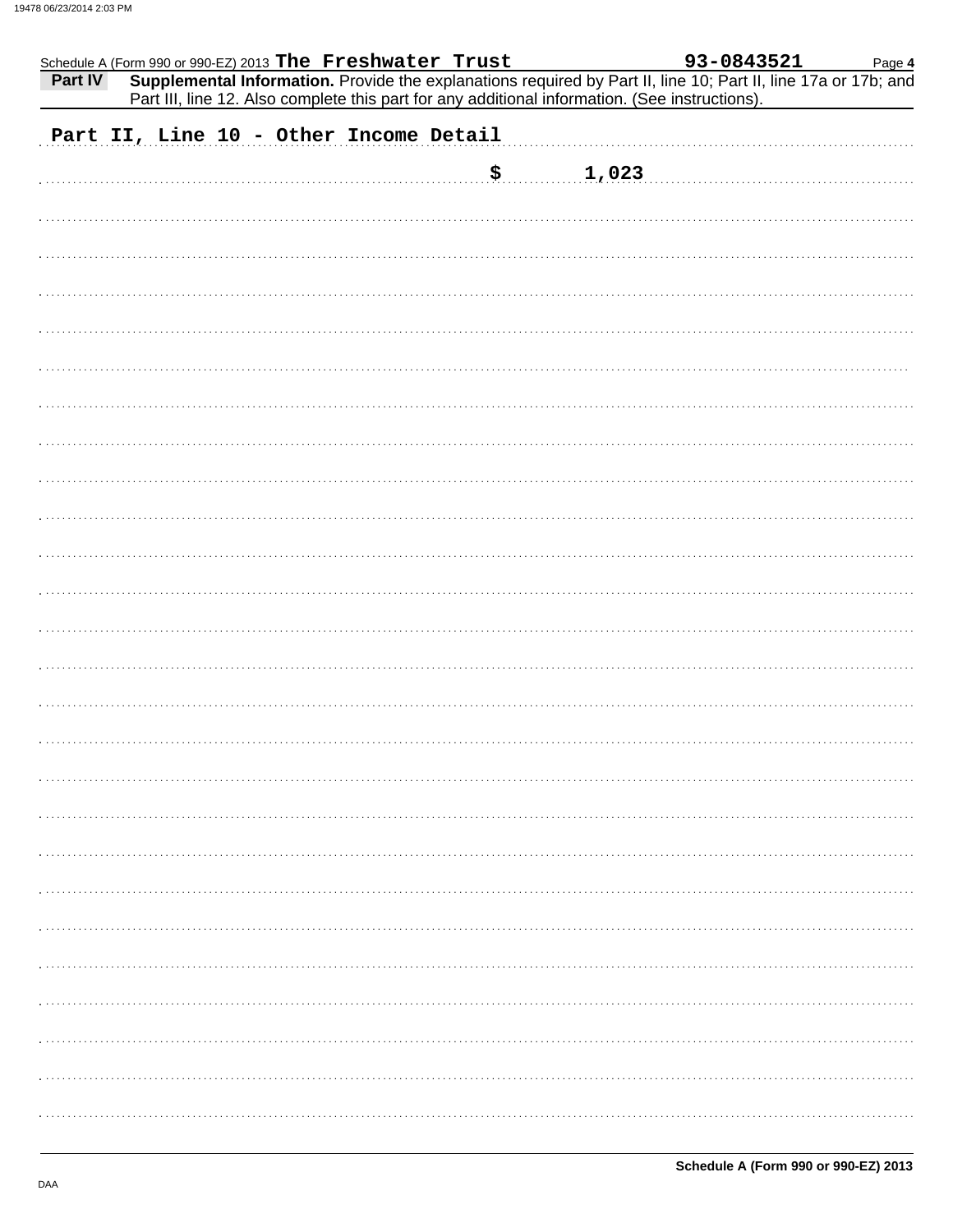## **Schedule of Contributors Schedule B**

**2013**

**or 990-PF) Attach to Form 990, Form 990-EZ, or Form 990-PF.**

Department of the Treasury Internal Revenue Service **Name of the organization**

**(Form 990, 990-EZ,**

**Employer identification number Information about Schedule B (Form 990, 990-EZ, 990-PF) and its instructions is at www.irs.gov/form990.**

**The Freshwater Trust 93-0843521**

|  | The Freshwater Trust |  |
|--|----------------------|--|
|--|----------------------|--|

**Organization type** (check one):

| Filers of:         | Section:                                                                    |
|--------------------|-----------------------------------------------------------------------------|
| Form 990 or 990-EZ | $ \mathbf{X} $ 501(c)(<br>3 ) (enter number) organization                   |
|                    | $4947(a)(1)$ nonexempt charitable trust not treated as a private foundation |
|                    | 527 political organization                                                  |
| Form 990-PF        | 501(c)(3) exempt private foundation                                         |
|                    | 4947(a)(1) nonexempt charitable trust treated as a private foundation       |
|                    | 501(c)(3) taxable private foundation                                        |

Check if your organization is covered by the **General Rule** or a **Special Rule. Note.** Only a section 501(c)(7), (8), or (10) organization can check boxes for both the General Rule and a Special Rule. See instructions.

#### **General Rule**

For an organization filing Form 990, 990-EZ, or 990-PF that received, during the year, \$5,000 or more (in money or property) from any one contributor. Complete Parts I and II.

#### **Special Rules**

 $\overline{\textbf{X}}$  For a section 501(c)(3) organization filing Form 990 or 990-EZ that met the 33<sup>1</sup>/<sub>3</sub> % support test of the regulations under sections 509(a)(1) and 170(b)(1)(A)(vi) and received from any one contributor, during the year, a contribution of the greater of **(1)** \$5,000 or **(2)** 2% of the amount on (i) Form 990, Part VIII, line 1h, or (ii) Form 990-EZ, line 1. Complete Parts I and II.

or educational purposes, or the prevention of cruelty to children or animals. Complete Parts I, II, and III. For a section 501(c)(7), (8), or (10) organization filing Form 990 or 990-EZ that received from any one contributor, during the year, total contributions of more than \$1,000 for use exclusively for religious, charitable, scientific, literary,

For a section  $501(c)(7)$ , (8), or (10) organization filing Form 990 or 990-EZ that received from any one contributor, during the year, contributions for use exclusively for religious, charitable, etc., purposes, but these contributions did not total to more than \$1,000. If this box is checked, enter here the total contributions that were received during the year for an exclusively religious, charitable, etc., purpose. Do not complete any of the parts unless the **General Rule** applies to this organization because it received nonexclusively religious, charitable, etc., contributions of \$5,000 or more during the year . . . . . . . . . . . . . . . . . . . . . . . . . . . . . . . . . . . . . . . . . . . . . . . . . . . . . . . . . . . . . . . . . . . . . . . . . . . . . . . . . . . . . . . . . . . . . . . \$ . . . . . . . . . . . . . . . . . . . . . . . . . . .

990-EZ, or 990-PF), but it **must** answer "No" on Part IV, line 2, of its Form 990; or check the box on line H of its Form 990-EZ or on its Form 990-PF, Part I, line 2, to certify that it does not meet the filing requirements of Schedule B (Form 990, 990-EZ, or 990-PF). **Caution.** An organization that is not covered by the General Rule and/or the Special Rules does not file Schedule B (Form 990,

**For Paperwork Reduction Act Notice, see the Instructions for Form 990, 990-EZ, or 990-PF.**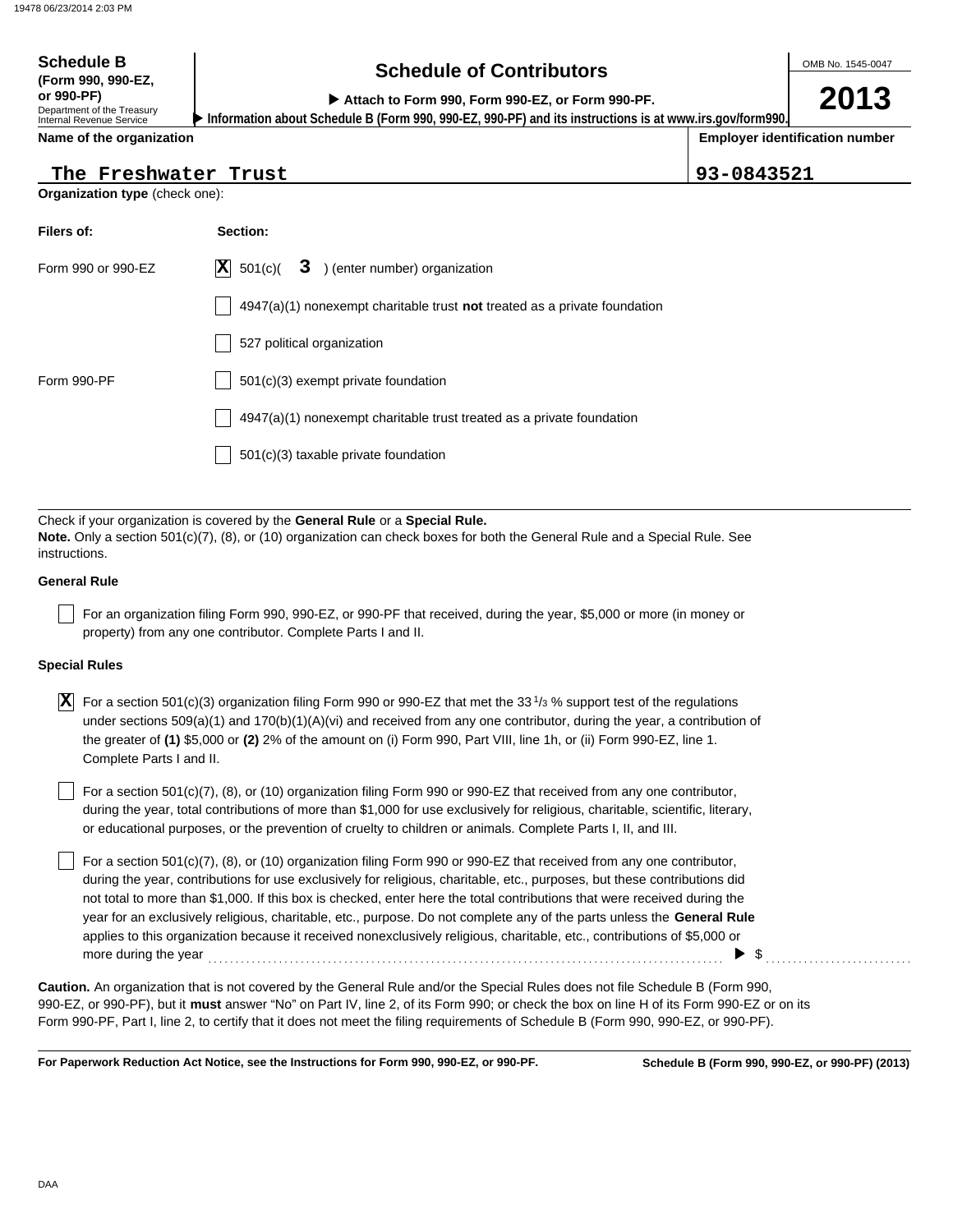| Schedule B (Form 990, 990-EZ, or 990-PF) (2013)                                                                  | Page 2                                |
|------------------------------------------------------------------------------------------------------------------|---------------------------------------|
| Name of organization                                                                                             | <b>Employer identification number</b> |
| The Freshwater Trust                                                                                             | 93-0843521                            |
| Contributors (see instructions) Lles duplicate copies of Part Life additional space is needed<br>$D_{\Omega}r+1$ |                                       |

| Part I                | <b>Contributors</b> (see instructions). Use duplicate copies of Part I if additional space is needed.                                          |                                             |                                                                                                                      |
|-----------------------|------------------------------------------------------------------------------------------------------------------------------------------------|---------------------------------------------|----------------------------------------------------------------------------------------------------------------------|
| (a)<br>No.            | (b)<br>Name, address, and ZIP + 4                                                                                                              | (c)<br><b>Total contributions</b>           | (d)<br>Type of contribution                                                                                          |
| 1                     | Bureau of Land Management<br>PO Box 2965<br>Portland<br>OR 97208-0000                                                                          | 111,935<br>\$                               | Χ<br>Person<br>Payroll<br><b>Noncash</b><br>(Complete Part II for<br>noncash contributions.)                         |
| (a)<br>No.            | (b)<br>Name, address, and ZIP + 4                                                                                                              | (c)<br><b>Total contributions</b>           | (d)<br>Type of contribution                                                                                          |
| $2_{1}$               | Bella Vista Foundation<br>1660 Bush Street<br>Suite 300<br>CA 94109-0000<br>San Francisco                                                      | 150,000<br>\$                               | Χ<br>Person<br>Payroll<br>Noncash<br>(Complete Part II for<br>noncash contributions.)                                |
| (a)                   | (b)                                                                                                                                            | (c)                                         | (d)                                                                                                                  |
| No.                   | Name, address, and ZIP + 4                                                                                                                     | <b>Total contributions</b>                  | Type of contribution                                                                                                 |
| 3                     | Columbia Basin Water Program<br>421 SW 6th Avenue, Suite 950<br>Portland<br>OR 97204                                                           | 831,984<br>\$                               | Χ<br>Person<br>Payroll<br><b>Noncash</b><br>(Complete Part II for<br>noncash contributions.)                         |
| (a)                   | (b)                                                                                                                                            | (c)                                         | (d)                                                                                                                  |
| No.<br>$\overline{4}$ | Name, address, and ZIP + 4<br>National Resources Conservation Svd.<br>1400 Independence Ave.<br>Room 6219 South Bldg<br>DC 20250<br>Washington | <b>Total contributions</b><br>231,085<br>\$ | Type of contribution<br>X<br>Person<br>Payroll<br><b>Noncash</b><br>(Complete Part II for<br>noncash contributions.) |
| (a)<br>No.            | (b)<br>Name, address, and ZIP + 4                                                                                                              | (c)<br><b>Total contributions</b>           | (d)<br>Type of contribution                                                                                          |
| $\overline{5}$ .      | Oregon Watershed Enhancement Board<br>775 Summer Street NE, Suite 360<br>OR 97301<br>Salem                                                     | 64,413<br>\$                                | Χ<br>Person<br>Payroll<br><b>Noncash</b><br>(Complete Part II for<br>noncash contributions.)                         |
| (a)                   | (b)                                                                                                                                            | (c)                                         | (d)                                                                                                                  |
| No.                   | Name, address, and ZIP + 4                                                                                                                     | <b>Total contributions</b>                  | Type of contribution                                                                                                 |
| 6 <sub>1</sub>        | PacifiCorp<br>825 NE Multnomah<br>Portland<br>OR 97232                                                                                         | 128,760<br>\$                               | Χ<br>Person<br>Payroll<br><b>Noncash</b><br>(Complete Part II for<br>noncash contributions.)                         |

**Schedule B (Form 990, 990-EZ, or 990-PF) (2013)**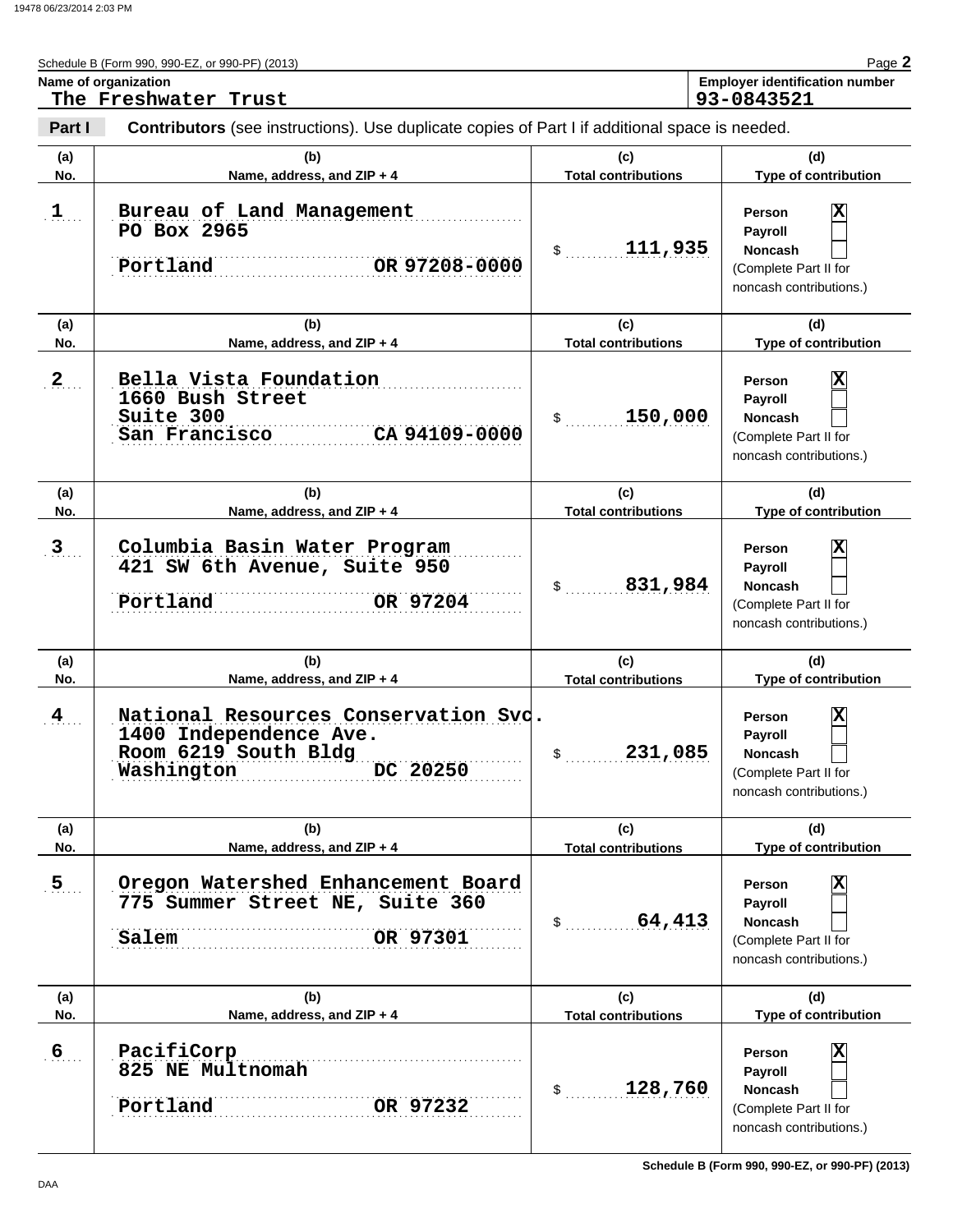**Name of organization** 

Schedule B (Form 990, 990-EZ, or 990-PF) (2013)

|--|--|--|

| Faue 4                                |
|---------------------------------------|
| <b>Employer identification number</b> |
| 02.0012F21                            |

|                | The Freshwater Trust                                                                           |                                   | 93-0843521                                                                                                      |
|----------------|------------------------------------------------------------------------------------------------|-----------------------------------|-----------------------------------------------------------------------------------------------------------------|
| Part I         | Contributors (see instructions). Use duplicate copies of Part I if additional space is needed. |                                   |                                                                                                                 |
| (a)<br>No.     | (b)<br>Name, address, and ZIP + 4                                                              | (c)<br><b>Total contributions</b> | (d)<br>Type of contribution                                                                                     |
| 7 <sub>1</sub> | Lynn and Jack Loacker<br>6135 SW Mill Street<br>Portland<br>OR 97221                           | 100,076<br>\$                     | Person<br>Payroll<br>$ \mathbf{X} $<br>Noncash<br>(Complete Part II for<br>noncash contributions.)              |
| (a)<br>No.     | (b)<br>Name, address, and ZIP + 4                                                              | (c)<br><b>Total contributions</b> | (d)<br>Type of contribution                                                                                     |
| $\overline{8}$ | The Kresge Foundation<br>3215 W. Big Beaver Road<br>MI 48084<br><b>Troy</b>                    | 100,000<br>\$                     | X<br>Person<br>Payroll<br>Noncash<br>(Complete Part II for<br>noncash contributions.)                           |
| (a)<br>No.     | (b)<br>Name, address, and ZIP + 4                                                              | (c)<br><b>Total contributions</b> | (d)<br>Type of contribution                                                                                     |
| 9              | M. J. Murdock Charitable Trust<br>P.O. Box 1618<br>WA 98668<br>Vancouver                       | 100,000<br>\$                     | $\overline{\mathbf{x}}$<br>Person<br>Payroll<br>Noncash<br>(Complete Part II for<br>noncash contributions.)     |
| (a)<br>No.     | (b)<br>Name, address, and ZIP + 4                                                              | (c)<br><b>Total contributions</b> | (d)<br>Type of contribution                                                                                     |
| 10             | Meyer Memorial Trust<br>425 NW 10th Avenue, Suite 400<br>OR 97209<br>Portland                  | 75,000<br>\$                      | X<br>Person<br>Payroll<br>Noncash<br>(Complete Part II for<br>noncash contributions.)                           |
| (a)            | (b)                                                                                            | (c)                               | (d)                                                                                                             |
| No.            | Name, address, and ZIP + 4                                                                     | <b>Total contributions</b>        | Type of contribution                                                                                            |
| 11             | NW Natural Gas<br>220 NW 2nd Avenue<br>Portland<br>OR 97209                                    | 70,000<br>\$                      | X<br>Person<br>Payroll<br><b>Noncash</b><br>(Complete Part II for<br>noncash contributions.)                    |
| (a)            | (b)                                                                                            | (c)                               | (d)                                                                                                             |
| No.            | Name, address, and ZIP + 4                                                                     | <b>Total contributions</b><br>\$  | Type of contribution<br>Person<br>Payroll<br><b>Noncash</b><br>(Complete Part II for<br>noncash contributions.) |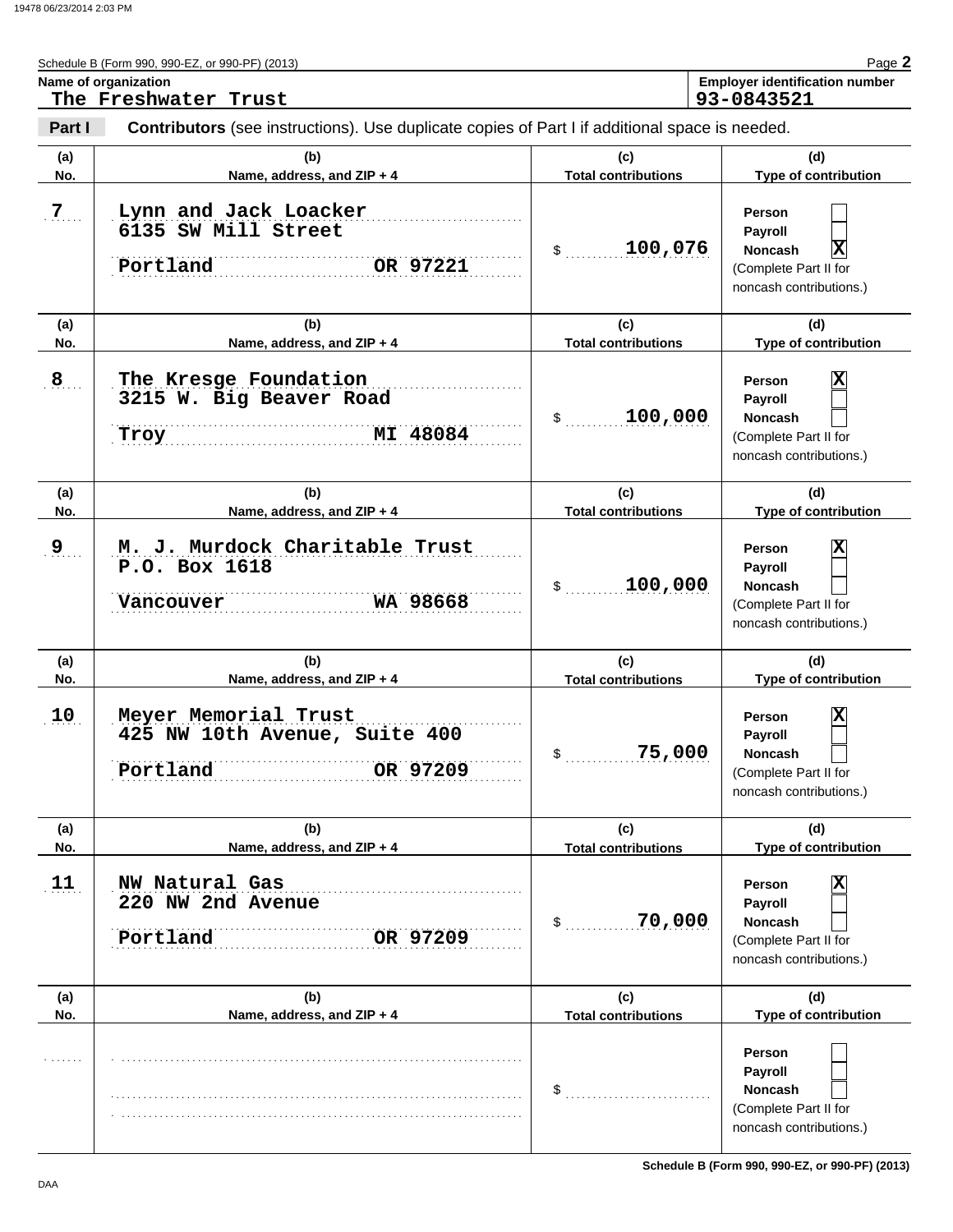| Schedule B (Form 990, 990-EZ, or 990-PF) (2013) | $P$ aqe $\gimel$                      |
|-------------------------------------------------|---------------------------------------|
| Name of organization                            | <b>Employer identification number</b> |
| The Freshwater Trust                            | 93-0843521                            |

| (a) No.<br>from<br>Part I | (b)<br>Description of noncash property given | (c)<br>FMV (or estimate)<br>(see instructions) | (d)<br>Date received |
|---------------------------|----------------------------------------------|------------------------------------------------|----------------------|
| 7.                        | Common stock                                 |                                                |                      |
|                           |                                              | \$100,076                                      | 12/31/13             |
| (a) No.<br>from<br>Part I | (b)<br>Description of noncash property given | (c)<br>FMV (or estimate)<br>(see instructions) | (d)<br>Date received |
| .                         |                                              |                                                | .                    |
| (a) No.<br>from<br>Part I | (b)<br>Description of noncash property given | (c)<br>FMV (or estimate)<br>(see instructions) | (d)<br>Date received |
| .                         |                                              | \$<br>.                                        | .                    |
| (a) No.<br>from<br>Part I | (b)<br>Description of noncash property given | (c)<br>FMV (or estimate)<br>(see instructions) | (d)<br>Date received |
| .                         |                                              |                                                | .                    |
| (a) No.<br>from<br>Part I | (b)<br>Description of noncash property given | (c)<br>FMV (or estimate)<br>(see instructions) | (d)<br>Date received |
|                           |                                              | \$                                             | .                    |
| (a) No.<br>from<br>Part I | (b)<br>Description of noncash property given | (c)<br>FMV (or estimate)<br>(see instructions) | (d)<br>Date received |
|                           |                                              | \$                                             |                      |

Schedule B (Form 990, 990-EZ, or 990-PF) (2013)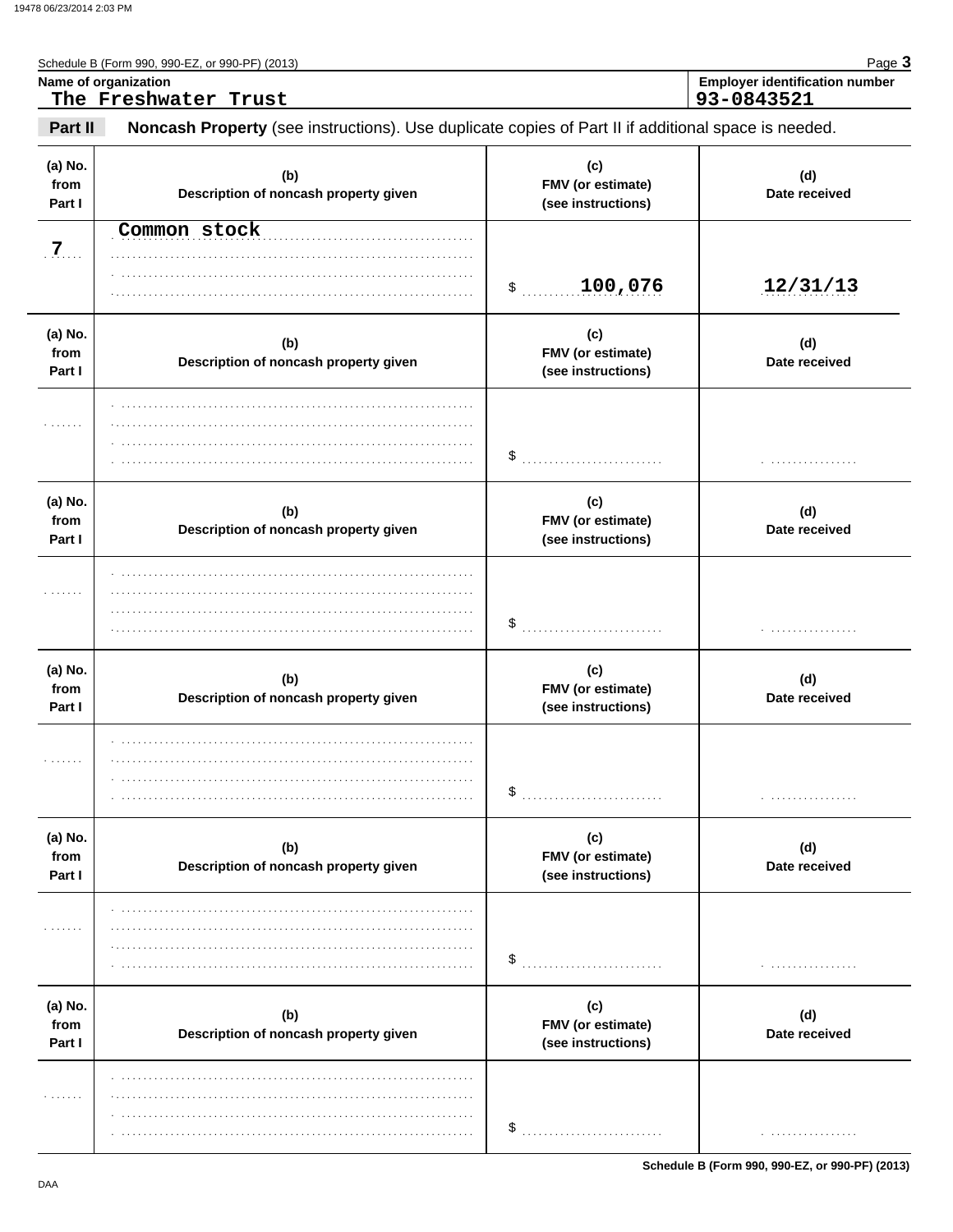| <b>SCHEDULE C</b>                                             |                                                                                                                                                                                                                                                                                                                                                                                                                                                                                                                                                                                                                                                                                                                                                                                                   | <b>Political Campaign and Lobbying Activities</b>                             |         |                                                                             | OMB No. 1545-0047                                                                                                                                           |
|---------------------------------------------------------------|---------------------------------------------------------------------------------------------------------------------------------------------------------------------------------------------------------------------------------------------------------------------------------------------------------------------------------------------------------------------------------------------------------------------------------------------------------------------------------------------------------------------------------------------------------------------------------------------------------------------------------------------------------------------------------------------------------------------------------------------------------------------------------------------------|-------------------------------------------------------------------------------|---------|-----------------------------------------------------------------------------|-------------------------------------------------------------------------------------------------------------------------------------------------------------|
| (Form 990 or 990-EZ)                                          | Complete if the organization is described below.                                                                                                                                                                                                                                                                                                                                                                                                                                                                                                                                                                                                                                                                                                                                                  | For Organizations Exempt From Income Tax Under section 501(c) and section 527 |         | Attach to Form 990 or Form 990-EZ.                                          |                                                                                                                                                             |
|                                                               | See separate instructions.                                                                                                                                                                                                                                                                                                                                                                                                                                                                                                                                                                                                                                                                                                                                                                        |                                                                               |         | Information about Schedule C (Form 990 or 990-EZ) and its Open to Public    |                                                                                                                                                             |
| Department of the Treasury<br><b>Internal Revenue Service</b> |                                                                                                                                                                                                                                                                                                                                                                                                                                                                                                                                                                                                                                                                                                                                                                                                   | instructions is at www.irs.gov/form990.                                       |         |                                                                             | <b>Inspection</b>                                                                                                                                           |
| • Section 527 organizations: Complete Part I-A only.          | If the organization answered "Yes," to Form 990, Part IV, line 3, or Form 990-EZ, Part V, line 46 (Political Campaign Activities), then<br>• Section 501(c)(3) organizations: Complete Parts I-A and B. Do not complete Part I-C.<br>• Section 501(c) (other than section 501(c)(3)) organizations: Complete Parts I-A and C below. Do not complete Part I-B.<br>If the organization answered "Yes," to Form 990, Part IV, line 4, or Form 990-EZ, Part VI, line 47 (Lobbying Activities), then<br>● Section 501(c)(3) organizations that have filed Form 5768 (election under section 501(h)): Complete Part II-A. Do not complete Part II-B.<br>• Section 501(c)(3) organizations that have NOT filed Form 5768 (election under section 501(h)): Complete Part II-B. Do not complete Part II-A. |                                                                               |         |                                                                             |                                                                                                                                                             |
|                                                               | If the organization answered "Yes," to Form 990, Part IV, line 5 (Proxy Tax) or Form 990-EZ, Part V, line 35c (Proxy Tax), then<br>• Section 501(c)(4), (5), or (6) organizations: Complete Part III.                                                                                                                                                                                                                                                                                                                                                                                                                                                                                                                                                                                             |                                                                               |         |                                                                             |                                                                                                                                                             |
| Name of organization                                          | The Freshwater Trust                                                                                                                                                                                                                                                                                                                                                                                                                                                                                                                                                                                                                                                                                                                                                                              |                                                                               |         | <b>Employer identification number</b><br>93-0843521                         |                                                                                                                                                             |
| Part I-A                                                      | Complete if the organization is exempt under section 501(c) or is a section 527 organization.                                                                                                                                                                                                                                                                                                                                                                                                                                                                                                                                                                                                                                                                                                     |                                                                               |         |                                                                             |                                                                                                                                                             |
| 1                                                             | Provide a description of the organization's direct and indirect political campaign activities in Part IV.                                                                                                                                                                                                                                                                                                                                                                                                                                                                                                                                                                                                                                                                                         |                                                                               |         |                                                                             |                                                                                                                                                             |
| Political expenditures<br>2                                   |                                                                                                                                                                                                                                                                                                                                                                                                                                                                                                                                                                                                                                                                                                                                                                                                   |                                                                               |         | $\blacktriangleright$ \$                                                    |                                                                                                                                                             |
| Volunteer hours<br>3                                          |                                                                                                                                                                                                                                                                                                                                                                                                                                                                                                                                                                                                                                                                                                                                                                                                   |                                                                               |         |                                                                             |                                                                                                                                                             |
|                                                               |                                                                                                                                                                                                                                                                                                                                                                                                                                                                                                                                                                                                                                                                                                                                                                                                   |                                                                               |         |                                                                             |                                                                                                                                                             |
| Part I-B                                                      | Complete if the organization is exempt under section 501(c)(3).                                                                                                                                                                                                                                                                                                                                                                                                                                                                                                                                                                                                                                                                                                                                   |                                                                               |         |                                                                             |                                                                                                                                                             |
| 1                                                             | Enter the amount of any excise tax incurred by the organization under section 4955<br>Enter the amount of any excise tax incurred by organization managers under section 4955                                                                                                                                                                                                                                                                                                                                                                                                                                                                                                                                                                                                                     |                                                                               |         | $\blacktriangleright$ \$                                                    |                                                                                                                                                             |
| 2<br>3                                                        | If the organization incurred a section 4955 tax, did it file Form 4720 for this year?                                                                                                                                                                                                                                                                                                                                                                                                                                                                                                                                                                                                                                                                                                             |                                                                               |         |                                                                             | Yes<br>No                                                                                                                                                   |
| 4a Was a correction made?                                     |                                                                                                                                                                                                                                                                                                                                                                                                                                                                                                                                                                                                                                                                                                                                                                                                   |                                                                               |         |                                                                             | Yes<br>No                                                                                                                                                   |
| <b>b</b> If "Yes," describe in Part IV.                       |                                                                                                                                                                                                                                                                                                                                                                                                                                                                                                                                                                                                                                                                                                                                                                                                   |                                                                               |         |                                                                             |                                                                                                                                                             |
| <b>Part I-C</b>                                               | Complete if the organization is exempt under section 501(c), except section 501(c)(3).                                                                                                                                                                                                                                                                                                                                                                                                                                                                                                                                                                                                                                                                                                            |                                                                               |         |                                                                             |                                                                                                                                                             |
| 1.                                                            | Enter the amount directly expended by the filing organization for section 527 exempt function                                                                                                                                                                                                                                                                                                                                                                                                                                                                                                                                                                                                                                                                                                     |                                                                               |         |                                                                             |                                                                                                                                                             |
| activities<br>$\mathbf{2}$                                    | Enter the amount of the filing organization's funds contributed to other organizations for section                                                                                                                                                                                                                                                                                                                                                                                                                                                                                                                                                                                                                                                                                                |                                                                               |         | $\blacktriangleright$ \$                                                    |                                                                                                                                                             |
| 527 exempt function activities                                |                                                                                                                                                                                                                                                                                                                                                                                                                                                                                                                                                                                                                                                                                                                                                                                                   |                                                                               |         | $\blacktriangleright$ s                                                     |                                                                                                                                                             |
| 3<br>line 17b                                                 | Total exempt function expenditures. Add lines 1 and 2. Enter here and on Form 1120-POL,                                                                                                                                                                                                                                                                                                                                                                                                                                                                                                                                                                                                                                                                                                           |                                                                               |         | $\blacktriangleright$ \$                                                    |                                                                                                                                                             |
| 4                                                             | Did the filing organization file Form 1120-POL for this year?                                                                                                                                                                                                                                                                                                                                                                                                                                                                                                                                                                                                                                                                                                                                     |                                                                               |         |                                                                             | Yes<br>No                                                                                                                                                   |
| 5                                                             | Enter the names, addresses and employer identification number (EIN) of all section 527 political organizations to which the filing                                                                                                                                                                                                                                                                                                                                                                                                                                                                                                                                                                                                                                                                |                                                                               |         |                                                                             |                                                                                                                                                             |
|                                                               | organization made payments. For each organization listed, enter the amount paid from the filing organization's funds. Also enter                                                                                                                                                                                                                                                                                                                                                                                                                                                                                                                                                                                                                                                                  |                                                                               |         |                                                                             |                                                                                                                                                             |
|                                                               | the amount of political contributions received that were promptly and directly delivered to a separate political organization, such                                                                                                                                                                                                                                                                                                                                                                                                                                                                                                                                                                                                                                                               |                                                                               |         |                                                                             |                                                                                                                                                             |
|                                                               | as a separate segregated fund or a political action committee (PAC). If additional space is needed, provide information in Part IV.                                                                                                                                                                                                                                                                                                                                                                                                                                                                                                                                                                                                                                                               |                                                                               |         |                                                                             |                                                                                                                                                             |
|                                                               | (a) Name                                                                                                                                                                                                                                                                                                                                                                                                                                                                                                                                                                                                                                                                                                                                                                                          | (b) Address                                                                   | (c) EIN | (d) Amount paid from<br>filing organization's<br>funds. If none, enter -0-. | (e) Amount of political<br>contributions received and<br>promptly and directly<br>delivered to a separate<br>political organization. If<br>none, enter -0-. |
| (1)                                                           |                                                                                                                                                                                                                                                                                                                                                                                                                                                                                                                                                                                                                                                                                                                                                                                                   |                                                                               |         |                                                                             |                                                                                                                                                             |
| (2)                                                           |                                                                                                                                                                                                                                                                                                                                                                                                                                                                                                                                                                                                                                                                                                                                                                                                   |                                                                               |         |                                                                             |                                                                                                                                                             |
| (3)                                                           |                                                                                                                                                                                                                                                                                                                                                                                                                                                                                                                                                                                                                                                                                                                                                                                                   |                                                                               |         |                                                                             |                                                                                                                                                             |
| (4)                                                           |                                                                                                                                                                                                                                                                                                                                                                                                                                                                                                                                                                                                                                                                                                                                                                                                   |                                                                               |         |                                                                             |                                                                                                                                                             |
| (5)                                                           |                                                                                                                                                                                                                                                                                                                                                                                                                                                                                                                                                                                                                                                                                                                                                                                                   |                                                                               |         |                                                                             |                                                                                                                                                             |
| (6)                                                           |                                                                                                                                                                                                                                                                                                                                                                                                                                                                                                                                                                                                                                                                                                                                                                                                   |                                                                               |         |                                                                             |                                                                                                                                                             |

**For Paperwork Reduction Act Notice, see the Instructions for Form 990 or 990-EZ.**

**Schedule C (Form 990 or 990-EZ) 2013**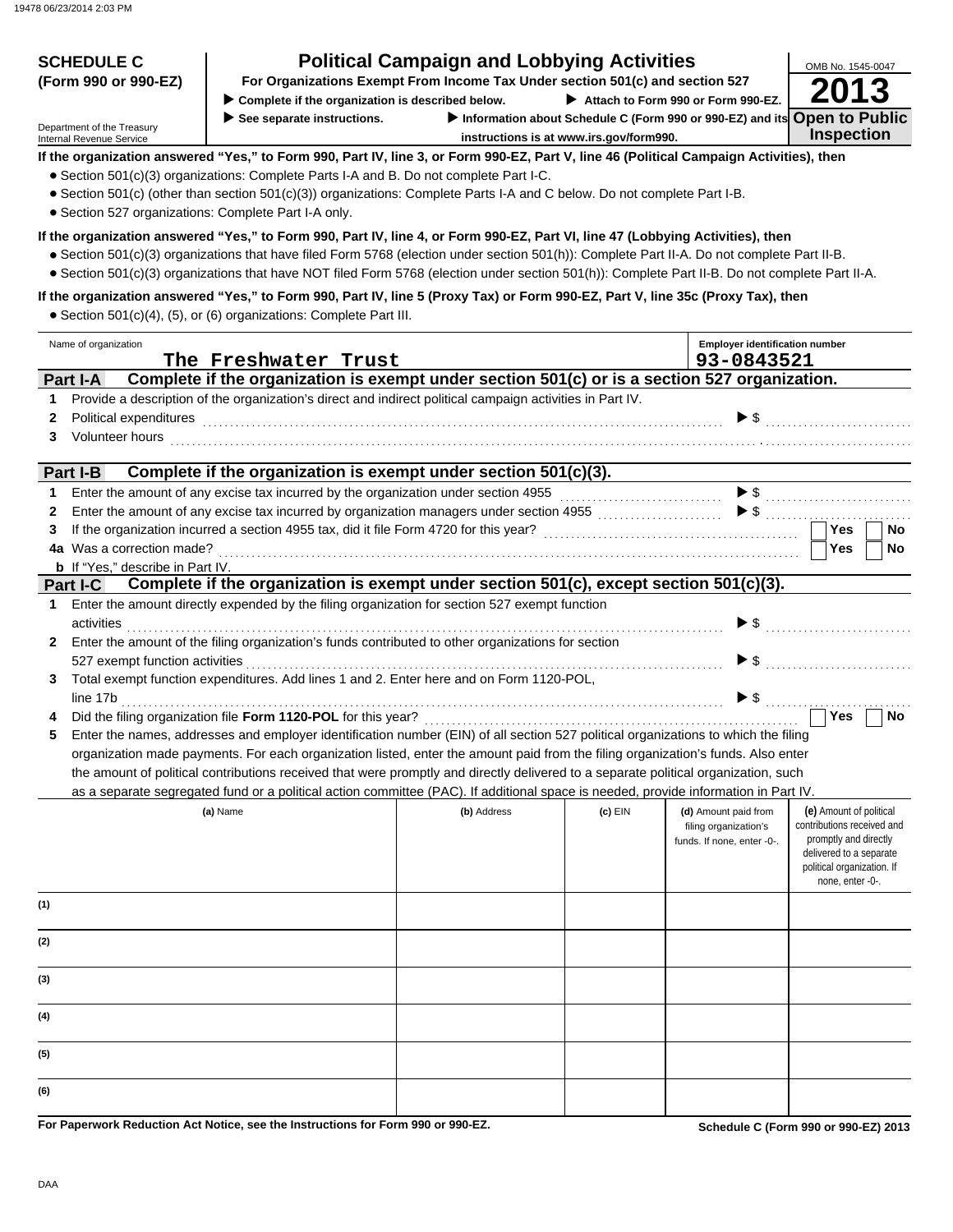|                                      | Schedule C (Form 990 or 990-EZ) 2013                      | The Freshwater Trust                                                                                                                                                                       | 93-0843521                          | Page 2                         |
|--------------------------------------|-----------------------------------------------------------|--------------------------------------------------------------------------------------------------------------------------------------------------------------------------------------------|-------------------------------------|--------------------------------|
| Part II-A                            | section 501(h)).                                          | Complete if the organization is exempt under section 501(c)(3) and filed Form 5768 (election under                                                                                         |                                     |                                |
| A Check $\blacktriangleright$        |                                                           | if the filing organization belongs to an affiliated group (and list in Part IV each affiliated group member's<br>name, address, EIN, expenses, and share of excess lobbying expenditures). |                                     |                                |
| <b>B</b> Check $\blacktriangleright$ |                                                           | if the filing organization checked box A and "limited control" provisions apply.<br><b>Limits on Lobbying Expenditures</b><br>(The term "expenditures" means amounts paid or incurred.)    | (a) Filing<br>organization's totals | (b) Affiliated<br>group totals |
|                                      |                                                           | 1a Total lobbying expenditures to influence public opinion (grass roots lobbying)                                                                                                          |                                     |                                |
|                                      |                                                           |                                                                                                                                                                                            | 13,500                              |                                |
|                                      |                                                           |                                                                                                                                                                                            | 13,500                              |                                |
|                                      | d Other exempt purpose expenditures                       |                                                                                                                                                                                            | 5,598,096                           |                                |
|                                      | e Total exempt purpose expenditures (add lines 1c and 1d) |                                                                                                                                                                                            | 5,611,596                           |                                |
| columns.                             |                                                           | f Lobbying nontaxable amount. Enter the amount from the following table in both                                                                                                            | 430,580                             |                                |
|                                      | If the amount on line 1e, column (a) or (b) is:           | The lobbying nontaxable amount is:                                                                                                                                                         |                                     |                                |
| Not over \$500,000                   |                                                           | 20% of the amount on line 1e.                                                                                                                                                              |                                     |                                |
|                                      | Over \$500,000 but not over \$1,000,000                   | \$100,000 plus 15% of the excess over \$500,000.                                                                                                                                           |                                     |                                |
|                                      | Over \$1,000,000 but not over \$1,500,000                 | \$175,000 plus 10% of the excess over \$1,000,000.                                                                                                                                         |                                     |                                |
|                                      | Over \$1,500,000 but not over \$17,000,000                | \$225,000 plus 5% of the excess over \$1,500,000.                                                                                                                                          |                                     |                                |
| Over \$17,000,000                    |                                                           | \$1,000,000.                                                                                                                                                                               |                                     |                                |
|                                      |                                                           |                                                                                                                                                                                            | 107,645                             |                                |
|                                      |                                                           |                                                                                                                                                                                            |                                     |                                |
|                                      |                                                           |                                                                                                                                                                                            | 0                                   |                                |
|                                      |                                                           | If there is an amount other than zero on either line 1h or line 1i, did the organization file Form 4720                                                                                    |                                     |                                |
|                                      | reporting section 4911 tax for this year?                 |                                                                                                                                                                                            |                                     | Yes<br><b>No</b>               |

**4-Year Averaging Period Under Section 501(h)**

## **(Some organizations that made a section 501(h) election do not have to complete all of the five columns below. See the instructions for lines 2a through 2f on page 4.)**

|                                                                                      | Lobbying Expenditures During 4-Year Averaging Period |            |            |            |           |
|--------------------------------------------------------------------------------------|------------------------------------------------------|------------|------------|------------|-----------|
| Calendar year (or fiscal year<br>beginning in)                                       | (a) 2010                                             | $(b)$ 2011 | $(c)$ 2012 | $(d)$ 2013 | (e) Total |
| 2a Lobbying nontaxable amount                                                        | 341,986                                              | 362,586    | 414,965    | 430,580    | 1,550,117 |
| <b>b</b> Lobbying ceiling amount<br>$(150\% \text{ of line } 2a, \text{ column}(e))$ |                                                      |            |            |            | 2,325,176 |
| c Total lobbying expenditures                                                        |                                                      |            | 6,500      | 13,500     | 20,000    |
| d Grassroots nontaxable amount                                                       | 85,496                                               | 90,646     | 103,741    | 107,645    | 387,528   |
| e Grassroots ceiling amount<br>(150% of line 2d, column (e))                         |                                                      |            |            |            | 581,292   |
| f Grassroots lobbying expenditures                                                   |                                                      |            |            | 0          |           |

**Schedule C (Form 990 or 990-EZ) 2013**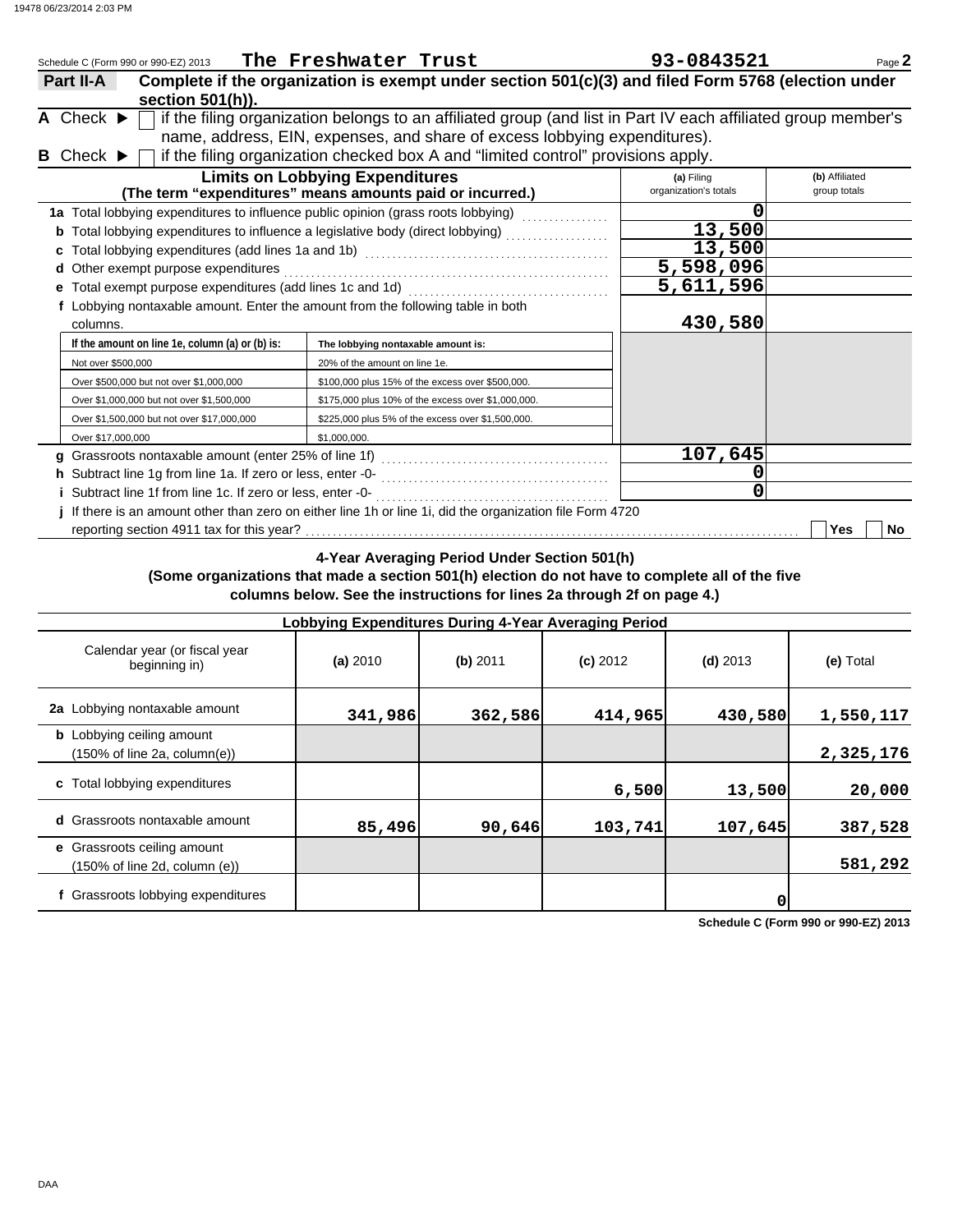| (election under section 501(h)).<br>(a)<br>(b)<br>For each "Yes," response to lines 1a through 1i below, provide in Part IV a detailed<br>Yes  <br>No<br><b>Amount</b><br>During the year, did the filing organization attempt to influence foreign, national, state or local<br>1<br>legislation, including any attempt to influence public opinion on a legislative matter or<br>referendum, through the use of:<br>a Volunteers?<br><b>b</b> Paid staff or management (include compensation in expenses reported on lines 1c through 1i)?<br>c Media advertisements?<br>e Publications, or published or broadcast statements?<br>f Grants to other organizations for lobbying purposes?<br>h Rallies, demonstrations, seminars, conventions, speeches, lectures, or any similar means?<br><i>i</i> Other activities?<br>j Total. Add lines 1c through 1i<br><b>b</b> If "Yes," enter the amount of any tax incurred under section 4912<br>c If "Yes," enter the amount of any tax incurred by organization managers under section 4912<br>d If the filing organization incurred a section 4912 tax, did it file Form 4720 for this year?<br>Complete if the organization is exempt under section 501(c)(4), section 501(c)(5), or section<br>Part III-A<br>$501(c)(6)$ .<br>Yes<br>No<br>Were substantially all (90% or more) dues received nondeductible by members?<br>1<br>1<br>Did the organization make only in-house lobbying expenditures of \$2,000 or less?<br>$\overline{2}$<br>2<br>$\mathbf{3}$<br>3<br>Complete if the organization is exempt under section 501(c)(4), section 501(c)(5), or section<br>Part III-B<br>501(c)(6) and if either (a) BOTH Part III-A, lines 1 and 2, are answered "No," OR (b) Part III-A, line 3, is<br>answered "Yes."<br>Dues, assessments and similar amounts from members<br>$\mathbf 1$<br>1<br>Section 162(e) nondeductible lobbying and political expenditures (do not include amounts of<br>2<br>political expenses for which the section 527(f) tax was paid).<br>a Current year<br>2a<br>2 <sub>b</sub><br>Carryover from last year<br>c Total<br>2c<br>Aggregate amount reported in section 6033(e)(1)(A) notices of nondeductible section 162(e) dues<br>3<br>3<br>If notices were sent and the amount on line 2c exceeds the amount on line 3, what portion of the<br>4<br>excess does the organization agree to carryover to the reasonable estimate of nondeductible lobbying<br>and political expenditure next year?<br>4<br>5<br>Part IV<br><b>Supplemental Information</b><br>Provide the descriptions required for Part I-A, line 1; Part I-B, line 4; Part I-C, line 5; Part II-A (affiliated group list); Part II-A, line 2; and<br>Part II-B, line 1. Also, complete this part for any additional information. | Complete if the organization is exempt under section 501(c)(3) and has NOT filed Form 5768<br>Part II-B |  |  |  |
|------------------------------------------------------------------------------------------------------------------------------------------------------------------------------------------------------------------------------------------------------------------------------------------------------------------------------------------------------------------------------------------------------------------------------------------------------------------------------------------------------------------------------------------------------------------------------------------------------------------------------------------------------------------------------------------------------------------------------------------------------------------------------------------------------------------------------------------------------------------------------------------------------------------------------------------------------------------------------------------------------------------------------------------------------------------------------------------------------------------------------------------------------------------------------------------------------------------------------------------------------------------------------------------------------------------------------------------------------------------------------------------------------------------------------------------------------------------------------------------------------------------------------------------------------------------------------------------------------------------------------------------------------------------------------------------------------------------------------------------------------------------------------------------------------------------------------------------------------------------------------------------------------------------------------------------------------------------------------------------------------------------------------------------------------------------------------------------------------------------------------------------------------------------------------------------------------------------------------------------------------------------------------------------------------------------------------------------------------------------------------------------------------------------------------------------------------------------------------------------------------------------------------------------------------------------------------------------------------------------------------------------------------------------------------------------------------------------------------------------------------------------------------------|---------------------------------------------------------------------------------------------------------|--|--|--|
|                                                                                                                                                                                                                                                                                                                                                                                                                                                                                                                                                                                                                                                                                                                                                                                                                                                                                                                                                                                                                                                                                                                                                                                                                                                                                                                                                                                                                                                                                                                                                                                                                                                                                                                                                                                                                                                                                                                                                                                                                                                                                                                                                                                                                                                                                                                                                                                                                                                                                                                                                                                                                                                                                                                                                                                    |                                                                                                         |  |  |  |
|                                                                                                                                                                                                                                                                                                                                                                                                                                                                                                                                                                                                                                                                                                                                                                                                                                                                                                                                                                                                                                                                                                                                                                                                                                                                                                                                                                                                                                                                                                                                                                                                                                                                                                                                                                                                                                                                                                                                                                                                                                                                                                                                                                                                                                                                                                                                                                                                                                                                                                                                                                                                                                                                                                                                                                                    | description of the lobbying activity.                                                                   |  |  |  |
|                                                                                                                                                                                                                                                                                                                                                                                                                                                                                                                                                                                                                                                                                                                                                                                                                                                                                                                                                                                                                                                                                                                                                                                                                                                                                                                                                                                                                                                                                                                                                                                                                                                                                                                                                                                                                                                                                                                                                                                                                                                                                                                                                                                                                                                                                                                                                                                                                                                                                                                                                                                                                                                                                                                                                                                    |                                                                                                         |  |  |  |
|                                                                                                                                                                                                                                                                                                                                                                                                                                                                                                                                                                                                                                                                                                                                                                                                                                                                                                                                                                                                                                                                                                                                                                                                                                                                                                                                                                                                                                                                                                                                                                                                                                                                                                                                                                                                                                                                                                                                                                                                                                                                                                                                                                                                                                                                                                                                                                                                                                                                                                                                                                                                                                                                                                                                                                                    |                                                                                                         |  |  |  |
|                                                                                                                                                                                                                                                                                                                                                                                                                                                                                                                                                                                                                                                                                                                                                                                                                                                                                                                                                                                                                                                                                                                                                                                                                                                                                                                                                                                                                                                                                                                                                                                                                                                                                                                                                                                                                                                                                                                                                                                                                                                                                                                                                                                                                                                                                                                                                                                                                                                                                                                                                                                                                                                                                                                                                                                    |                                                                                                         |  |  |  |
|                                                                                                                                                                                                                                                                                                                                                                                                                                                                                                                                                                                                                                                                                                                                                                                                                                                                                                                                                                                                                                                                                                                                                                                                                                                                                                                                                                                                                                                                                                                                                                                                                                                                                                                                                                                                                                                                                                                                                                                                                                                                                                                                                                                                                                                                                                                                                                                                                                                                                                                                                                                                                                                                                                                                                                                    |                                                                                                         |  |  |  |
|                                                                                                                                                                                                                                                                                                                                                                                                                                                                                                                                                                                                                                                                                                                                                                                                                                                                                                                                                                                                                                                                                                                                                                                                                                                                                                                                                                                                                                                                                                                                                                                                                                                                                                                                                                                                                                                                                                                                                                                                                                                                                                                                                                                                                                                                                                                                                                                                                                                                                                                                                                                                                                                                                                                                                                                    |                                                                                                         |  |  |  |
|                                                                                                                                                                                                                                                                                                                                                                                                                                                                                                                                                                                                                                                                                                                                                                                                                                                                                                                                                                                                                                                                                                                                                                                                                                                                                                                                                                                                                                                                                                                                                                                                                                                                                                                                                                                                                                                                                                                                                                                                                                                                                                                                                                                                                                                                                                                                                                                                                                                                                                                                                                                                                                                                                                                                                                                    |                                                                                                         |  |  |  |
|                                                                                                                                                                                                                                                                                                                                                                                                                                                                                                                                                                                                                                                                                                                                                                                                                                                                                                                                                                                                                                                                                                                                                                                                                                                                                                                                                                                                                                                                                                                                                                                                                                                                                                                                                                                                                                                                                                                                                                                                                                                                                                                                                                                                                                                                                                                                                                                                                                                                                                                                                                                                                                                                                                                                                                                    |                                                                                                         |  |  |  |
|                                                                                                                                                                                                                                                                                                                                                                                                                                                                                                                                                                                                                                                                                                                                                                                                                                                                                                                                                                                                                                                                                                                                                                                                                                                                                                                                                                                                                                                                                                                                                                                                                                                                                                                                                                                                                                                                                                                                                                                                                                                                                                                                                                                                                                                                                                                                                                                                                                                                                                                                                                                                                                                                                                                                                                                    |                                                                                                         |  |  |  |
|                                                                                                                                                                                                                                                                                                                                                                                                                                                                                                                                                                                                                                                                                                                                                                                                                                                                                                                                                                                                                                                                                                                                                                                                                                                                                                                                                                                                                                                                                                                                                                                                                                                                                                                                                                                                                                                                                                                                                                                                                                                                                                                                                                                                                                                                                                                                                                                                                                                                                                                                                                                                                                                                                                                                                                                    |                                                                                                         |  |  |  |
|                                                                                                                                                                                                                                                                                                                                                                                                                                                                                                                                                                                                                                                                                                                                                                                                                                                                                                                                                                                                                                                                                                                                                                                                                                                                                                                                                                                                                                                                                                                                                                                                                                                                                                                                                                                                                                                                                                                                                                                                                                                                                                                                                                                                                                                                                                                                                                                                                                                                                                                                                                                                                                                                                                                                                                                    |                                                                                                         |  |  |  |
|                                                                                                                                                                                                                                                                                                                                                                                                                                                                                                                                                                                                                                                                                                                                                                                                                                                                                                                                                                                                                                                                                                                                                                                                                                                                                                                                                                                                                                                                                                                                                                                                                                                                                                                                                                                                                                                                                                                                                                                                                                                                                                                                                                                                                                                                                                                                                                                                                                                                                                                                                                                                                                                                                                                                                                                    |                                                                                                         |  |  |  |
|                                                                                                                                                                                                                                                                                                                                                                                                                                                                                                                                                                                                                                                                                                                                                                                                                                                                                                                                                                                                                                                                                                                                                                                                                                                                                                                                                                                                                                                                                                                                                                                                                                                                                                                                                                                                                                                                                                                                                                                                                                                                                                                                                                                                                                                                                                                                                                                                                                                                                                                                                                                                                                                                                                                                                                                    |                                                                                                         |  |  |  |
|                                                                                                                                                                                                                                                                                                                                                                                                                                                                                                                                                                                                                                                                                                                                                                                                                                                                                                                                                                                                                                                                                                                                                                                                                                                                                                                                                                                                                                                                                                                                                                                                                                                                                                                                                                                                                                                                                                                                                                                                                                                                                                                                                                                                                                                                                                                                                                                                                                                                                                                                                                                                                                                                                                                                                                                    |                                                                                                         |  |  |  |
|                                                                                                                                                                                                                                                                                                                                                                                                                                                                                                                                                                                                                                                                                                                                                                                                                                                                                                                                                                                                                                                                                                                                                                                                                                                                                                                                                                                                                                                                                                                                                                                                                                                                                                                                                                                                                                                                                                                                                                                                                                                                                                                                                                                                                                                                                                                                                                                                                                                                                                                                                                                                                                                                                                                                                                                    |                                                                                                         |  |  |  |
|                                                                                                                                                                                                                                                                                                                                                                                                                                                                                                                                                                                                                                                                                                                                                                                                                                                                                                                                                                                                                                                                                                                                                                                                                                                                                                                                                                                                                                                                                                                                                                                                                                                                                                                                                                                                                                                                                                                                                                                                                                                                                                                                                                                                                                                                                                                                                                                                                                                                                                                                                                                                                                                                                                                                                                                    |                                                                                                         |  |  |  |
|                                                                                                                                                                                                                                                                                                                                                                                                                                                                                                                                                                                                                                                                                                                                                                                                                                                                                                                                                                                                                                                                                                                                                                                                                                                                                                                                                                                                                                                                                                                                                                                                                                                                                                                                                                                                                                                                                                                                                                                                                                                                                                                                                                                                                                                                                                                                                                                                                                                                                                                                                                                                                                                                                                                                                                                    |                                                                                                         |  |  |  |
|                                                                                                                                                                                                                                                                                                                                                                                                                                                                                                                                                                                                                                                                                                                                                                                                                                                                                                                                                                                                                                                                                                                                                                                                                                                                                                                                                                                                                                                                                                                                                                                                                                                                                                                                                                                                                                                                                                                                                                                                                                                                                                                                                                                                                                                                                                                                                                                                                                                                                                                                                                                                                                                                                                                                                                                    |                                                                                                         |  |  |  |
|                                                                                                                                                                                                                                                                                                                                                                                                                                                                                                                                                                                                                                                                                                                                                                                                                                                                                                                                                                                                                                                                                                                                                                                                                                                                                                                                                                                                                                                                                                                                                                                                                                                                                                                                                                                                                                                                                                                                                                                                                                                                                                                                                                                                                                                                                                                                                                                                                                                                                                                                                                                                                                                                                                                                                                                    |                                                                                                         |  |  |  |
|                                                                                                                                                                                                                                                                                                                                                                                                                                                                                                                                                                                                                                                                                                                                                                                                                                                                                                                                                                                                                                                                                                                                                                                                                                                                                                                                                                                                                                                                                                                                                                                                                                                                                                                                                                                                                                                                                                                                                                                                                                                                                                                                                                                                                                                                                                                                                                                                                                                                                                                                                                                                                                                                                                                                                                                    |                                                                                                         |  |  |  |
|                                                                                                                                                                                                                                                                                                                                                                                                                                                                                                                                                                                                                                                                                                                                                                                                                                                                                                                                                                                                                                                                                                                                                                                                                                                                                                                                                                                                                                                                                                                                                                                                                                                                                                                                                                                                                                                                                                                                                                                                                                                                                                                                                                                                                                                                                                                                                                                                                                                                                                                                                                                                                                                                                                                                                                                    |                                                                                                         |  |  |  |
|                                                                                                                                                                                                                                                                                                                                                                                                                                                                                                                                                                                                                                                                                                                                                                                                                                                                                                                                                                                                                                                                                                                                                                                                                                                                                                                                                                                                                                                                                                                                                                                                                                                                                                                                                                                                                                                                                                                                                                                                                                                                                                                                                                                                                                                                                                                                                                                                                                                                                                                                                                                                                                                                                                                                                                                    |                                                                                                         |  |  |  |
|                                                                                                                                                                                                                                                                                                                                                                                                                                                                                                                                                                                                                                                                                                                                                                                                                                                                                                                                                                                                                                                                                                                                                                                                                                                                                                                                                                                                                                                                                                                                                                                                                                                                                                                                                                                                                                                                                                                                                                                                                                                                                                                                                                                                                                                                                                                                                                                                                                                                                                                                                                                                                                                                                                                                                                                    |                                                                                                         |  |  |  |
|                                                                                                                                                                                                                                                                                                                                                                                                                                                                                                                                                                                                                                                                                                                                                                                                                                                                                                                                                                                                                                                                                                                                                                                                                                                                                                                                                                                                                                                                                                                                                                                                                                                                                                                                                                                                                                                                                                                                                                                                                                                                                                                                                                                                                                                                                                                                                                                                                                                                                                                                                                                                                                                                                                                                                                                    |                                                                                                         |  |  |  |
|                                                                                                                                                                                                                                                                                                                                                                                                                                                                                                                                                                                                                                                                                                                                                                                                                                                                                                                                                                                                                                                                                                                                                                                                                                                                                                                                                                                                                                                                                                                                                                                                                                                                                                                                                                                                                                                                                                                                                                                                                                                                                                                                                                                                                                                                                                                                                                                                                                                                                                                                                                                                                                                                                                                                                                                    |                                                                                                         |  |  |  |

. . . . . . . . . . . . . . . . . . . . . . . . . . . . . . . . . . . . . . . . . . . . . . . . . . . . . . . . . . . . . . . . . . . . . . . . . . . . . . . . . . . . . . . . . . . . . . . . . . . . . . . . . . . . . . . . . . . . . . . . . . . . . . . . . . . . . . . . . . . . . . . . . . . . . . . . . . . . . . . . .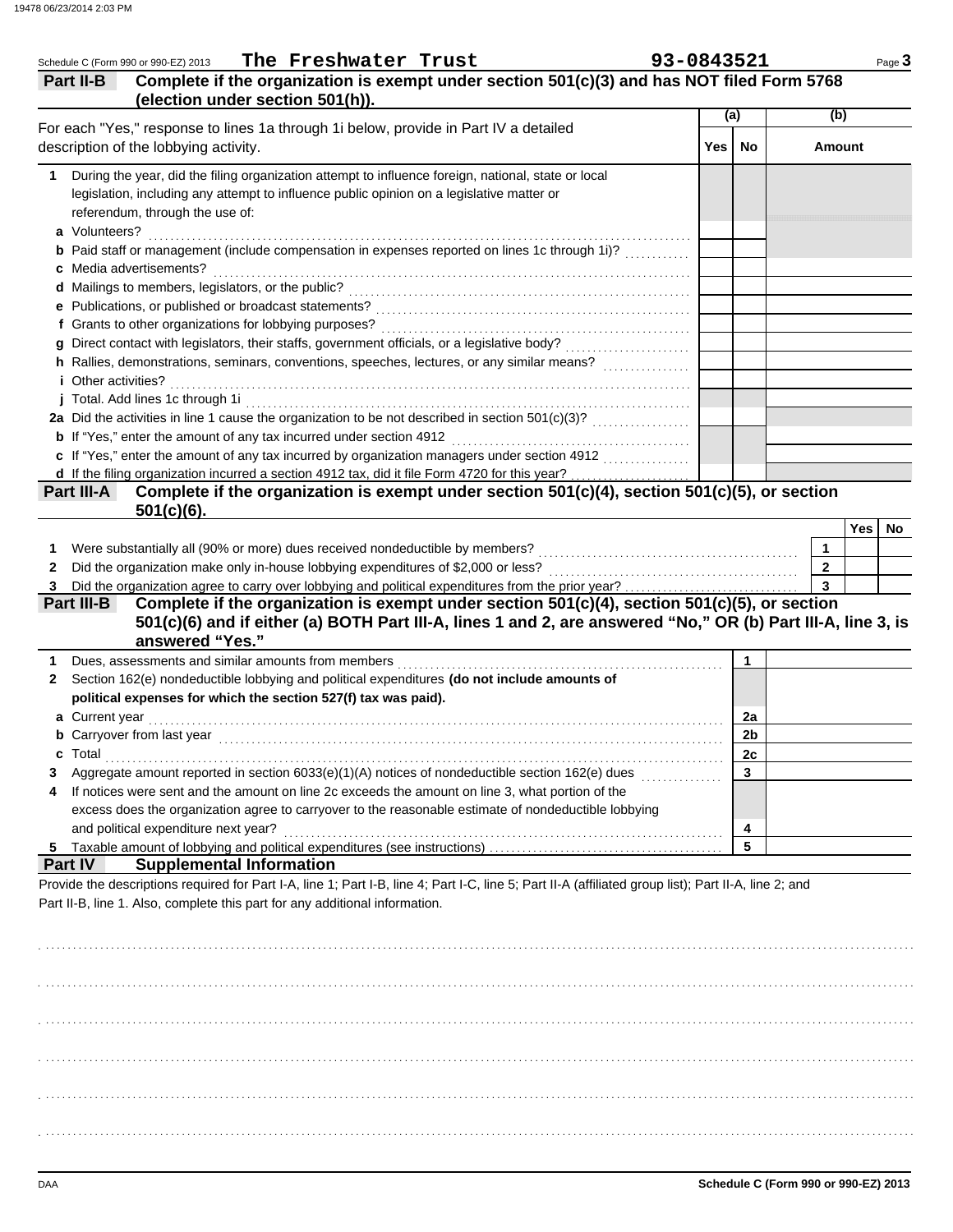|                                                                                                           | 93-0843521 | Page 4 |
|-----------------------------------------------------------------------------------------------------------|------------|--------|
| Schedule C (Form 990 or 990-EZ) 2013 The Freshwater Trust<br>Part IV Supplemental Information (continued) |            |        |
|                                                                                                           |            |        |
|                                                                                                           |            |        |
|                                                                                                           |            |        |
|                                                                                                           |            |        |
|                                                                                                           |            |        |
|                                                                                                           |            |        |
|                                                                                                           |            |        |
|                                                                                                           |            |        |
|                                                                                                           |            |        |
|                                                                                                           |            |        |
|                                                                                                           |            |        |
|                                                                                                           |            |        |
|                                                                                                           |            |        |
|                                                                                                           |            |        |
|                                                                                                           |            |        |
|                                                                                                           |            |        |
|                                                                                                           |            |        |
|                                                                                                           |            |        |
|                                                                                                           |            |        |
|                                                                                                           |            |        |
|                                                                                                           |            |        |
|                                                                                                           |            |        |
|                                                                                                           |            |        |
|                                                                                                           |            |        |
|                                                                                                           |            |        |
|                                                                                                           |            |        |
|                                                                                                           |            |        |
|                                                                                                           |            |        |
|                                                                                                           |            |        |
|                                                                                                           |            |        |
|                                                                                                           |            |        |
|                                                                                                           |            |        |
|                                                                                                           |            |        |
|                                                                                                           |            |        |
|                                                                                                           |            |        |
|                                                                                                           |            |        |
|                                                                                                           |            |        |
|                                                                                                           |            |        |
|                                                                                                           |            |        |
|                                                                                                           |            |        |
|                                                                                                           |            |        |
|                                                                                                           |            |        |
|                                                                                                           |            |        |
|                                                                                                           |            |        |
|                                                                                                           |            |        |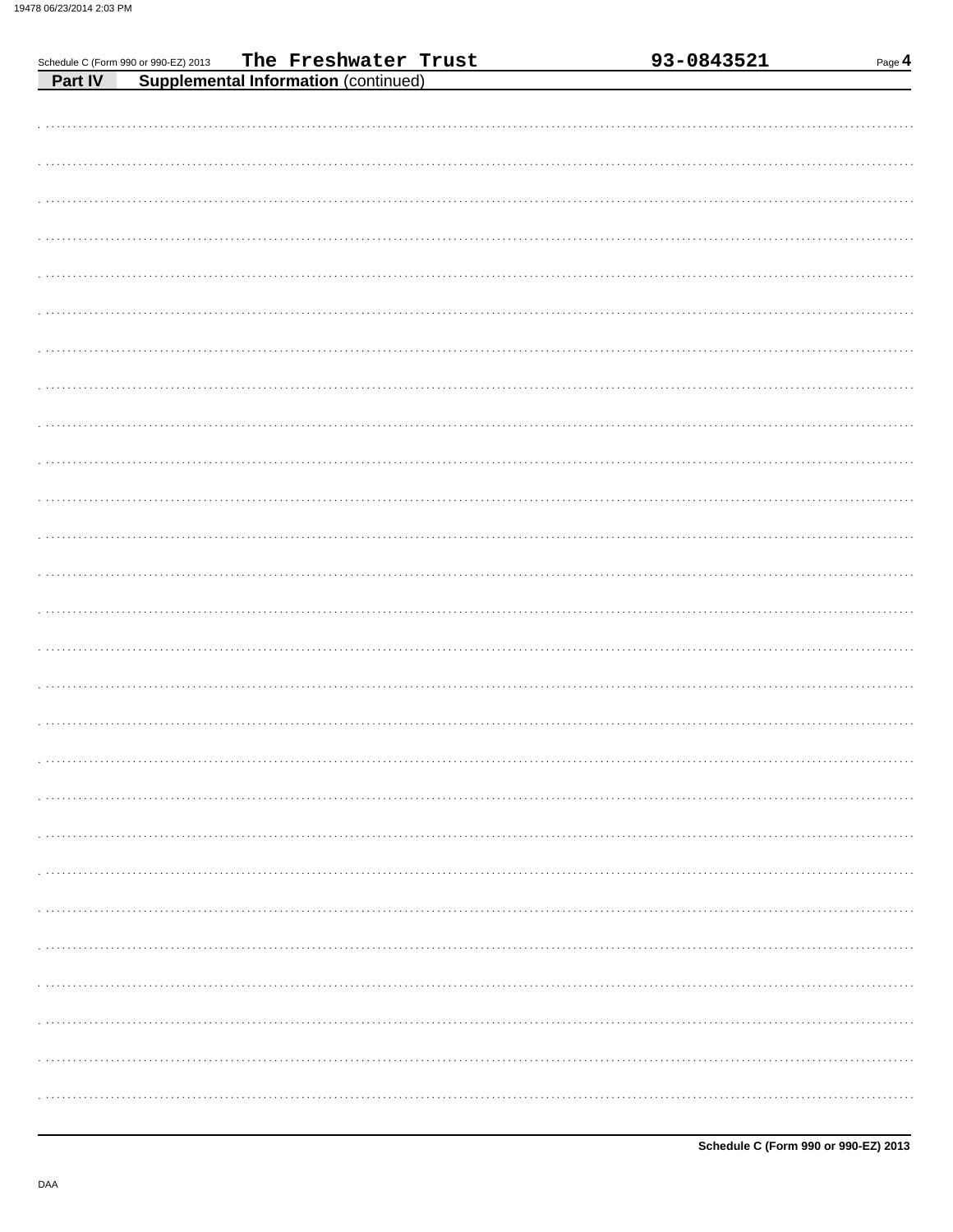Department of the Treasury Internal Revenue Service **Name of the organization**

## **SCHEDULE D Supplemental Financial Statements**

 **Attach to Form 990. (Form 990) Part IV, line 6, 7, 8, 9, 10, 11a, 11b, 11c, 11d, 11e, 11f, 12a, or 12b. Complete if the organization answered "Yes," to Form 990,**

| OMB No. 1545-0047                          |
|--------------------------------------------|
| 2013                                       |
| <b>Open to Public</b><br><b>Inspection</b> |

 **Information about Schedule D (Form 990) and its instructions is at www.irs.gov/form990.**

**Employer identification number**

|              | The Freshwater Trust                                                                                                                                                                                       |                                                                                              | 93-0843521                                                                                                                                                                                                                                                                                                                           |           |
|--------------|------------------------------------------------------------------------------------------------------------------------------------------------------------------------------------------------------------|----------------------------------------------------------------------------------------------|--------------------------------------------------------------------------------------------------------------------------------------------------------------------------------------------------------------------------------------------------------------------------------------------------------------------------------------|-----------|
|              | Part I                                                                                                                                                                                                     | Organizations Maintaining Donor Advised Funds or Other Similar Funds or Accounts.            |                                                                                                                                                                                                                                                                                                                                      |           |
|              |                                                                                                                                                                                                            | Complete if the organization answered "Yes" to Form 990, Part IV, line 6.                    |                                                                                                                                                                                                                                                                                                                                      |           |
|              |                                                                                                                                                                                                            | (a) Donor advised funds                                                                      | (b) Funds and other accounts                                                                                                                                                                                                                                                                                                         |           |
| 1            | Total number at end of year                                                                                                                                                                                |                                                                                              |                                                                                                                                                                                                                                                                                                                                      |           |
| 2            | Aggregate contributions to (during year) [10] Aggregate contributions to (during year)                                                                                                                     | the control of the control of the control of                                                 |                                                                                                                                                                                                                                                                                                                                      |           |
| 3            |                                                                                                                                                                                                            |                                                                                              |                                                                                                                                                                                                                                                                                                                                      |           |
| 4            | Aggregate value at end of year                                                                                                                                                                             |                                                                                              |                                                                                                                                                                                                                                                                                                                                      |           |
| 5            | Did the organization inform all donors and donor advisors in writing that the assets held in donor advised                                                                                                 |                                                                                              |                                                                                                                                                                                                                                                                                                                                      |           |
|              |                                                                                                                                                                                                            |                                                                                              | Yes                                                                                                                                                                                                                                                                                                                                  | <b>No</b> |
| 6            | Did the organization inform all grantees, donors, and donor advisors in writing that grant funds can be used                                                                                               |                                                                                              |                                                                                                                                                                                                                                                                                                                                      |           |
|              | only for charitable purposes and not for the benefit of the donor or donor advisor, or for any other purpose                                                                                               |                                                                                              |                                                                                                                                                                                                                                                                                                                                      |           |
|              |                                                                                                                                                                                                            |                                                                                              | Yes                                                                                                                                                                                                                                                                                                                                  | No        |
|              | Part II<br><b>Conservation Easements.</b>                                                                                                                                                                  |                                                                                              |                                                                                                                                                                                                                                                                                                                                      |           |
|              |                                                                                                                                                                                                            | Complete if the organization answered "Yes" to Form 990, Part IV, line 7.                    |                                                                                                                                                                                                                                                                                                                                      |           |
| 1            | Purpose(s) of conservation easements held by the organization (check all that apply).                                                                                                                      |                                                                                              |                                                                                                                                                                                                                                                                                                                                      |           |
|              | $ \mathbf{X} $ Preservation of land for public use (e.g., recreation or education)                                                                                                                         |                                                                                              | Preservation of an historically important land area                                                                                                                                                                                                                                                                                  |           |
|              | X<br>Protection of natural habitat                                                                                                                                                                         |                                                                                              | Preservation of a certified historic structure                                                                                                                                                                                                                                                                                       |           |
|              | Preservation of open space                                                                                                                                                                                 |                                                                                              |                                                                                                                                                                                                                                                                                                                                      |           |
| $\mathbf{2}$ | Complete lines 2a through 2d if the organization held a qualified conservation contribution in the form of a conservation<br>easement on the last day of the tax year.                                     |                                                                                              |                                                                                                                                                                                                                                                                                                                                      |           |
|              |                                                                                                                                                                                                            |                                                                                              | Held at the End of the Tax Year<br>3                                                                                                                                                                                                                                                                                                 |           |
|              | Total number of conservation easements<br>a                                                                                                                                                                |                                                                                              | 2a<br>827.00<br>2 <sub>b</sub>                                                                                                                                                                                                                                                                                                       |           |
| b            | Number of conservation easements on a certified historic structure included in (a) [11] Number of conservation easements on a certified historic structure included in (a)                                 |                                                                                              | 2c                                                                                                                                                                                                                                                                                                                                   |           |
|              | Number of conservation easements included in (c) acquired after 8/17/06, and not on a<br>d                                                                                                                 |                                                                                              |                                                                                                                                                                                                                                                                                                                                      |           |
|              | historic structure listed in the National Register                                                                                                                                                         |                                                                                              | 2d                                                                                                                                                                                                                                                                                                                                   |           |
| 3            | Number of conservation easements modified, transferred, released, extinguished, or terminated by the organization during the                                                                               |                                                                                              |                                                                                                                                                                                                                                                                                                                                      |           |
|              | tax year $\blacktriangleright$ 0                                                                                                                                                                           |                                                                                              |                                                                                                                                                                                                                                                                                                                                      |           |
| 4            | Number of states where property subject to conservation easement is located $\blacktriangleright 1$                                                                                                        |                                                                                              |                                                                                                                                                                                                                                                                                                                                      |           |
| 5            | Does the organization have a written policy regarding the periodic monitoring, inspection, handling of                                                                                                     |                                                                                              |                                                                                                                                                                                                                                                                                                                                      |           |
|              | violations, and enforcement of the conservation easements it holds?                                                                                                                                        |                                                                                              | Yes $ X $                                                                                                                                                                                                                                                                                                                            | No        |
| 6            | Staff and volunteer hours devoted to monitoring, inspecting, and enforcing conservation easements during the year                                                                                          |                                                                                              |                                                                                                                                                                                                                                                                                                                                      |           |
|              | $\overline{\phantom{0}}$<br>▶                                                                                                                                                                              |                                                                                              |                                                                                                                                                                                                                                                                                                                                      |           |
| 7            | Amount of expenses incurred in monitoring, inspecting, and enforcing conservation easements during the year                                                                                                |                                                                                              |                                                                                                                                                                                                                                                                                                                                      |           |
|              | $\blacktriangleright$ \$                                                                                                                                                                                   |                                                                                              |                                                                                                                                                                                                                                                                                                                                      |           |
|              | Does each conservation easement reported on line 2(d) above satisfy the requirements of section 170(h)(4)(B)                                                                                               |                                                                                              |                                                                                                                                                                                                                                                                                                                                      |           |
|              | (i) and section $170(h)(4)(B)(ii)?$                                                                                                                                                                        |                                                                                              | Yes                                                                                                                                                                                                                                                                                                                                  | No        |
|              | In Part XIII, describe how the organization reports conservation easements in its revenue and expense statement, and                                                                                       |                                                                                              |                                                                                                                                                                                                                                                                                                                                      |           |
|              | balance sheet, and include, if applicable, the text of the footnote to the organization's financial statements that describes the                                                                          |                                                                                              |                                                                                                                                                                                                                                                                                                                                      |           |
|              | organization's accounting for conservation easements.                                                                                                                                                      |                                                                                              |                                                                                                                                                                                                                                                                                                                                      |           |
|              | Part III                                                                                                                                                                                                   | Organizations Maintaining Collections of Art, Historical Treasures, or Other Similar Assets. |                                                                                                                                                                                                                                                                                                                                      |           |
|              |                                                                                                                                                                                                            | Complete if the organization answered "Yes" to Form 990, Part IV, line 8.                    |                                                                                                                                                                                                                                                                                                                                      |           |
|              | 1a If the organization elected, as permitted under SFAS 116 (ASC 958), not to report in its revenue statement and balance sheet                                                                            |                                                                                              |                                                                                                                                                                                                                                                                                                                                      |           |
|              | works of art, historical treasures, or other similar assets held for public exhibition, education, or research in furtherance of                                                                           |                                                                                              |                                                                                                                                                                                                                                                                                                                                      |           |
|              | public service, provide, in Part XIII, the text of the footnote to its financial statements that describes these items.                                                                                    |                                                                                              |                                                                                                                                                                                                                                                                                                                                      |           |
| b            | If the organization elected, as permitted under SFAS 116 (ASC 958), to report in its revenue statement and balance sheet                                                                                   |                                                                                              |                                                                                                                                                                                                                                                                                                                                      |           |
|              | works of art, historical treasures, or other similar assets held for public exhibition, education, or research in furtherance of<br>public service, provide the following amounts relating to these items: |                                                                                              |                                                                                                                                                                                                                                                                                                                                      |           |
|              |                                                                                                                                                                                                            |                                                                                              |                                                                                                                                                                                                                                                                                                                                      |           |
|              | (i) Revenues included in Form 990, Part VIII, line 1 $\ldots$ $\ldots$ $\ldots$ $\ldots$ $\ldots$ $\ldots$ $\ldots$ $\ldots$ $\ldots$ $\ldots$                                                             |                                                                                              | ▶                                                                                                                                                                                                                                                                                                                                    |           |
| $\mathbf{2}$ | If the organization received or held works of art, historical treasures, or other similar assets for financial gain, provide the                                                                           |                                                                                              | $\frac{1}{2}$                                                                                                                                                                                                                                                                                                                        |           |
|              | following amounts required to be reported under SFAS 116 (ASC 958) relating to these items:                                                                                                                |                                                                                              |                                                                                                                                                                                                                                                                                                                                      |           |
|              |                                                                                                                                                                                                            |                                                                                              |                                                                                                                                                                                                                                                                                                                                      |           |
|              |                                                                                                                                                                                                            |                                                                                              | $\frac{1}{2}$ , $\frac{1}{2}$ , $\frac{1}{2}$ , $\frac{1}{2}$ , $\frac{1}{2}$ , $\frac{1}{2}$ , $\frac{1}{2}$ , $\frac{1}{2}$ , $\frac{1}{2}$ , $\frac{1}{2}$ , $\frac{1}{2}$ , $\frac{1}{2}$ , $\frac{1}{2}$ , $\frac{1}{2}$ , $\frac{1}{2}$ , $\frac{1}{2}$ , $\frac{1}{2}$ , $\frac{1}{2}$ , $\frac{1$<br>$\blacktriangleright$ s |           |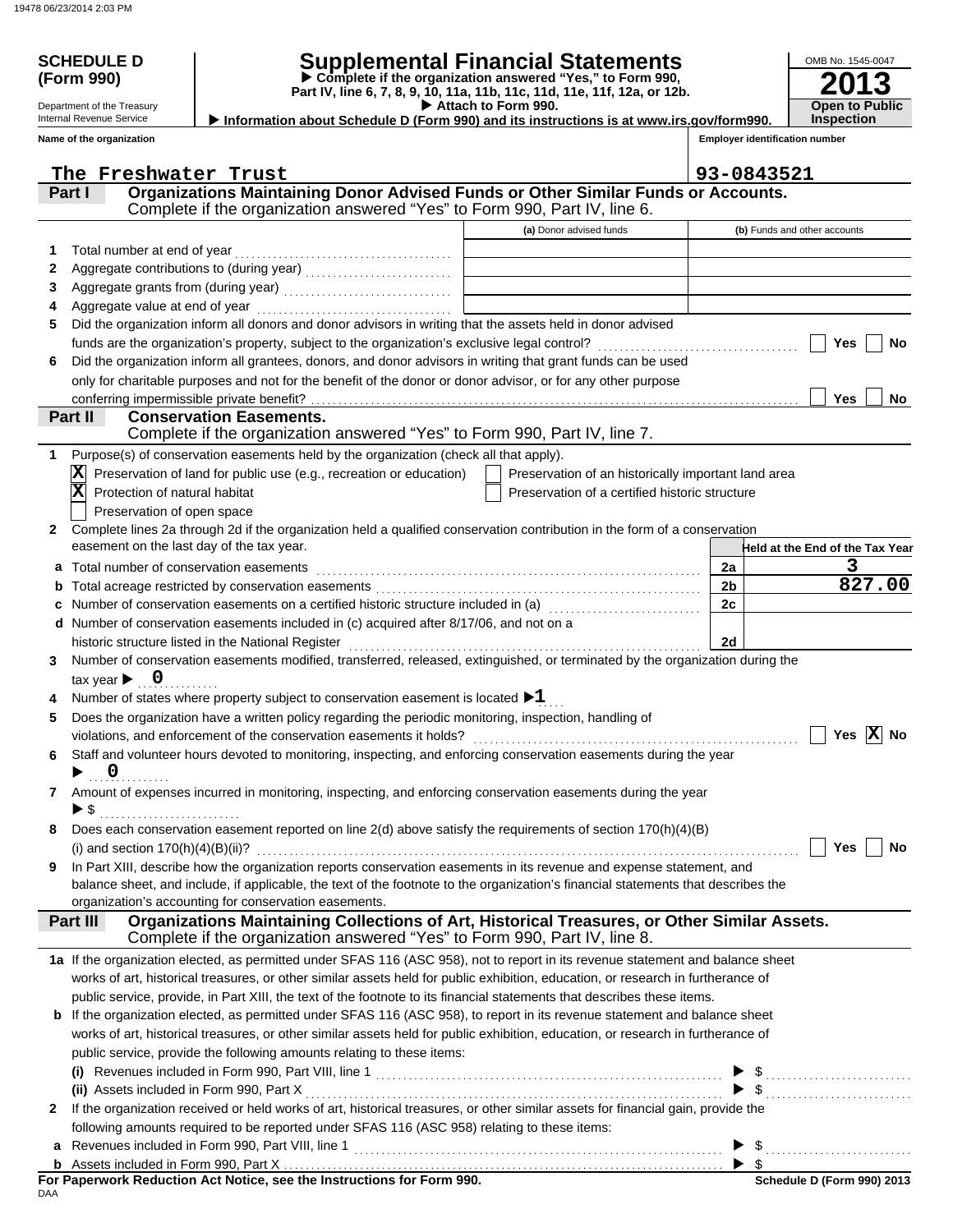|   | Schedule D (Form 990) 2013 The Freshwater Trust                                                                                                                                                                                                                                                                                                      |                                         |                                    |                    | 93-0843521                      |        |                      | Page 2 |  |
|---|------------------------------------------------------------------------------------------------------------------------------------------------------------------------------------------------------------------------------------------------------------------------------------------------------------------------------------------------------|-----------------------------------------|------------------------------------|--------------------|---------------------------------|--------|----------------------|--------|--|
|   | Organizations Maintaining Collections of Art, Historical Treasures, or Other Similar Assets (continued)<br>Part III                                                                                                                                                                                                                                  |                                         |                                    |                    |                                 |        |                      |        |  |
|   | 3 Using the organization's acquisition, accession, and other records, check any of the following that are a significant use of its<br>collection items (check all that apply):                                                                                                                                                                       |                                         |                                    |                    |                                 |        |                      |        |  |
| a | Public exhibition                                                                                                                                                                                                                                                                                                                                    | d                                       | Loan or exchange programs          |                    |                                 |        |                      |        |  |
| b | Scholarly research                                                                                                                                                                                                                                                                                                                                   | е                                       |                                    |                    |                                 |        |                      |        |  |
| c | Preservation for future generations                                                                                                                                                                                                                                                                                                                  |                                         |                                    |                    |                                 |        |                      |        |  |
| 4 | Provide a description of the organization's collections and explain how they further the organization's exempt purpose in Part<br>XIII.                                                                                                                                                                                                              |                                         |                                    |                    |                                 |        |                      |        |  |
| 5 | During the year, did the organization solicit or receive donations of art, historical treasures, or other similar                                                                                                                                                                                                                                    |                                         |                                    |                    |                                 |        |                      |        |  |
|   | assets to be sold to raise funds rather than to be maintained as part of the organization's collection?                                                                                                                                                                                                                                              |                                         |                                    |                    |                                 |        | Yes                  | No.    |  |
|   | <b>Escrow and Custodial Arrangements.</b><br>Part IV                                                                                                                                                                                                                                                                                                 |                                         |                                    |                    |                                 |        |                      |        |  |
|   | Complete if the organization answered "Yes" to Form 990, Part IV, line 9, or reported an amount on Form<br>990, Part X, line 21.                                                                                                                                                                                                                     |                                         |                                    |                    |                                 |        |                      |        |  |
|   | 1a Is the organization an agent, trustee, custodian or other intermediary for contributions or other assets not                                                                                                                                                                                                                                      |                                         |                                    |                    |                                 |        |                      |        |  |
|   | included on Form 990, Part X?                                                                                                                                                                                                                                                                                                                        |                                         |                                    |                    |                                 |        | Yes                  | No     |  |
|   | b If "Yes," explain the arrangement in Part XIII and complete the following table:                                                                                                                                                                                                                                                                   |                                         |                                    |                    |                                 |        |                      |        |  |
|   |                                                                                                                                                                                                                                                                                                                                                      |                                         |                                    |                    |                                 |        | Amount               |        |  |
|   | c Beginning balance                                                                                                                                                                                                                                                                                                                                  |                                         |                                    |                    | 1c                              |        |                      |        |  |
|   | d Additions during the year contact the set of the set of the set of the set of the set of the set of the set of the set of the set of the set of the set of the set of the set of the set of the set of the set of the set of                                                                                                                       |                                         |                                    |                    | 1d                              |        |                      |        |  |
|   |                                                                                                                                                                                                                                                                                                                                                      |                                         |                                    |                    | 1е                              |        |                      |        |  |
| f | Ending balance with an arrangement of the contract of the contract of the contract of the contract of the contract of the contract of the contract of the contract of the contract of the contract of the contract of the cont                                                                                                                       |                                         |                                    |                    | 1f                              |        |                      |        |  |
|   |                                                                                                                                                                                                                                                                                                                                                      |                                         |                                    |                    |                                 |        | Yes                  | No     |  |
|   |                                                                                                                                                                                                                                                                                                                                                      |                                         |                                    |                    |                                 |        |                      |        |  |
|   | <b>Endowment Funds.</b><br>Part V                                                                                                                                                                                                                                                                                                                    |                                         |                                    |                    |                                 |        |                      |        |  |
|   | Complete if the organization answered "Yes" to Form 990, Part IV, line 10.                                                                                                                                                                                                                                                                           |                                         |                                    |                    |                                 |        |                      |        |  |
|   |                                                                                                                                                                                                                                                                                                                                                      | (a) Current year                        | (b) Prior year                     | (c) Two years back | (d) Three years back            |        | (e) Four years back  |        |  |
|   | 1a Beginning of year balance                                                                                                                                                                                                                                                                                                                         | 103,867                                 | 94,111                             | 97,305             |                                 | 95,423 |                      | 79,027 |  |
|   | <b>b</b> Contributions                                                                                                                                                                                                                                                                                                                               |                                         |                                    |                    |                                 |        |                      |        |  |
|   | c Net investment earnings, gains, and                                                                                                                                                                                                                                                                                                                |                                         |                                    |                    |                                 |        |                      |        |  |
|   |                                                                                                                                                                                                                                                                                                                                                      | 12,513                                  | 9,756                              | $-3,194$           |                                 | 10,591 |                      | 16,396 |  |
|   | d Grants or scholarships                                                                                                                                                                                                                                                                                                                             |                                         |                                    |                    |                                 |        |                      |        |  |
|   | e Other expenditures for facilities and                                                                                                                                                                                                                                                                                                              |                                         |                                    |                    |                                 |        |                      |        |  |
|   |                                                                                                                                                                                                                                                                                                                                                      |                                         |                                    |                    |                                 | 8,709  |                      |        |  |
|   | f Administrative expenses                                                                                                                                                                                                                                                                                                                            | 116,380                                 | 103,867                            | 94,111             |                                 |        |                      | 95,423 |  |
|   | g End of year balance <i>[[[[[[[[[[[[[[[[[[[[[[[[[[[[]]]</i> ]]]                                                                                                                                                                                                                                                                                     |                                         |                                    |                    |                                 | 97,305 |                      |        |  |
|   | 2 Provide the estimated percentage of the current year end balance (line 1g, column (a)) held as:<br>a Board designated or quasi-endowment $\blacktriangleright$ 15.00 %                                                                                                                                                                             |                                         |                                    |                    |                                 |        |                      |        |  |
|   | <b>b</b> Permanent endowment > 85.00 %                                                                                                                                                                                                                                                                                                               |                                         |                                    |                    |                                 |        |                      |        |  |
|   | c Temporarily restricted endowment >                                                                                                                                                                                                                                                                                                                 | %                                       |                                    |                    |                                 |        |                      |        |  |
|   | The percentages in lines 2a, 2b, and 2c should equal 100%.                                                                                                                                                                                                                                                                                           |                                         |                                    |                    |                                 |        |                      |        |  |
|   | 3a Are there endowment funds not in the possession of the organization that are held and administered for the                                                                                                                                                                                                                                        |                                         |                                    |                    |                                 |        |                      |        |  |
|   | organization by:                                                                                                                                                                                                                                                                                                                                     |                                         |                                    |                    |                                 |        | Yes                  | No     |  |
|   | $\left( i\right)$                                                                                                                                                                                                                                                                                                                                    |                                         |                                    |                    |                                 |        | $\mathbf X$<br>3a(i) |        |  |
|   | unrelated organizations entertainment and all the contract of the contract of the contract or the contract or<br>(ii) related organizations <b>contracts</b> and contracts are contracted as a contract of the contract of the contract of the contract of the contract of the contract of the contract of the contract of the contract of the contr |                                         |                                    |                    |                                 |        | 3a(ii)               | X      |  |
|   |                                                                                                                                                                                                                                                                                                                                                      |                                         |                                    |                    |                                 |        | 3b                   |        |  |
|   | Describe in Part XIII the intended uses of the organization's endowment funds.                                                                                                                                                                                                                                                                       |                                         |                                    |                    |                                 |        |                      |        |  |
|   | Land, Buildings, and Equipment.<br><b>Part VI</b>                                                                                                                                                                                                                                                                                                    |                                         |                                    |                    |                                 |        |                      |        |  |
|   | Complete if the organization answered "Yes" to Form 990, Part IV, line 11a. See Form 990, Part X, line 10.                                                                                                                                                                                                                                           |                                         |                                    |                    |                                 |        |                      |        |  |
|   | Description of property                                                                                                                                                                                                                                                                                                                              | (a) Cost or other basis<br>(investment) | (b) Cost or other basis<br>(other) |                    | (c) Accumulated<br>depreciation |        | (d) Book value       |        |  |
|   |                                                                                                                                                                                                                                                                                                                                                      |                                         |                                    |                    |                                 |        |                      |        |  |
|   |                                                                                                                                                                                                                                                                                                                                                      |                                         |                                    |                    |                                 |        |                      |        |  |
|   |                                                                                                                                                                                                                                                                                                                                                      |                                         |                                    |                    |                                 |        |                      |        |  |
|   | c Leasehold improvements                                                                                                                                                                                                                                                                                                                             |                                         |                                    | 170,431            | $\overline{1}02,037$            |        |                      | 68,394 |  |
|   |                                                                                                                                                                                                                                                                                                                                                      |                                         |                                    |                    |                                 |        |                      |        |  |
|   | Total. Add lines 1a through 1e. (Column (d) must equal Form 990, Part X, column (B), line 10(c).)                                                                                                                                                                                                                                                    |                                         |                                    |                    | ▶                               |        |                      | 68,394 |  |
|   |                                                                                                                                                                                                                                                                                                                                                      |                                         |                                    |                    |                                 |        |                      |        |  |

**Schedule D (Form 990) 2013**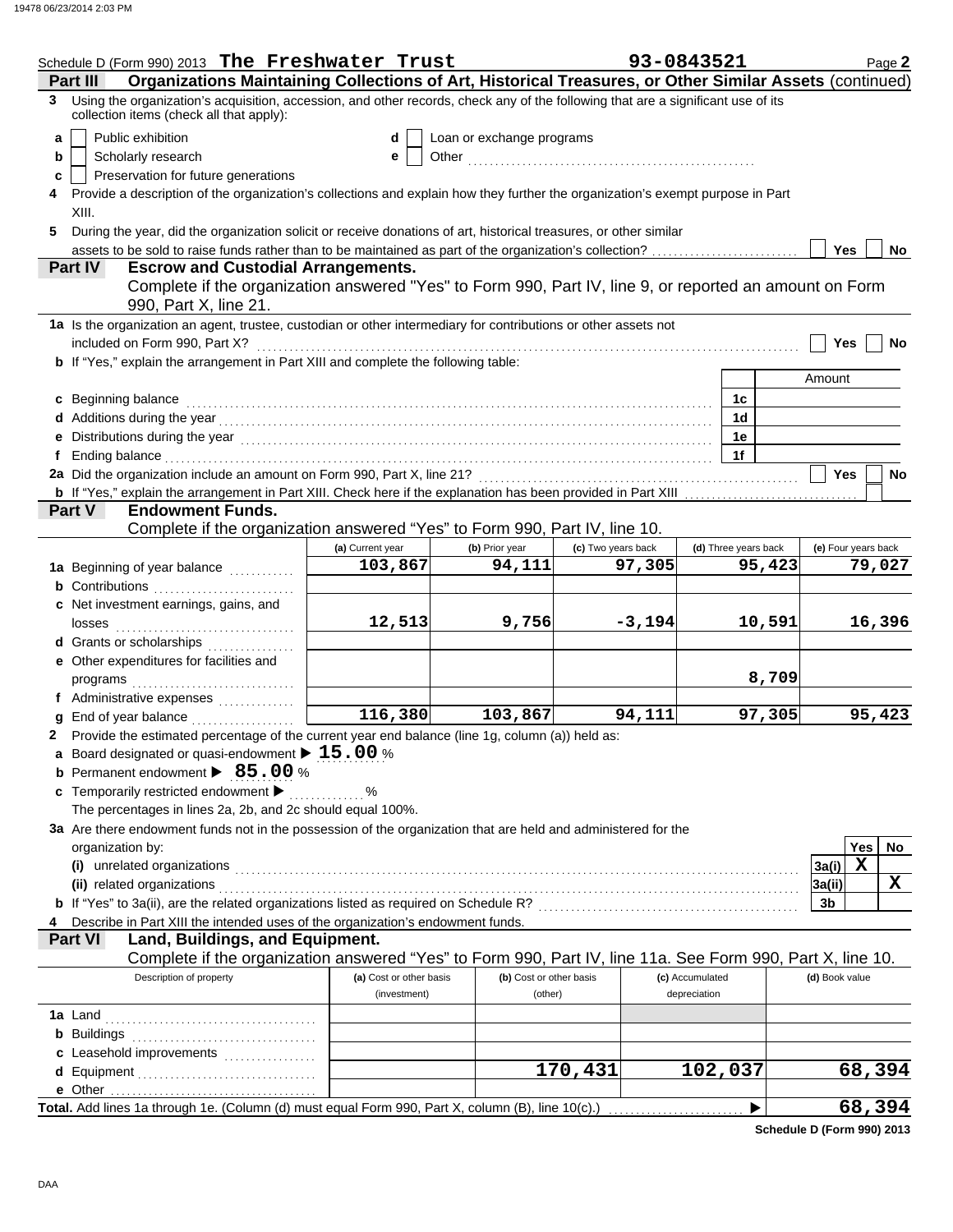|                           | Schedule D (Form 990) 2013 The Freshwater Trust                                                            |                | 93-0843521                       | Page 3         |
|---------------------------|------------------------------------------------------------------------------------------------------------|----------------|----------------------------------|----------------|
| <b>Part VII</b>           | <b>Investments-Other Securities.</b>                                                                       |                |                                  |                |
|                           | Complete if the organization answered "Yes" to Form 990, Part IV, line 11b. See Form 990, Part X, line 12. |                |                                  |                |
|                           | (a) Description of security or category                                                                    | (b) Book value | (c) Method of valuation:         |                |
|                           | (including name of security)                                                                               |                | Cost or end-of-year market value |                |
| (1) Financial derivatives |                                                                                                            |                |                                  |                |
|                           |                                                                                                            |                |                                  |                |
| $(3)$ Other               |                                                                                                            |                |                                  |                |
|                           |                                                                                                            |                |                                  |                |
|                           |                                                                                                            |                |                                  |                |
|                           |                                                                                                            |                |                                  |                |
|                           |                                                                                                            |                |                                  |                |
|                           |                                                                                                            |                |                                  |                |
|                           |                                                                                                            |                |                                  |                |
| $\overline{F}$            |                                                                                                            |                |                                  |                |
| $\Gamma$ (G)              |                                                                                                            |                |                                  |                |
| (H)                       |                                                                                                            |                |                                  |                |
|                           | Total. (Column (b) must equal Form 990, Part X, col. (B) line 12.) ▶                                       |                |                                  |                |
| <b>Part VIII</b>          | <b>Investments-Program Related.</b>                                                                        |                |                                  |                |
|                           | Complete if the organization answered "Yes" to Form 990, Part IV, line 11c. See Form 990, Part X, line 13. |                |                                  |                |
|                           | (a) Description of investment                                                                              | (b) Book value | (c) Method of valuation:         |                |
|                           |                                                                                                            |                | Cost or end-of-year market value |                |
| (1)                       |                                                                                                            |                |                                  |                |
| (2)                       |                                                                                                            |                |                                  |                |
| (3)                       |                                                                                                            |                |                                  |                |
| (4)                       |                                                                                                            |                |                                  |                |
| (5)                       |                                                                                                            |                |                                  |                |
| (6)                       |                                                                                                            |                |                                  |                |
|                           |                                                                                                            |                |                                  |                |
| (7)                       |                                                                                                            |                |                                  |                |
| (8)                       |                                                                                                            |                |                                  |                |
| (9)                       |                                                                                                            |                |                                  |                |
|                           | Total. (Column (b) must equal Form 990, Part X, col. (B) line 13.) ▶                                       |                |                                  |                |
| Part IX                   | <b>Other Assets.</b>                                                                                       |                |                                  |                |
|                           | Complete if the organization answered "Yes" to Form 990, Part IV, line 11d. See Form 990, Part X, line 15. |                |                                  |                |
|                           | (a) Description                                                                                            |                |                                  | (b) Book value |
| (1)                       | Water rights interest                                                                                      |                |                                  | 1,167,666      |
| (2)                       | Streambank software                                                                                        |                |                                  | 961,927        |
| (3)                       | Capitalized loan fees                                                                                      |                |                                  |                |
| (4)                       | Accumulated amortization                                                                                   |                |                                  |                |
| (5)                       |                                                                                                            |                |                                  |                |
| (6)                       |                                                                                                            |                |                                  |                |
| (7)                       |                                                                                                            |                |                                  |                |
| (8)                       |                                                                                                            |                |                                  |                |
| (9)                       |                                                                                                            |                |                                  |                |
|                           | Total. (Column (b) must equal Form 990, Part X, col. (B) line 15.)                                         |                |                                  | 2,129,593      |
| Part X                    | <b>Other Liabilities.</b>                                                                                  |                |                                  |                |
|                           | Complete if the organization answered "Yes" to Form 990, Part IV, line 11e or 11f. See Form 990, Part X,   |                |                                  |                |
|                           | line 25.                                                                                                   |                |                                  |                |
|                           | (a) Description of liability                                                                               | (b) Book value |                                  |                |
| 1.                        |                                                                                                            |                |                                  |                |
|                           | (1) Federal income taxes                                                                                   |                |                                  |                |
|                           | (2) Pension obligation                                                                                     | 30,532         |                                  |                |
|                           | (3) Landowner payable                                                                                      | 15,000         |                                  |                |
| (4)                       | Accrued interest                                                                                           | 14,222         |                                  |                |
| (5)                       |                                                                                                            |                |                                  |                |
| (6)                       |                                                                                                            |                |                                  |                |
| (7)                       |                                                                                                            |                |                                  |                |
| (8)                       |                                                                                                            |                |                                  |                |
| (9)                       |                                                                                                            |                |                                  |                |
|                           | Total. (Column (b) must equal Form 990, Part X, col. (B) line 25.) ▶                                       | 59,754         |                                  |                |

Liability for uncertain tax positions. In Part XIII, provide the text of the footnote to the organization's financial statements that reports the **2.** organization's liability for uncertain tax positions under FIN 48 (ASC 740). Check here if the text of the footnote has been provided in Part XIII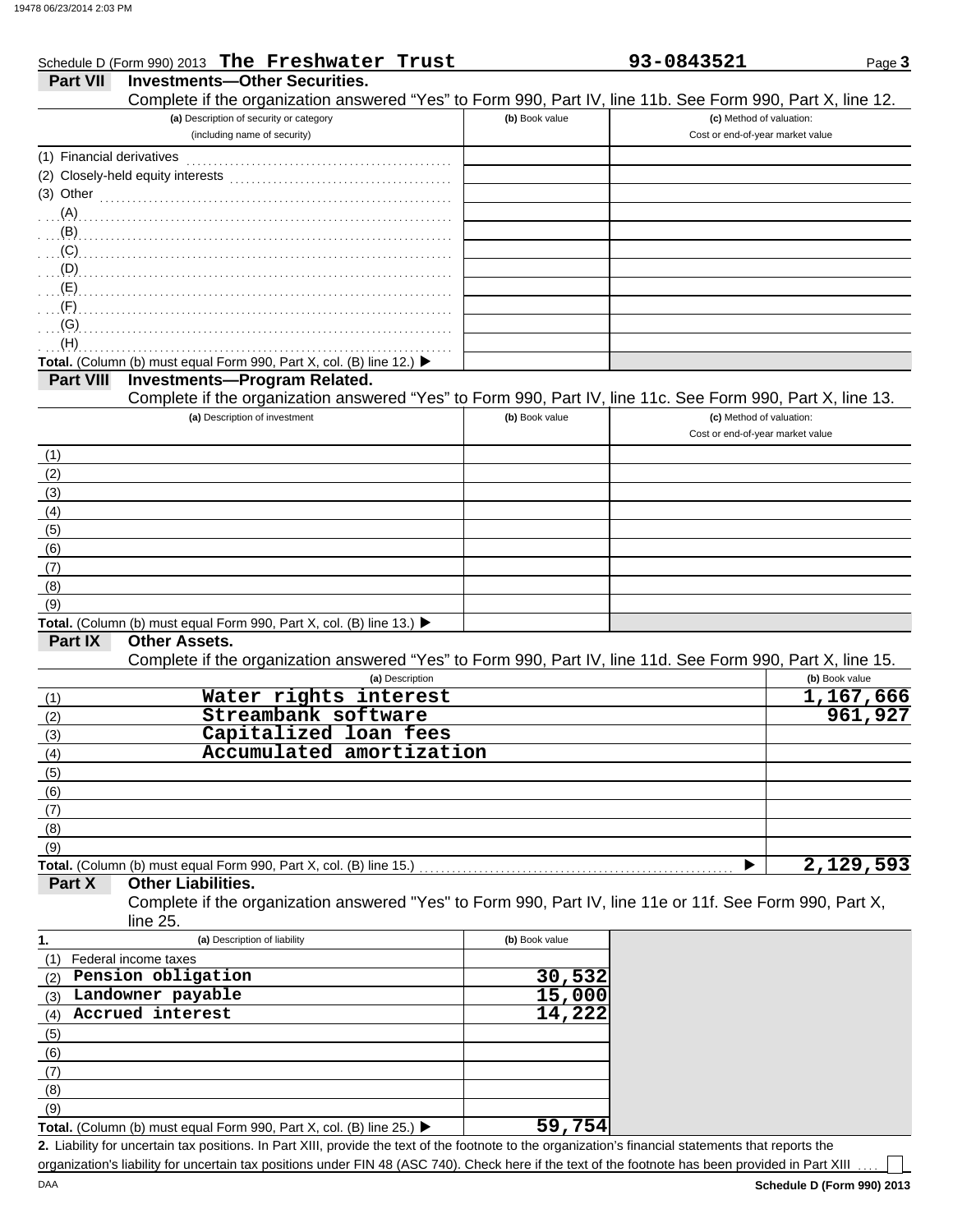| Schedule D (Form 990) 2013 The Freshwater Trust                                                                                                                                                                                    |                | 93-0843521           |    | Page 4                 |
|------------------------------------------------------------------------------------------------------------------------------------------------------------------------------------------------------------------------------------|----------------|----------------------|----|------------------------|
| Reconciliation of Revenue per Audited Financial Statements With Revenue per Return.<br>Part XI                                                                                                                                     |                |                      |    |                        |
| Complete if the organization answered "Yes" to Form 990, Part IV, line 12a.                                                                                                                                                        |                |                      |    |                        |
|                                                                                                                                                                                                                                    |                |                      |    | $\overline{5,601,811}$ |
| Amounts included on line 1 but not on Form 990, Part VIII, line 12:<br>$\mathbf{2}$                                                                                                                                                |                |                      |    |                        |
| a Net unrealized gains on investments [111] [11] Martin Martin Martin Martin Martin Martin Martin Martin Marti                                                                                                                     | 2a             | 8,268                |    |                        |
|                                                                                                                                                                                                                                    | 2 <sub>b</sub> | $\overline{215,114}$ |    |                        |
|                                                                                                                                                                                                                                    | 2c             |                      |    |                        |
|                                                                                                                                                                                                                                    | 2d             | 212,241              |    |                        |
|                                                                                                                                                                                                                                    |                |                      | 2е | 435,623                |
| 3                                                                                                                                                                                                                                  |                |                      | 3  | $\overline{5,166,188}$ |
| Amounts included on Form 990, Part VIII, line 12, but not on line 1:<br>4                                                                                                                                                          |                |                      |    |                        |
| a Investment expenses not included on Form 990, Part VIII, line 7b [                                                                                                                                                               | 4a             |                      |    |                        |
| <b>b</b> Other (Describe in Part XIII.) <b>CONSIDENT DESCRIPTION DESCRIPTION DESCRIPTION DESCRIPTION DESCRIPTION DESCRIPTION DESCRIPTION DESCRIPTION DESCRIPTION DESCRIPTION DESCRIPTION DESCRIPTION DESCRI</b>                    | 4 <sub>b</sub> |                      |    |                        |
| c Add lines 4a and 4b                                                                                                                                                                                                              |                |                      | 4c |                        |
| 5.                                                                                                                                                                                                                                 |                |                      | 5  | 5,166,188              |
| Reconciliation of Expenses per Audited Financial Statements With Expenses per Return.<br>Part XII                                                                                                                                  |                |                      |    |                        |
| Complete if the organization answered "Yes" to Form 990, Part IV, line 12a.                                                                                                                                                        |                |                      |    |                        |
| 1.                                                                                                                                                                                                                                 |                |                      | 1  | 6,038,951              |
| Amounts included on line 1 but not on Form 990, Part IX, line 25:<br>2                                                                                                                                                             |                |                      |    |                        |
| a                                                                                                                                                                                                                                  | 2a             | 215,114              |    |                        |
| b Prior year adjustments <b>constructs</b> and the construction of the construction of the construction of the construction of the construction of the construction of the construction of the construction of the construction of | 2 <sub>b</sub> |                      |    |                        |
| c Other losses                                                                                                                                                                                                                     | 2c             |                      |    |                        |
| d                                                                                                                                                                                                                                  | 2d             | 212,241              |    |                        |
|                                                                                                                                                                                                                                    |                |                      | 2е | 427,355                |
| 3                                                                                                                                                                                                                                  |                |                      | 3  | 5,611,596              |
| Amounts included on Form 990, Part IX, line 25, but not on line 1:<br>4                                                                                                                                                            |                |                      |    |                        |
| a Investment expenses not included on Form 990, Part VIII, line 7b                                                                                                                                                                 | 4a             |                      |    |                        |
|                                                                                                                                                                                                                                    | 4 <sub>b</sub> |                      |    |                        |
| c Add lines 4a and 4b                                                                                                                                                                                                              |                |                      | 4c |                        |
|                                                                                                                                                                                                                                    |                |                      | 5  | 5,611,596              |
| <b>Part XIII</b> Supplemental Information                                                                                                                                                                                          |                |                      |    |                        |
| Provide the descriptions required for Part II, lines 3, 5, and 9; Part III, lines 1a and 4; Part IV, lines 1b and 2b; Part V, line 4; Part X, line                                                                                 |                |                      |    |                        |
| 2; Part XI, lines 2d and 4b; and Part XII, lines 2d and 4b. Also complete this part to provide any additional information.                                                                                                         |                |                      |    |                        |
| Part II, Line 9 - Accounting for Conservation Easements                                                                                                                                                                            |                |                      |    |                        |
|                                                                                                                                                                                                                                    |                |                      |    |                        |

The Organization has acquired title for partial water right interests among several basins in Oregon to preserve in-stream water flows. The water rights are valued based on their original purchase cost. Annually, the Organization assesses the value of the water right interests held to determine if any permanent impairment of value has occurred. If the value of the water rights is determined to be impaired; the carrying value of the Organization has not recognized any impairment losses on the value these water rights would be reduced to their estimated fair value in the period that the impairment has occurred. For the year ended December 31, 2013, the water rights.

Fundraising expenses  $$$  212,241 Part XI, Line 2d - Revenue Amounts Included in Financials - Other

. . . . . . . . . . . . . . . . . . . . . . . . . . . . . . . . . . . . . . . . . . . . . . . . . . . . . . . . . . . . . . . . . . . . . . . . . . . . . . . . . . . . . . . . . . . . . . . . . . . . . . . . . . . . . . . . . . . . . . . . . . . . . . . . . . . . . . . . . . . . . . . . . . . . . . . . . . . . . . . . .

. . . . . . . . . . . . . . . . . . . . . . . . . . . . . . . . . . . . . . . . . . . . . . . . . . . . . . . . . . . . . . . . . . . . . . . . . . . . . . . . . . . . . . . . . . . . . . . . . . . . . . . . . . . . . . . . . . . . . . . . . . . . . . . . . . . . . . . . . . . . . . . . . . . . . . . . . . . . . . . . .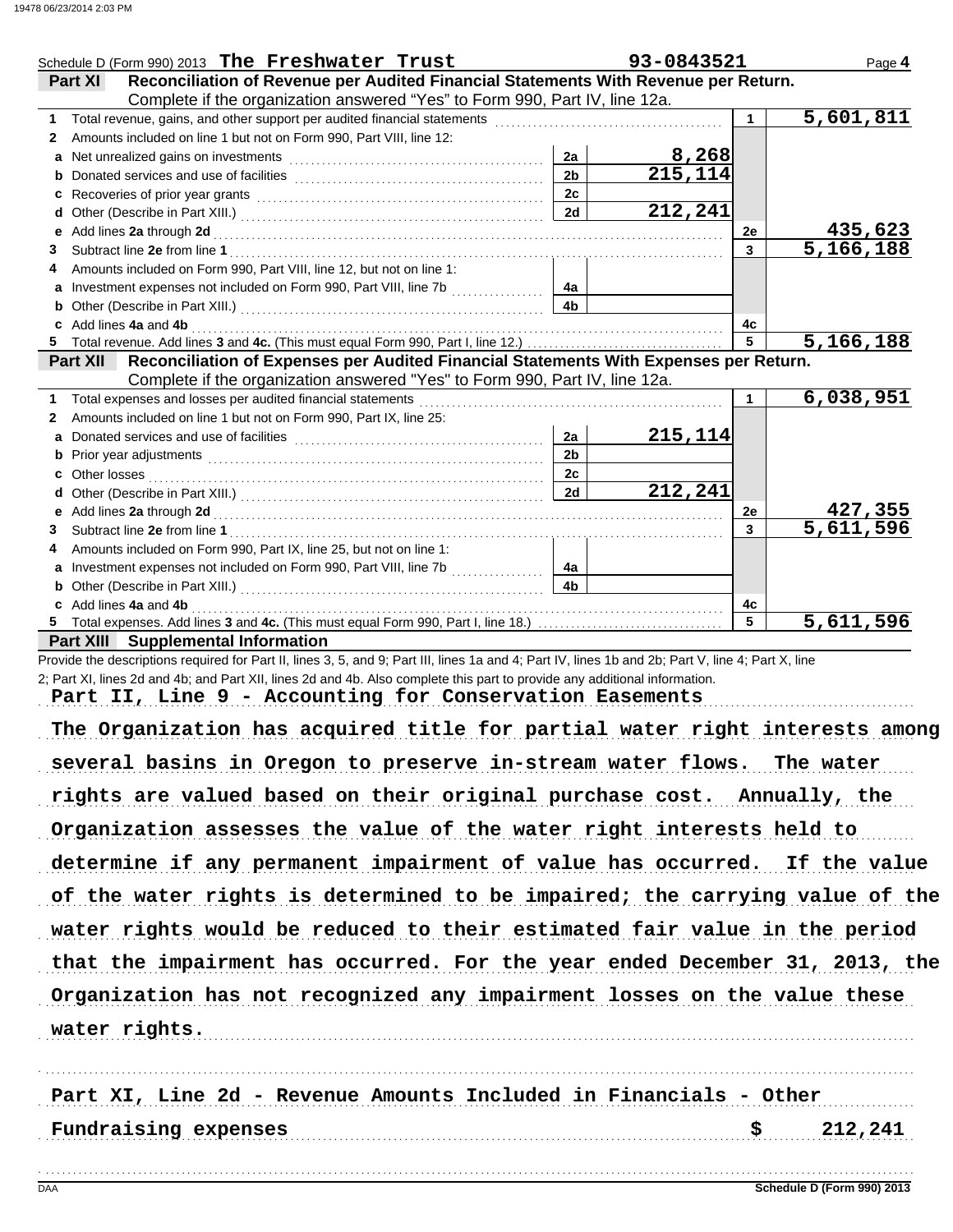| Schedule D (Form 990) 2013 The Freshwater Trust<br><b>Part XIII</b> Supplemental Information (continued) | 93-0843521 |         |  |  |  |
|----------------------------------------------------------------------------------------------------------|------------|---------|--|--|--|
| Part XII, Line 2d - Expense Amounts Included in Financials - Other                                       |            |         |  |  |  |
| Fundraising expenses                                                                                     | ₿          | 212,241 |  |  |  |
|                                                                                                          |            |         |  |  |  |
|                                                                                                          |            |         |  |  |  |
|                                                                                                          |            |         |  |  |  |
|                                                                                                          |            |         |  |  |  |
|                                                                                                          |            |         |  |  |  |
|                                                                                                          |            |         |  |  |  |
|                                                                                                          |            |         |  |  |  |
|                                                                                                          |            |         |  |  |  |
|                                                                                                          |            |         |  |  |  |
|                                                                                                          |            |         |  |  |  |
|                                                                                                          |            |         |  |  |  |
|                                                                                                          |            |         |  |  |  |
|                                                                                                          |            |         |  |  |  |
|                                                                                                          |            |         |  |  |  |
|                                                                                                          |            |         |  |  |  |
|                                                                                                          |            |         |  |  |  |
|                                                                                                          |            |         |  |  |  |
|                                                                                                          |            |         |  |  |  |
|                                                                                                          |            |         |  |  |  |
|                                                                                                          |            |         |  |  |  |
|                                                                                                          |            |         |  |  |  |
|                                                                                                          |            |         |  |  |  |
|                                                                                                          |            |         |  |  |  |
|                                                                                                          |            |         |  |  |  |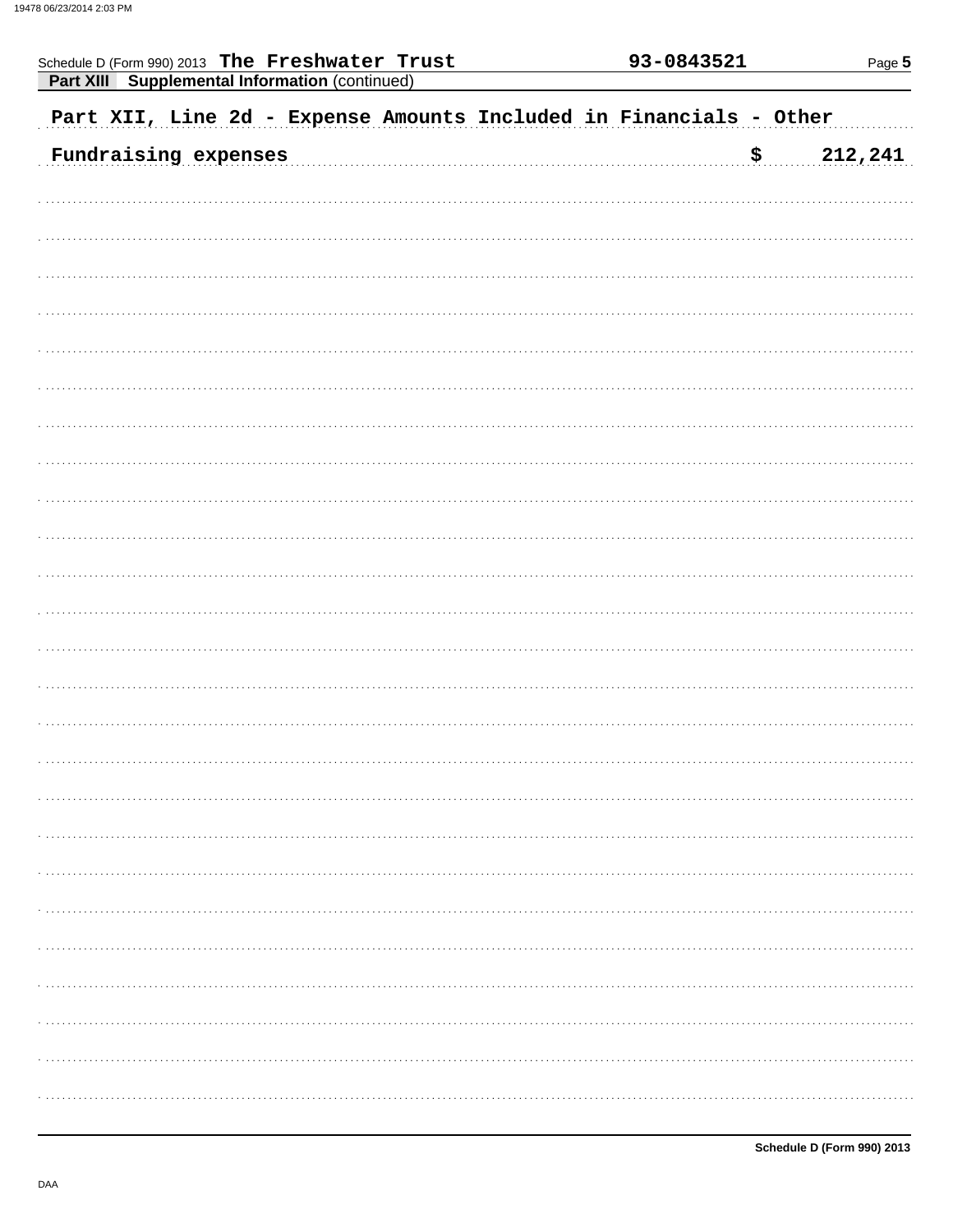| <b>SCHEDULE G</b><br><b>Supplemental Information Regarding Fundraising or Gaming Activities</b><br>Complete if the organization answered "Yes" to Form 990, Part IV, lines 17, 18, or 19, or if the<br>(Form 990 or 990-EZ)<br>organization entered more than \$15,000 on Form 990-EZ, line 6a. |                                                                                                                                                                                                                                         |                                    |                 |                           | OMB No. 1545-0047                                                                                   |                                       |                                     |
|-------------------------------------------------------------------------------------------------------------------------------------------------------------------------------------------------------------------------------------------------------------------------------------------------|-----------------------------------------------------------------------------------------------------------------------------------------------------------------------------------------------------------------------------------------|------------------------------------|-----------------|---------------------------|-----------------------------------------------------------------------------------------------------|---------------------------------------|-------------------------------------|
| Department of the Treasury<br>Internal Revenue Service                                                                                                                                                                                                                                          |                                                                                                                                                                                                                                         | Attach to Form 990 or Form 990-EZ. |                 |                           | > Information about Schedule G (Form 990 or 990-EZ) and its instructions is at www.irs.gov/form990. |                                       | <b>Open to Public</b><br>Inspection |
| Name of the organization                                                                                                                                                                                                                                                                        |                                                                                                                                                                                                                                         |                                    |                 |                           |                                                                                                     | <b>Employer identification number</b> |                                     |
|                                                                                                                                                                                                                                                                                                 | The Freshwater Trust                                                                                                                                                                                                                    |                                    |                 |                           |                                                                                                     | 93-0843521                            |                                     |
| Part I                                                                                                                                                                                                                                                                                          | Fundraising Activities. Complete if the organization answered "Yes" to Form 990, Part IV, line 17.                                                                                                                                      |                                    |                 |                           |                                                                                                     |                                       |                                     |
|                                                                                                                                                                                                                                                                                                 | Form 990-EZ filers are not required to complete this part.                                                                                                                                                                              |                                    |                 |                           |                                                                                                     |                                       |                                     |
| 1                                                                                                                                                                                                                                                                                               | Indicate whether the organization raised funds through any of the following activities. Check all that apply.                                                                                                                           |                                    |                 |                           |                                                                                                     |                                       |                                     |
| Mail solicitations<br>a                                                                                                                                                                                                                                                                         |                                                                                                                                                                                                                                         | e                                  |                 |                           | Solicitation of non-government grants                                                               |                                       |                                     |
| Internet and email solicitations<br>b                                                                                                                                                                                                                                                           |                                                                                                                                                                                                                                         | f                                  |                 |                           | Solicitation of government grants                                                                   |                                       |                                     |
| Phone solicitations                                                                                                                                                                                                                                                                             |                                                                                                                                                                                                                                         | Special fundraising events<br>q    |                 |                           |                                                                                                     |                                       |                                     |
| In-person solicitations<br>d                                                                                                                                                                                                                                                                    |                                                                                                                                                                                                                                         |                                    |                 |                           |                                                                                                     |                                       |                                     |
|                                                                                                                                                                                                                                                                                                 |                                                                                                                                                                                                                                         |                                    |                 |                           |                                                                                                     |                                       |                                     |
|                                                                                                                                                                                                                                                                                                 | 2a Did the organization have a written or oral agreement with any individual (including officers, directors, trustees<br>or key employees listed in Form 990, Part VII) or entity in connection with professional fundraising services? |                                    |                 |                           |                                                                                                     |                                       | No<br>Yes                           |
|                                                                                                                                                                                                                                                                                                 | b If "Yes," list the ten highest paid individuals or entities (fundraisers) pursuant to agreements under which the fundraiser is to be                                                                                                  |                                    |                 |                           |                                                                                                     |                                       |                                     |
|                                                                                                                                                                                                                                                                                                 | compensated at least \$5,000 by the organization.                                                                                                                                                                                       |                                    | (iii) Did fund- |                           |                                                                                                     | (v) Amount paid to                    | (vi) Amount paid to                 |
|                                                                                                                                                                                                                                                                                                 | (i) Name and address of individual                                                                                                                                                                                                      |                                    |                 | raiser have<br>custody or | (iv) Gross receipts                                                                                 | (or retained by)                      | (or retained by)                    |
|                                                                                                                                                                                                                                                                                                 | or entity (fundraiser)                                                                                                                                                                                                                  | (ii) Activity                      | contributions?  | control of                | from activity                                                                                       | fundraiser listed in                  | organization                        |
|                                                                                                                                                                                                                                                                                                 |                                                                                                                                                                                                                                         |                                    | Yes No          |                           |                                                                                                     | col. (i)                              |                                     |
| 1                                                                                                                                                                                                                                                                                               |                                                                                                                                                                                                                                         |                                    |                 |                           |                                                                                                     |                                       |                                     |
|                                                                                                                                                                                                                                                                                                 |                                                                                                                                                                                                                                         |                                    |                 |                           |                                                                                                     |                                       |                                     |
|                                                                                                                                                                                                                                                                                                 |                                                                                                                                                                                                                                         |                                    |                 |                           |                                                                                                     |                                       |                                     |
| $\mathbf{2}$                                                                                                                                                                                                                                                                                    |                                                                                                                                                                                                                                         |                                    |                 |                           |                                                                                                     |                                       |                                     |
|                                                                                                                                                                                                                                                                                                 |                                                                                                                                                                                                                                         |                                    |                 |                           |                                                                                                     |                                       |                                     |
|                                                                                                                                                                                                                                                                                                 |                                                                                                                                                                                                                                         |                                    |                 |                           |                                                                                                     |                                       |                                     |
| 3                                                                                                                                                                                                                                                                                               |                                                                                                                                                                                                                                         |                                    |                 |                           |                                                                                                     |                                       |                                     |
|                                                                                                                                                                                                                                                                                                 |                                                                                                                                                                                                                                         |                                    |                 |                           |                                                                                                     |                                       |                                     |
|                                                                                                                                                                                                                                                                                                 |                                                                                                                                                                                                                                         |                                    |                 |                           |                                                                                                     |                                       |                                     |
|                                                                                                                                                                                                                                                                                                 |                                                                                                                                                                                                                                         |                                    |                 |                           |                                                                                                     |                                       |                                     |
|                                                                                                                                                                                                                                                                                                 |                                                                                                                                                                                                                                         |                                    |                 |                           |                                                                                                     |                                       |                                     |
| 5                                                                                                                                                                                                                                                                                               |                                                                                                                                                                                                                                         |                                    |                 |                           |                                                                                                     |                                       |                                     |
|                                                                                                                                                                                                                                                                                                 |                                                                                                                                                                                                                                         |                                    |                 |                           |                                                                                                     |                                       |                                     |
| 6                                                                                                                                                                                                                                                                                               |                                                                                                                                                                                                                                         |                                    |                 |                           |                                                                                                     |                                       |                                     |
|                                                                                                                                                                                                                                                                                                 |                                                                                                                                                                                                                                         |                                    |                 |                           |                                                                                                     |                                       |                                     |
|                                                                                                                                                                                                                                                                                                 |                                                                                                                                                                                                                                         |                                    |                 |                           |                                                                                                     |                                       |                                     |
| 7                                                                                                                                                                                                                                                                                               |                                                                                                                                                                                                                                         |                                    |                 |                           |                                                                                                     |                                       |                                     |
|                                                                                                                                                                                                                                                                                                 |                                                                                                                                                                                                                                         |                                    |                 |                           |                                                                                                     |                                       |                                     |
|                                                                                                                                                                                                                                                                                                 |                                                                                                                                                                                                                                         |                                    |                 |                           |                                                                                                     |                                       |                                     |
| 8                                                                                                                                                                                                                                                                                               |                                                                                                                                                                                                                                         |                                    |                 |                           |                                                                                                     |                                       |                                     |
|                                                                                                                                                                                                                                                                                                 |                                                                                                                                                                                                                                         |                                    |                 |                           |                                                                                                     |                                       |                                     |
| 9                                                                                                                                                                                                                                                                                               |                                                                                                                                                                                                                                         |                                    |                 |                           |                                                                                                     |                                       |                                     |
|                                                                                                                                                                                                                                                                                                 |                                                                                                                                                                                                                                         |                                    |                 |                           |                                                                                                     |                                       |                                     |
|                                                                                                                                                                                                                                                                                                 |                                                                                                                                                                                                                                         |                                    |                 |                           |                                                                                                     |                                       |                                     |
| 10                                                                                                                                                                                                                                                                                              |                                                                                                                                                                                                                                         |                                    |                 |                           |                                                                                                     |                                       |                                     |
| Total .                                                                                                                                                                                                                                                                                         |                                                                                                                                                                                                                                         |                                    |                 |                           |                                                                                                     |                                       |                                     |
| 3                                                                                                                                                                                                                                                                                               | List all states in which the organization is registered or licensed to solicit contributions or has been notified it is exempt from                                                                                                     |                                    |                 |                           |                                                                                                     |                                       |                                     |
| registration or licensing.                                                                                                                                                                                                                                                                      |                                                                                                                                                                                                                                         |                                    |                 |                           |                                                                                                     |                                       |                                     |
|                                                                                                                                                                                                                                                                                                 |                                                                                                                                                                                                                                         |                                    |                 |                           |                                                                                                     |                                       |                                     |
|                                                                                                                                                                                                                                                                                                 |                                                                                                                                                                                                                                         |                                    |                 |                           |                                                                                                     |                                       |                                     |
|                                                                                                                                                                                                                                                                                                 |                                                                                                                                                                                                                                         |                                    |                 |                           |                                                                                                     |                                       |                                     |
|                                                                                                                                                                                                                                                                                                 |                                                                                                                                                                                                                                         |                                    |                 |                           |                                                                                                     |                                       |                                     |
|                                                                                                                                                                                                                                                                                                 |                                                                                                                                                                                                                                         |                                    |                 |                           |                                                                                                     |                                       |                                     |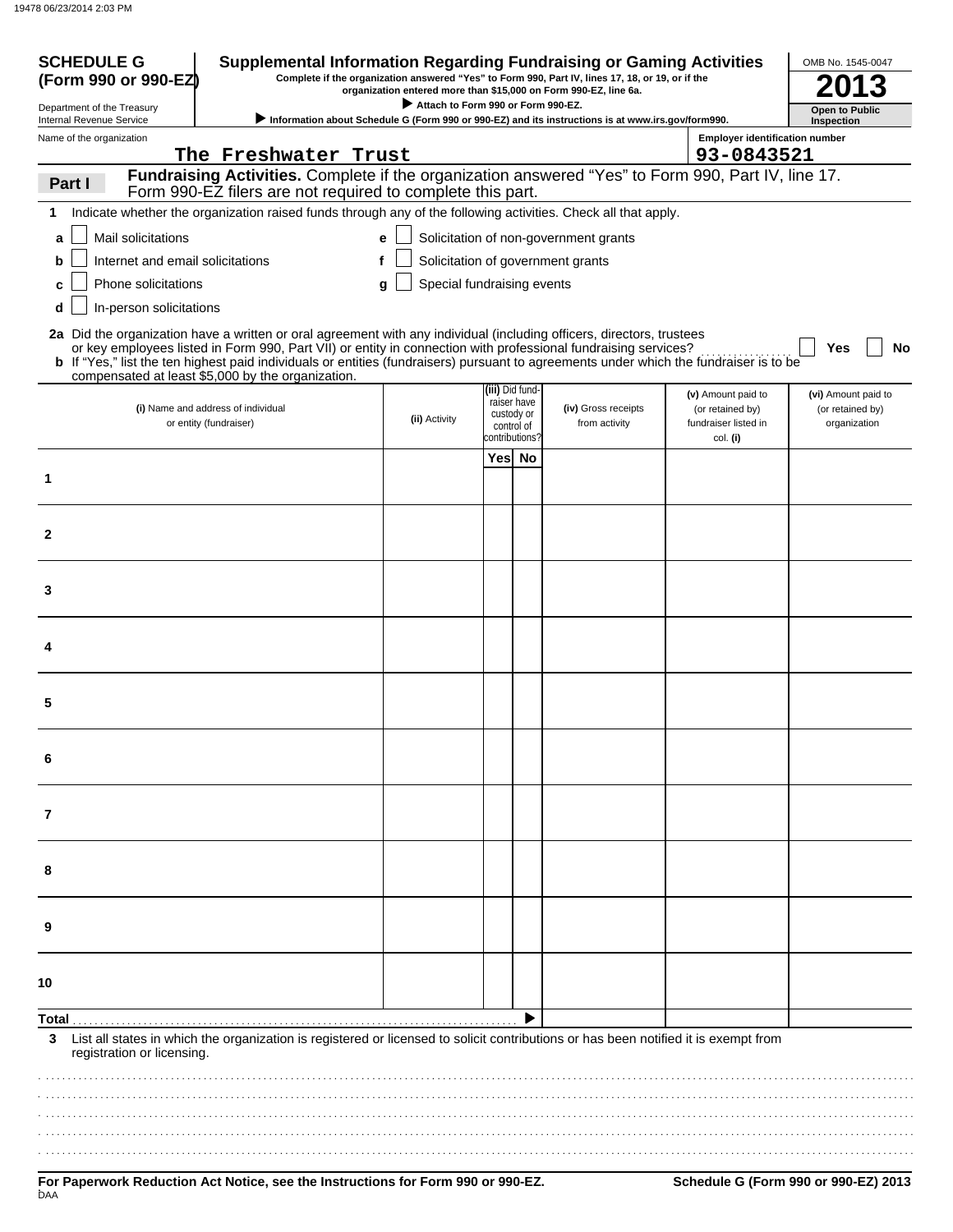|                        |                                                                                                                                                                 | Schedule G (Form 990 or 990-EZ) 2013 | The Freshwater Trust                                                                                                                          |                         | 93-0843521       | Page 2                     |  |  |  |  |
|------------------------|-----------------------------------------------------------------------------------------------------------------------------------------------------------------|--------------------------------------|-----------------------------------------------------------------------------------------------------------------------------------------------|-------------------------|------------------|----------------------------|--|--|--|--|
|                        |                                                                                                                                                                 | Part II                              | Fundraising Events. Complete if the organization answered "Yes" to Form 990, Part IV, line 18, or reported                                    |                         |                  |                            |  |  |  |  |
|                        | more than \$15,000 of fundraising event contributions and gross income on Form 990-EZ, lines 1 and 6b. List<br>events with gross receipts greater than \$5,000. |                                      |                                                                                                                                               |                         |                  |                            |  |  |  |  |
|                        |                                                                                                                                                                 |                                      | (a) Event #1                                                                                                                                  | $(b)$ Event #2          | (c) Other events | (d) Total events           |  |  |  |  |
|                        |                                                                                                                                                                 |                                      | Auction                                                                                                                                       | Golf Tournament         | $\mathbf 1$      | (add col. (a) through      |  |  |  |  |
|                        |                                                                                                                                                                 |                                      | (event type)                                                                                                                                  | (event type)            | (total number)   | col. (c)                   |  |  |  |  |
| Revenue                |                                                                                                                                                                 | 1 Gross receipts                     | 351,275                                                                                                                                       | 208,000                 | 16,448           | 575,723                    |  |  |  |  |
|                        |                                                                                                                                                                 | 2 Less: Contributions                | 283,250                                                                                                                                       |                         |                  | 283, 250                   |  |  |  |  |
|                        |                                                                                                                                                                 | 3 Gross income (line 1 minus         | 68,025                                                                                                                                        | 208,000                 | 16,448           | 292,473                    |  |  |  |  |
|                        |                                                                                                                                                                 | 4 Cash prizes                        |                                                                                                                                               |                         |                  |                            |  |  |  |  |
|                        |                                                                                                                                                                 |                                      |                                                                                                                                               |                         |                  |                            |  |  |  |  |
|                        |                                                                                                                                                                 | 6 Rent/facility costs                |                                                                                                                                               |                         |                  |                            |  |  |  |  |
| <b>Direct Expenses</b> |                                                                                                                                                                 | 7 Food and beverages                 |                                                                                                                                               |                         |                  |                            |  |  |  |  |
|                        |                                                                                                                                                                 | 8 Entertainment                      |                                                                                                                                               |                         |                  |                            |  |  |  |  |
|                        |                                                                                                                                                                 | 9 Other direct expenses              | 108, 363                                                                                                                                      | 81,829                  | 22,049           | 212,241                    |  |  |  |  |
|                        |                                                                                                                                                                 |                                      |                                                                                                                                               |                         |                  | 212,241                    |  |  |  |  |
|                        |                                                                                                                                                                 |                                      |                                                                                                                                               |                         |                  | 80, 232                    |  |  |  |  |
|                        |                                                                                                                                                                 | Part III                             | Gaming. Complete if the organization answered "Yes" to Form 990, Part IV, line 19, or reported more<br>than \$15,000 on Form 990-EZ, line 6a. |                         |                  |                            |  |  |  |  |
|                        |                                                                                                                                                                 |                                      |                                                                                                                                               | (b) Pull tabs/instant   |                  | (d) Total gaming (add      |  |  |  |  |
| Revenue                |                                                                                                                                                                 |                                      | (a) Bingo                                                                                                                                     | bingo/progressive bingo | (c) Other gaming | col. (a) through col. (c)) |  |  |  |  |
|                        |                                                                                                                                                                 | Gross revenue <i>comme</i>           |                                                                                                                                               |                         |                  |                            |  |  |  |  |
| ses                    |                                                                                                                                                                 | 2 Cash prizes                        |                                                                                                                                               |                         |                  |                            |  |  |  |  |
| Direct Exper           |                                                                                                                                                                 | 3 Noncash prizes                     |                                                                                                                                               |                         |                  |                            |  |  |  |  |
|                        |                                                                                                                                                                 | 4 Rent/facility costs                |                                                                                                                                               |                         |                  |                            |  |  |  |  |
|                        |                                                                                                                                                                 | 5 Other direct expenses              |                                                                                                                                               |                         |                  |                            |  |  |  |  |
|                        |                                                                                                                                                                 | 6 Volunteer labor                    | $\%$<br>Yes<br><b>No</b>                                                                                                                      | $\%$<br>Yes<br>No.      | Yes<br>%<br>No   |                            |  |  |  |  |
|                        |                                                                                                                                                                 |                                      | 7 Direct expense summary. Add lines 2 through 5 in column (d)                                                                                 |                         |                  |                            |  |  |  |  |
|                        |                                                                                                                                                                 |                                      |                                                                                                                                               |                         |                  |                            |  |  |  |  |
| 9                      |                                                                                                                                                                 |                                      | Enter the state(s) in which the organization operates gaming activities:                                                                      |                         |                  |                            |  |  |  |  |
|                        |                                                                                                                                                                 |                                      |                                                                                                                                               |                         |                  | Yes<br>No                  |  |  |  |  |
|                        |                                                                                                                                                                 | b If "No," explain:                  |                                                                                                                                               |                         |                  |                            |  |  |  |  |
|                        |                                                                                                                                                                 |                                      | 10a Were any of the organization's gaming licenses revoked, suspended or terminated during the tax year?                                      |                         |                  | Yes<br>No                  |  |  |  |  |
|                        |                                                                                                                                                                 | <b>b</b> If "Yes," explain:          |                                                                                                                                               |                         |                  |                            |  |  |  |  |
|                        |                                                                                                                                                                 |                                      |                                                                                                                                               |                         |                  |                            |  |  |  |  |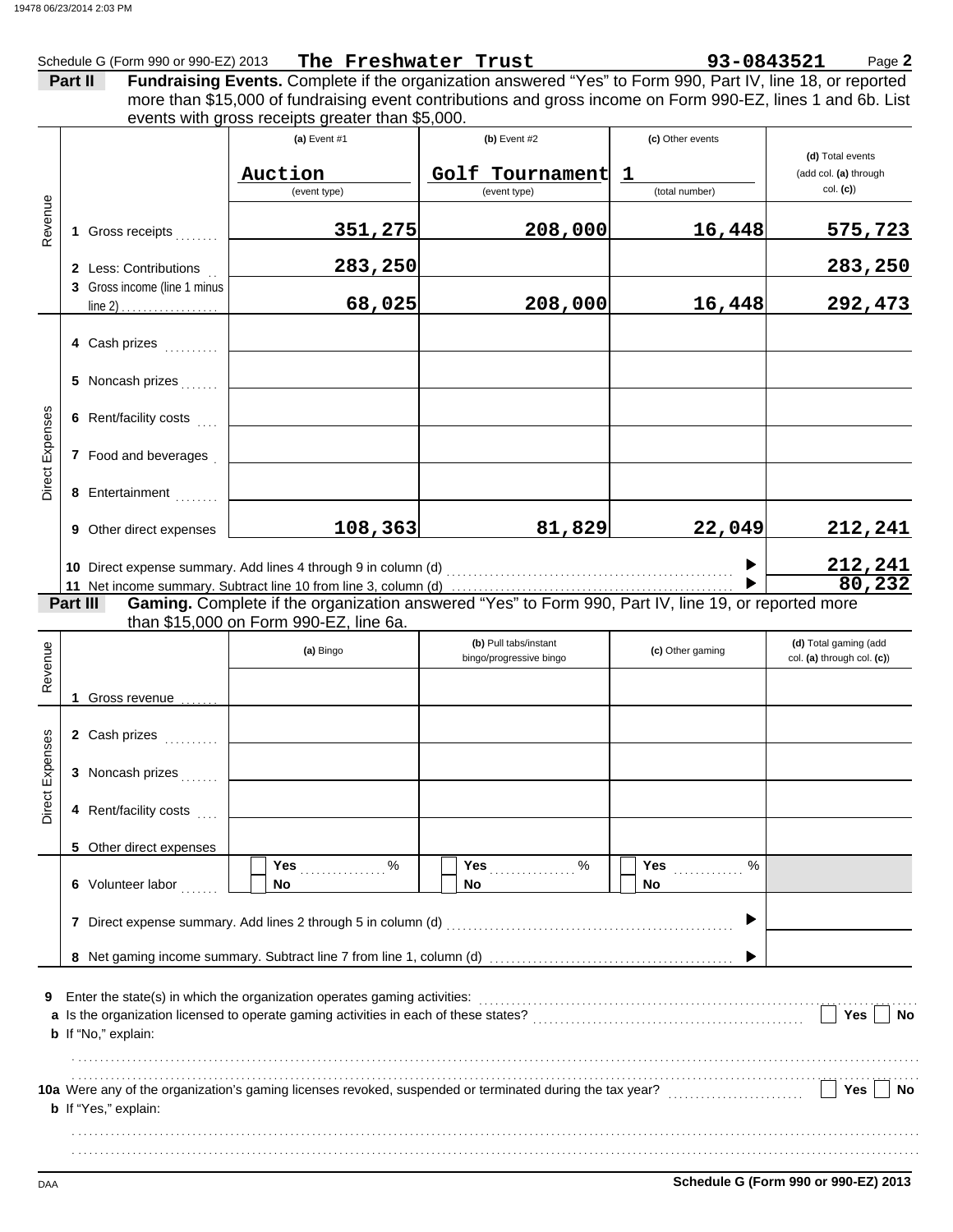|    | Schedule G (Form 990 or 990-EZ) 2013<br>The Freshwater Trust                                                                                                                                                                   | 93-0843521      |            | Page 3 |
|----|--------------------------------------------------------------------------------------------------------------------------------------------------------------------------------------------------------------------------------|-----------------|------------|--------|
| 11 |                                                                                                                                                                                                                                |                 | Yes        | No     |
| 12 | Is the organization a grantor, beneficiary or trustee of a trust or a member of a partnership or other entity                                                                                                                  |                 |            |        |
|    |                                                                                                                                                                                                                                |                 | <b>Yes</b> | No     |
| 13 | Indicate the percentage of gaming activity operated in:                                                                                                                                                                        |                 |            |        |
| a  |                                                                                                                                                                                                                                | 13а             |            | %      |
| b  | An outside facility                                                                                                                                                                                                            | 13 <sub>b</sub> |            | $\%$   |
| 14 | Enter the name and address of the person who prepares the organization's gaming/special events books and                                                                                                                       |                 |            |        |
|    | records:                                                                                                                                                                                                                       |                 |            |        |
|    |                                                                                                                                                                                                                                |                 |            |        |
|    |                                                                                                                                                                                                                                |                 |            |        |
|    |                                                                                                                                                                                                                                |                 |            |        |
|    | Address > continuous contract of the contract of the contract of the contract of the contract of the contract of the contract of the contract of the contract of the contract of the contract of the contract of the contract  |                 |            |        |
|    |                                                                                                                                                                                                                                |                 |            |        |
|    | 15a Does the organization have a contract with a third party from whom the organization receives gaming                                                                                                                        |                 |            |        |
|    | revenue?                                                                                                                                                                                                                       |                 | Yes        | No     |
|    |                                                                                                                                                                                                                                |                 |            |        |
|    | amount of gaming revenue retained by the third party ▶ \$                                                                                                                                                                      |                 |            |        |
| c  | If "Yes," enter name and address of the third party:                                                                                                                                                                           |                 |            |        |
|    |                                                                                                                                                                                                                                |                 |            |        |
|    |                                                                                                                                                                                                                                |                 |            |        |
|    |                                                                                                                                                                                                                                |                 |            |        |
|    | Address > the communication of the contract of the contract of the contract of the contract of the contract of the contract of the contract of the contract of the contract of the contract of the contract of the contract of |                 |            |        |
|    |                                                                                                                                                                                                                                |                 |            |        |
| 16 | Gaming manager information:                                                                                                                                                                                                    |                 |            |        |
|    |                                                                                                                                                                                                                                |                 |            |        |
|    |                                                                                                                                                                                                                                |                 |            |        |
|    |                                                                                                                                                                                                                                |                 |            |        |
|    |                                                                                                                                                                                                                                |                 |            |        |
|    |                                                                                                                                                                                                                                |                 |            |        |
|    |                                                                                                                                                                                                                                |                 |            |        |
|    |                                                                                                                                                                                                                                |                 |            |        |
|    | Employee<br>Director/officer<br>Independent contractor                                                                                                                                                                         |                 |            |        |
|    |                                                                                                                                                                                                                                |                 |            |        |
| 17 | Mandatory distributions:                                                                                                                                                                                                       |                 |            |        |
| a  | Is the organization required under state law to make charitable distributions from the gaming proceeds to                                                                                                                      |                 |            |        |
|    |                                                                                                                                                                                                                                |                 | Yes        | No     |
|    | Enter the amount of distributions required under state law to be distributed to other exempt organizations or                                                                                                                  |                 |            |        |
|    | spent in the organization's own exempt activities during the tax year $\blacktriangleright$                                                                                                                                    |                 |            |        |
|    | Supplemental Information. Provide the explanations required by Part I, line 2b, columns (iii) and (v), and<br>Part IV                                                                                                          |                 |            |        |
|    | Part III, lines 9, 9b, 10b, 15b, 15c, 16, and 17b, as applicable. Also complete this part to provide any                                                                                                                       |                 |            |        |
|    | additional information (see instructions).                                                                                                                                                                                     |                 |            |        |
|    |                                                                                                                                                                                                                                |                 |            |        |
|    |                                                                                                                                                                                                                                |                 |            |        |
|    |                                                                                                                                                                                                                                |                 |            |        |
|    |                                                                                                                                                                                                                                |                 |            |        |
|    |                                                                                                                                                                                                                                |                 |            |        |
|    |                                                                                                                                                                                                                                |                 |            |        |
|    |                                                                                                                                                                                                                                |                 |            |        |
|    |                                                                                                                                                                                                                                |                 |            |        |
|    |                                                                                                                                                                                                                                |                 |            |        |
|    |                                                                                                                                                                                                                                |                 |            |        |
|    |                                                                                                                                                                                                                                |                 |            |        |
|    |                                                                                                                                                                                                                                |                 |            |        |
|    |                                                                                                                                                                                                                                |                 |            |        |

Schedule G (Form 990 or 990-EZ) 2013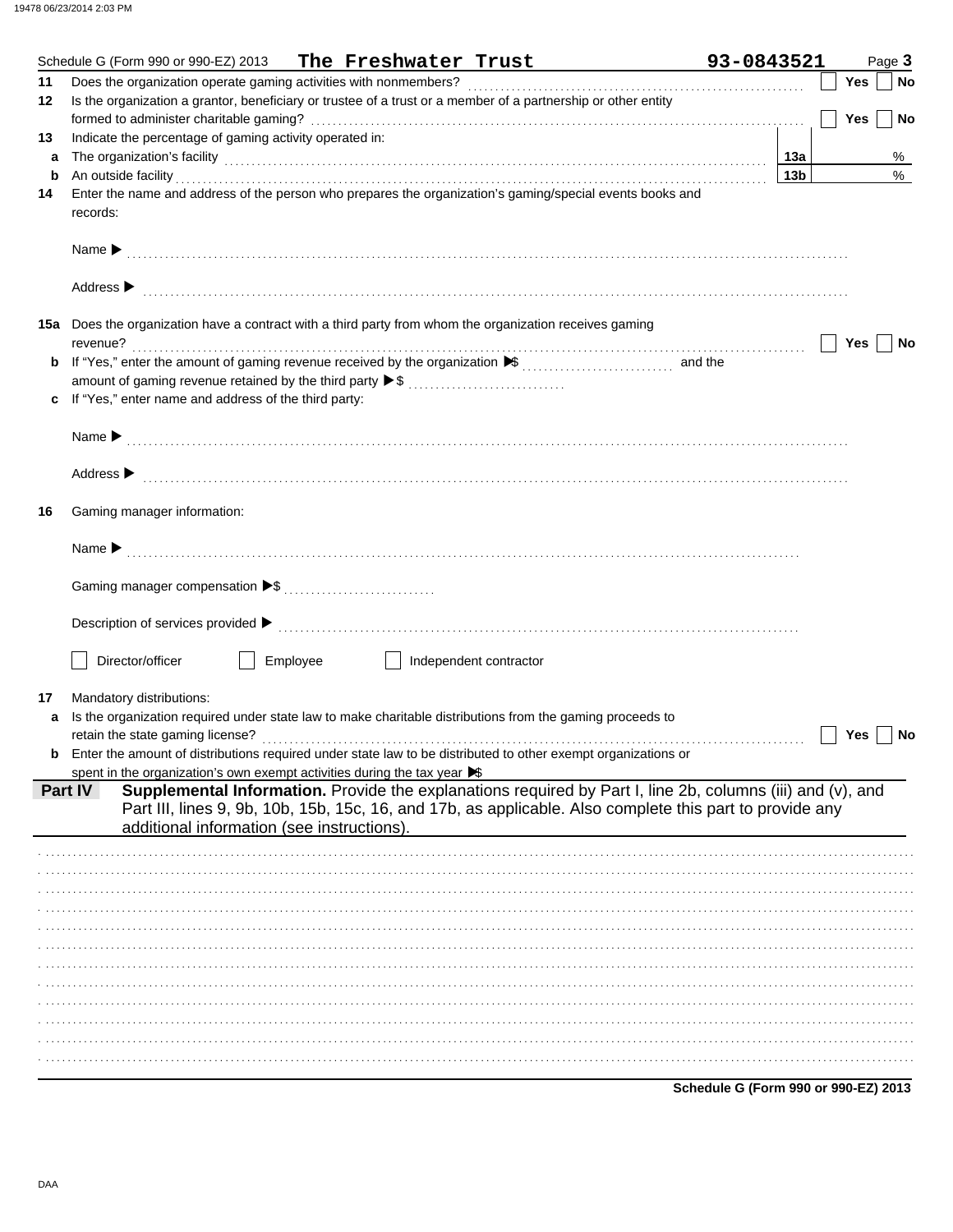|   | <b>Compensation Information</b><br><b>SCHEDULE J</b><br>For certain Officers, Directors, Trustees, Key Employees, and Highest<br>(Form 990)<br><b>Compensated Employees</b>                                                                                                         |                                                                             |                                                                                                                                                                                                                            |                                                     |                            | OMB No. 1545-0047<br>2013 |                                         |  |  |
|---|-------------------------------------------------------------------------------------------------------------------------------------------------------------------------------------------------------------------------------------------------------------------------------------|-----------------------------------------------------------------------------|----------------------------------------------------------------------------------------------------------------------------------------------------------------------------------------------------------------------------|-----------------------------------------------------|----------------------------|---------------------------|-----------------------------------------|--|--|
|   | Complete if the organization answered "Yes" to Form 990, Part IV, line 23.<br>Attach to Form 990. > See separate instructions.<br>Department of the Treasury<br>Information about Schedule J (Form 990) and its instructions is at www.irs.gov/form990.<br>Internal Revenue Service |                                                                             |                                                                                                                                                                                                                            |                                                     |                            |                           |                                         |  |  |
|   | Name of the organization                                                                                                                                                                                                                                                            | The Freshwater Trust                                                        |                                                                                                                                                                                                                            | <b>Employer identification number</b><br>93-0843521 |                            |                           |                                         |  |  |
|   | Part I                                                                                                                                                                                                                                                                              | <b>Questions Regarding Compensation</b>                                     |                                                                                                                                                                                                                            |                                                     |                            |                           |                                         |  |  |
|   |                                                                                                                                                                                                                                                                                     |                                                                             |                                                                                                                                                                                                                            |                                                     |                            | Yes                       | No                                      |  |  |
|   |                                                                                                                                                                                                                                                                                     |                                                                             | 1a Check the appropriate box(es) if the organization provided any of the following to or for a person listed in Form                                                                                                       |                                                     |                            |                           |                                         |  |  |
|   | First-class or charter travel                                                                                                                                                                                                                                                       |                                                                             | 990, Part VII, Section A, line 1a. Complete Part III to provide any relevant information regarding these items.<br>Housing allowance or residence for personal use                                                         |                                                     |                            |                           |                                         |  |  |
|   | Travel for companions                                                                                                                                                                                                                                                               |                                                                             | Payments for business use of personal residence                                                                                                                                                                            |                                                     |                            |                           |                                         |  |  |
|   |                                                                                                                                                                                                                                                                                     | Tax indemnification and gross-up payments                                   | Health or social club dues or initiation fees                                                                                                                                                                              |                                                     |                            |                           |                                         |  |  |
|   | Discretionary spending account                                                                                                                                                                                                                                                      |                                                                             | Personal services (e.g., maid, chauffeur, chef)                                                                                                                                                                            |                                                     |                            |                           |                                         |  |  |
|   |                                                                                                                                                                                                                                                                                     |                                                                             |                                                                                                                                                                                                                            |                                                     |                            |                           |                                         |  |  |
|   |                                                                                                                                                                                                                                                                                     |                                                                             | <b>b</b> If any of the boxes on line 1a are checked, did the organization follow a written policy regarding payment<br>or reimbursement or provision of all of the expenses described above? If "No," complete Part III to |                                                     |                            |                           |                                         |  |  |
|   |                                                                                                                                                                                                                                                                                     |                                                                             |                                                                                                                                                                                                                            |                                                     | 1b                         |                           |                                         |  |  |
|   |                                                                                                                                                                                                                                                                                     |                                                                             | Did the organization require substantiation prior to reimbursing or allowing expenses incurred by all                                                                                                                      |                                                     |                            |                           |                                         |  |  |
| 2 |                                                                                                                                                                                                                                                                                     |                                                                             | directors, trustees, and officers, including the CEO/Executive Director, regarding the items checked in line                                                                                                               |                                                     |                            |                           |                                         |  |  |
|   |                                                                                                                                                                                                                                                                                     |                                                                             |                                                                                                                                                                                                                            |                                                     | 2                          |                           |                                         |  |  |
| 3 |                                                                                                                                                                                                                                                                                     |                                                                             | Indicate which, if any, of the following the filing organization uses to establish the compensation of the                                                                                                                 |                                                     |                            |                           |                                         |  |  |
|   |                                                                                                                                                                                                                                                                                     |                                                                             | organization's CEO/Executive Director. Check all that apply. Do not check any boxes for methods used by a                                                                                                                  |                                                     |                            |                           |                                         |  |  |
|   |                                                                                                                                                                                                                                                                                     |                                                                             | related organization to establish compensation of the CEO/Executive Director, but explain in Part III.                                                                                                                     |                                                     |                            |                           |                                         |  |  |
|   | Compensation committee                                                                                                                                                                                                                                                              |                                                                             | Written employment contract                                                                                                                                                                                                |                                                     |                            |                           |                                         |  |  |
|   |                                                                                                                                                                                                                                                                                     | Independent compensation consultant                                         | Compensation survey or study                                                                                                                                                                                               |                                                     |                            |                           |                                         |  |  |
|   | Form 990 of other organizations                                                                                                                                                                                                                                                     |                                                                             | $ \mathbf{x} $<br>Approval by the board or compensation committee                                                                                                                                                          |                                                     |                            |                           |                                         |  |  |
| 4 |                                                                                                                                                                                                                                                                                     |                                                                             | During the year, did any person listed in Form 990, Part VII, Section A, line 1a, with respect to the filing                                                                                                               |                                                     |                            |                           |                                         |  |  |
|   | organization or a related organization:                                                                                                                                                                                                                                             |                                                                             |                                                                                                                                                                                                                            |                                                     |                            |                           |                                         |  |  |
|   |                                                                                                                                                                                                                                                                                     | a Receive a severance payment or change-of-control payment?                 |                                                                                                                                                                                                                            |                                                     | 4a                         |                           | <u>x</u>                                |  |  |
|   |                                                                                                                                                                                                                                                                                     |                                                                             |                                                                                                                                                                                                                            |                                                     | 4b                         |                           | $\overline{\mathbf{X}}$                 |  |  |
|   |                                                                                                                                                                                                                                                                                     |                                                                             |                                                                                                                                                                                                                            |                                                     | 4c                         |                           | $\mathbf x$                             |  |  |
|   |                                                                                                                                                                                                                                                                                     |                                                                             | If "Yes" to any of lines 4a-c, list the persons and provide the applicable amounts for each item in Part III.                                                                                                              |                                                     |                            |                           |                                         |  |  |
|   |                                                                                                                                                                                                                                                                                     | Only section 501(c)(3) and 501(c)(4) organizations must complete lines 5-9. |                                                                                                                                                                                                                            |                                                     |                            |                           |                                         |  |  |
| 5 |                                                                                                                                                                                                                                                                                     |                                                                             | For persons listed in Form 990, Part VII, Section A, line 1a, did the organization pay or accrue any                                                                                                                       |                                                     |                            |                           |                                         |  |  |
|   |                                                                                                                                                                                                                                                                                     | compensation contingent on the revenues of:                                 |                                                                                                                                                                                                                            |                                                     |                            |                           |                                         |  |  |
|   |                                                                                                                                                                                                                                                                                     |                                                                             | a The organization? encourance and a set of the original contract of the organization?                                                                                                                                     |                                                     | 5a                         |                           | $\mathbf{x}$<br>$\overline{\mathbf{x}}$ |  |  |
|   |                                                                                                                                                                                                                                                                                     | If "Yes" to line 5a or 5b, describe in Part III.                            |                                                                                                                                                                                                                            |                                                     | 5b                         |                           |                                         |  |  |
|   |                                                                                                                                                                                                                                                                                     |                                                                             |                                                                                                                                                                                                                            |                                                     |                            |                           |                                         |  |  |
| 6 |                                                                                                                                                                                                                                                                                     |                                                                             | For persons listed in Form 990, Part VII, Section A, line 1a, did the organization pay or accrue any                                                                                                                       |                                                     |                            |                           |                                         |  |  |
|   |                                                                                                                                                                                                                                                                                     | compensation contingent on the net earnings of:                             |                                                                                                                                                                                                                            |                                                     | 6a                         |                           | Х<br>$\mathbf x$                        |  |  |
|   |                                                                                                                                                                                                                                                                                     |                                                                             |                                                                                                                                                                                                                            |                                                     | 6b                         |                           |                                         |  |  |
|   |                                                                                                                                                                                                                                                                                     | If "Yes" to line 6a or 6b, describe in Part III.                            |                                                                                                                                                                                                                            |                                                     |                            |                           |                                         |  |  |
|   |                                                                                                                                                                                                                                                                                     |                                                                             |                                                                                                                                                                                                                            |                                                     |                            |                           |                                         |  |  |
| 7 |                                                                                                                                                                                                                                                                                     |                                                                             | For persons listed in Form 990, Part VII, Section A, line 1a, did the organization provide any non-fixed                                                                                                                   |                                                     | 7                          |                           | X                                       |  |  |
| 8 |                                                                                                                                                                                                                                                                                     |                                                                             | Were any amounts reported in Form 990, Part VII, paid or accrued pursuant to a contract that was subject                                                                                                                   |                                                     |                            |                           |                                         |  |  |
|   |                                                                                                                                                                                                                                                                                     |                                                                             | to the initial contract exception described in Regulations section 53.4958-4(a)(3)? If "Yes," describe                                                                                                                     |                                                     |                            |                           |                                         |  |  |
|   |                                                                                                                                                                                                                                                                                     |                                                                             |                                                                                                                                                                                                                            |                                                     | 8                          |                           | х                                       |  |  |
| 9 |                                                                                                                                                                                                                                                                                     |                                                                             | If "Yes" to line 8, did the organization also follow the rebuttable presumption procedure described in                                                                                                                     |                                                     |                            |                           |                                         |  |  |
|   | Regulations section 53.4958-6(c)?                                                                                                                                                                                                                                                   |                                                                             |                                                                                                                                                                                                                            |                                                     | 9                          |                           |                                         |  |  |
|   |                                                                                                                                                                                                                                                                                     | For Paperwork Reduction Act Notice, see the Instructions for Form 990.      |                                                                                                                                                                                                                            |                                                     | Schedule J (Form 990) 2013 |                           |                                         |  |  |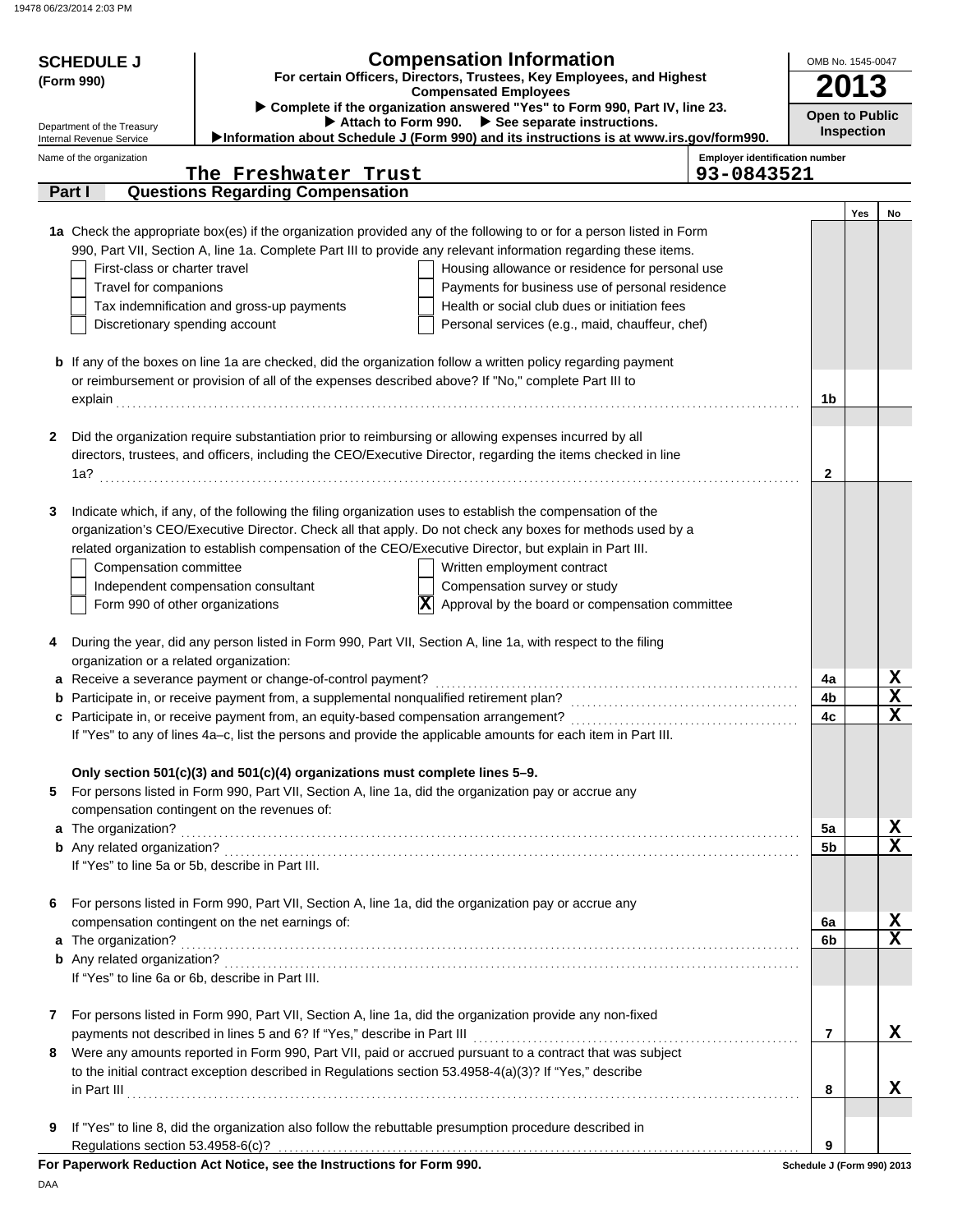#### 93-0843521 The Freshwater Trust Schedule J (Form 990) 2013 Page 2 Officers, Directors, Trustees, Key Employees, and Highest Compensated Employees. Use duplicate copies if additional space is needed. Part II

For each individual whose compensation must be reported in Schedule J, report compensation from the organization on row (i) and from related organizations, described in the instructions, on row (ii). Do not list any individuals that are not listed on Form 990, Part VII.

Note. The sum of columns (B)(i)-(iii) for each listed individual must equal the total amount of Form 990, Part VII, Section A, line 1a, applicable column (D) and (E) amounts for that individual.

|                                                              | (B) Breakdown of W-2 and/or 1099-MISC compensation                 |          |                                           | (C) Retirement and             | (D) Nontaxable | (E) Total of columns | (F) Compensation                          |
|--------------------------------------------------------------|--------------------------------------------------------------------|----------|-------------------------------------------|--------------------------------|----------------|----------------------|-------------------------------------------|
| (A) Name and Title                                           | (ii) Bonus & incentive<br>compensation<br>(i) Base<br>compensation |          | (iii) Other<br>reportable<br>compensation | other deferred<br>compensation | benefits       | $(B)(i)$ - $(D)$     | reported as deferred in<br>prior Form 990 |
| Joe Whitworth<br>(i)                                         | 182,500                                                            | $\Omega$ |                                           | 8,750                          | 7,826          | 199,076              | 165,840                                   |
| $\footnotesize\substack{\textnormal{\texttt{1}}$}$ President | O                                                                  |          |                                           | O                              | O              |                      | $\mathbf 0$                               |
| Timothy P. Boyle<br>(i)                                      |                                                                    |          |                                           |                                |                |                      | $\Omega$                                  |
| $2$ Emeritus                                                 | O                                                                  |          |                                           |                                |                |                      | 0                                         |
|                                                              |                                                                    |          |                                           |                                |                |                      |                                           |
|                                                              |                                                                    |          |                                           |                                |                |                      |                                           |
|                                                              |                                                                    |          |                                           |                                |                |                      |                                           |
| (i)                                                          |                                                                    |          |                                           |                                |                |                      |                                           |
| 5                                                            |                                                                    |          |                                           |                                |                |                      |                                           |
| (i)                                                          |                                                                    |          |                                           |                                |                |                      |                                           |
| 6                                                            |                                                                    |          |                                           |                                |                |                      |                                           |
| (i)<br>$\overline{7}$                                        |                                                                    |          |                                           |                                |                |                      |                                           |
| (i)                                                          |                                                                    |          |                                           |                                |                |                      |                                           |
| 8                                                            |                                                                    |          |                                           |                                |                |                      |                                           |
|                                                              |                                                                    |          |                                           |                                |                |                      |                                           |
|                                                              |                                                                    |          |                                           |                                |                |                      |                                           |
| (i)<br>10                                                    |                                                                    |          |                                           |                                |                |                      |                                           |
| (i)                                                          |                                                                    |          |                                           |                                |                |                      |                                           |
| 11                                                           |                                                                    |          |                                           |                                |                |                      |                                           |
|                                                              |                                                                    |          |                                           |                                |                |                      |                                           |
| 12                                                           |                                                                    |          |                                           |                                |                |                      |                                           |
| (i)                                                          |                                                                    |          |                                           |                                |                |                      |                                           |
| 13                                                           |                                                                    |          |                                           |                                |                |                      |                                           |
| (i)<br>14                                                    |                                                                    |          |                                           |                                |                |                      |                                           |
| (i)                                                          |                                                                    |          |                                           |                                |                |                      |                                           |
| 15                                                           |                                                                    |          |                                           |                                |                |                      |                                           |
|                                                              |                                                                    |          |                                           |                                |                |                      |                                           |
| 16                                                           |                                                                    |          |                                           |                                |                |                      |                                           |

Schedule J (Form 990) 2013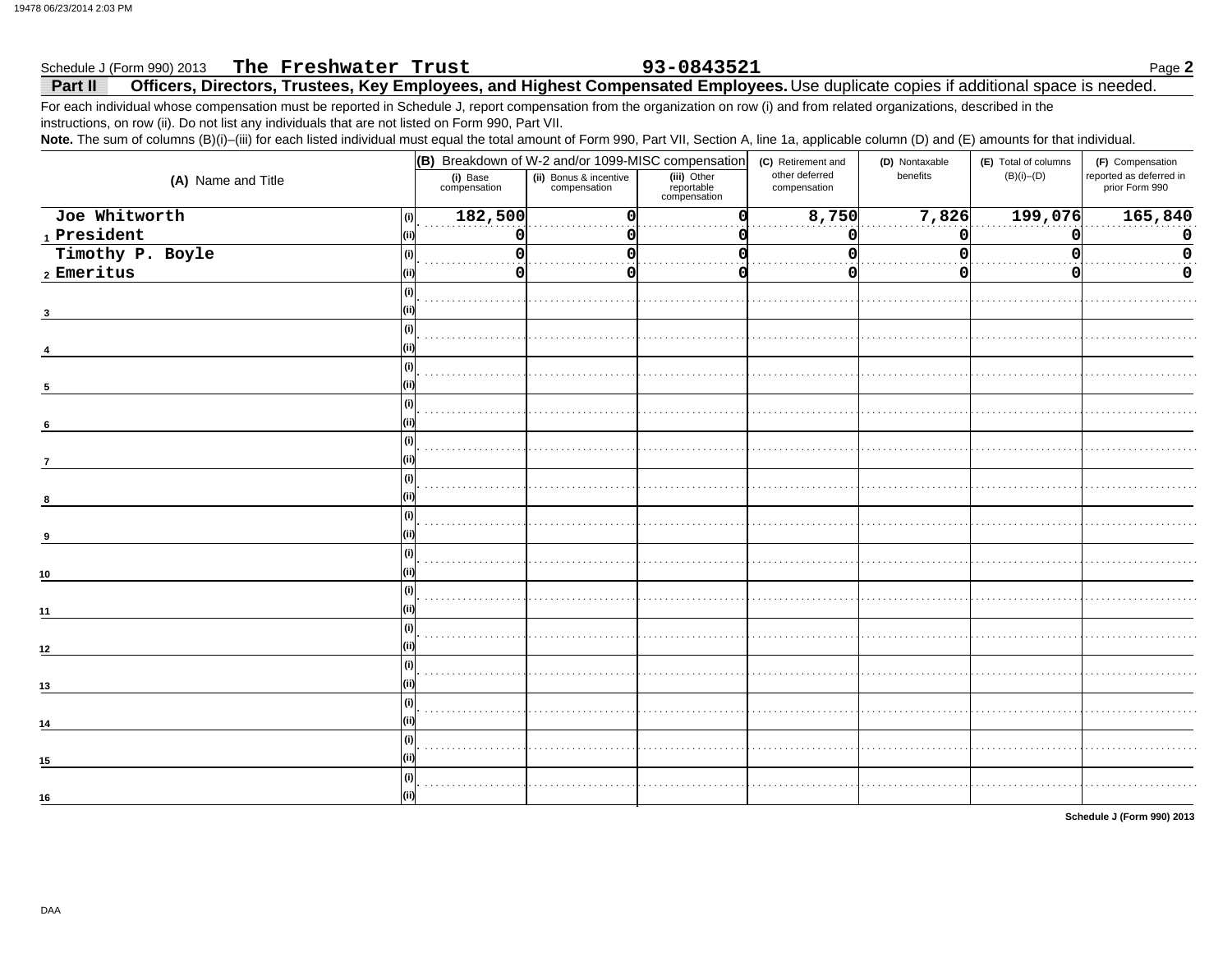| Schedule J (Form 990) 2013 The Freshwater Trust                                                                                                                                                               | 93-0843521 | Page 3                     |
|---------------------------------------------------------------------------------------------------------------------------------------------------------------------------------------------------------------|------------|----------------------------|
| <b>Part III</b> Supplemental Information                                                                                                                                                                      |            |                            |
| Provide the information, explanation, or descriptions required for Part I, lines 1a, 1b, 3, 4a, 4b, 4c, 5a, 5b, 6a, 6b, 7, and 8, and for Part II. Also complete this part<br>for any additional information. |            |                            |
|                                                                                                                                                                                                               |            |                            |
|                                                                                                                                                                                                               |            |                            |
|                                                                                                                                                                                                               |            |                            |
|                                                                                                                                                                                                               |            |                            |
|                                                                                                                                                                                                               |            |                            |
|                                                                                                                                                                                                               |            |                            |
|                                                                                                                                                                                                               |            |                            |
|                                                                                                                                                                                                               |            |                            |
|                                                                                                                                                                                                               |            |                            |
|                                                                                                                                                                                                               |            |                            |
|                                                                                                                                                                                                               |            |                            |
|                                                                                                                                                                                                               |            |                            |
|                                                                                                                                                                                                               |            |                            |
|                                                                                                                                                                                                               |            |                            |
|                                                                                                                                                                                                               |            |                            |
|                                                                                                                                                                                                               |            |                            |
|                                                                                                                                                                                                               |            |                            |
|                                                                                                                                                                                                               |            |                            |
|                                                                                                                                                                                                               |            |                            |
|                                                                                                                                                                                                               |            |                            |
|                                                                                                                                                                                                               |            |                            |
|                                                                                                                                                                                                               |            | Schedule J (Form 990) 2013 |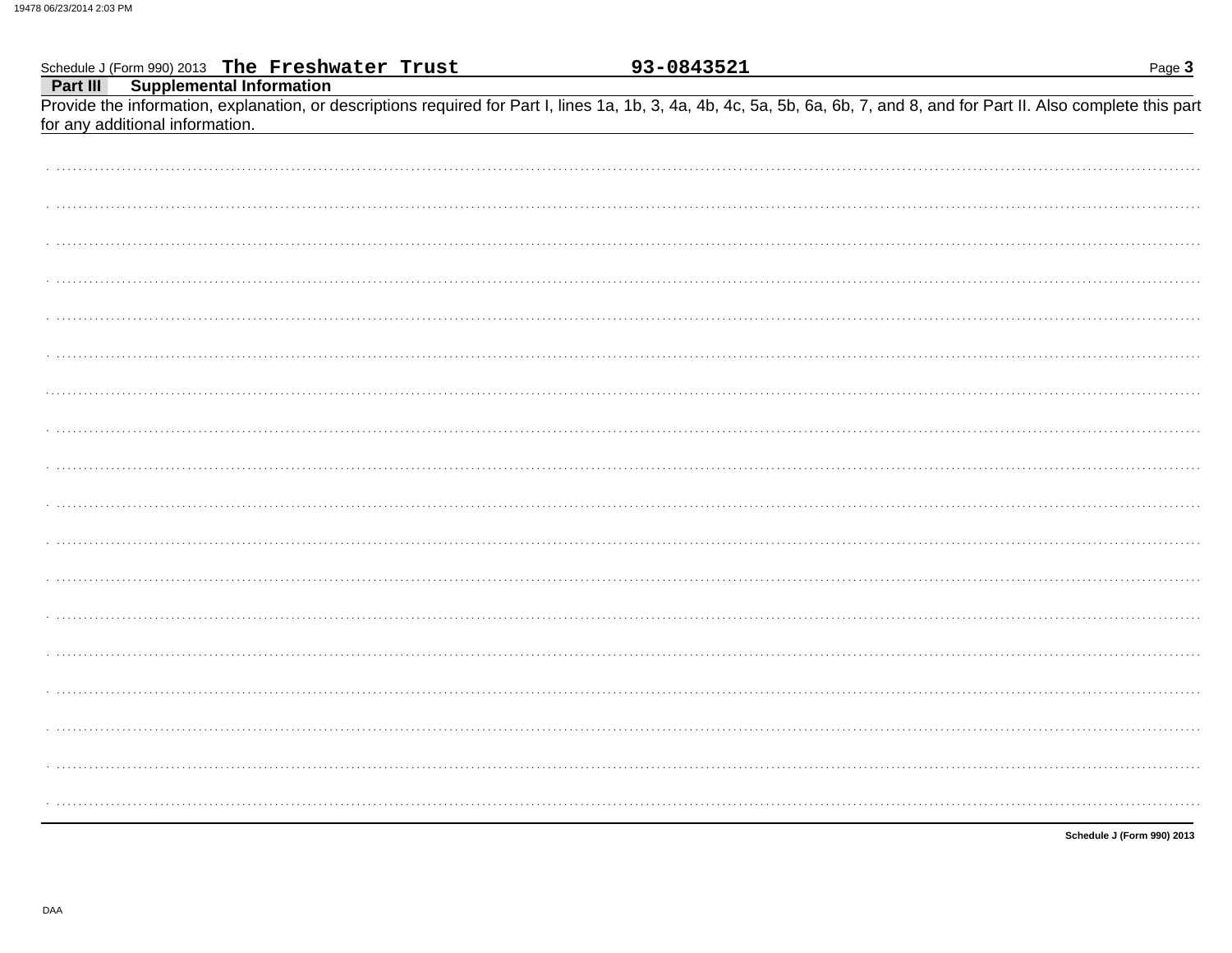# **(Form 990)**

# **SCHEDULE M Noncash Contributions**

OMB No. 1545-0047 **2013**

 **Complete if the organizations answered "Yes" on Form 990, Part IV, lines 29 or 30.**

 **Attach to Form 990.**

 **Information about Schedule M (Form 990) and its instructions is at www.irs.gov/form990.**

**Inspection Open To Public**

| Department of the Treasury |
|----------------------------|
| Internal Revenue Service   |
| Name of the organization   |

# **The Freshwater Trust 93-0843521**

**Employer identification number** 

|    | <b>Types of Property</b><br>Part I                                                                                           |             |                            |                                             |                              |     |     |     |
|----|------------------------------------------------------------------------------------------------------------------------------|-------------|----------------------------|---------------------------------------------|------------------------------|-----|-----|-----|
|    |                                                                                                                              | (a)         | (b)                        | (c)                                         | (d)                          |     |     |     |
|    |                                                                                                                              | Check if    | Number of contributions or | Noncash contribution<br>amounts reported on | Method of determining        |     |     |     |
|    |                                                                                                                              | applicable  | items contributed          | Form 990, Part VIII, line 1g                | noncash contribution amounts |     |     |     |
| 1  | Art - Works of art                                                                                                           |             |                            |                                             |                              |     |     |     |
| 2  | Art - Historical treasures                                                                                                   |             |                            |                                             |                              |     |     |     |
| 3  | Art - Fractional interests                                                                                                   |             |                            |                                             |                              |     |     |     |
| 4  | Books and publications                                                                                                       |             |                            |                                             |                              |     |     |     |
| 5  | Clothing and household                                                                                                       |             |                            |                                             |                              |     |     |     |
|    |                                                                                                                              |             |                            |                                             |                              |     |     |     |
| 6  | Cars and other vehicles                                                                                                      |             |                            |                                             |                              |     |     |     |
| 7  | Boats and planes                                                                                                             |             |                            |                                             |                              |     |     |     |
| 8  |                                                                                                                              |             |                            |                                             |                              |     |     |     |
| 9  | Securities - Publicly traded                                                                                                 | $\mathbf x$ | 1                          |                                             | 100,076 Fair market value    |     |     |     |
| 10 | Securities - Closely held stock                                                                                              |             |                            |                                             |                              |     |     |     |
| 11 | Securities - Partnership, LLC,                                                                                               |             |                            |                                             |                              |     |     |     |
|    | or trust interests                                                                                                           |             |                            |                                             |                              |     |     |     |
| 12 | Securities - Miscellaneous                                                                                                   |             |                            |                                             |                              |     |     |     |
| 13 | Qualified conservation                                                                                                       |             |                            |                                             |                              |     |     |     |
|    | contribution - Historic                                                                                                      |             |                            |                                             |                              |     |     |     |
|    |                                                                                                                              |             |                            |                                             |                              |     |     |     |
| 14 | Qualified conservation                                                                                                       |             |                            |                                             |                              |     |     |     |
|    | contribution - Other                                                                                                         |             |                            |                                             |                              |     |     |     |
| 15 | Real estate - Residential                                                                                                    |             |                            |                                             |                              |     |     |     |
| 16 | Real estate - Commercial                                                                                                     |             |                            |                                             |                              |     |     |     |
| 17 | Real estate - Other<br>                                                                                                      |             |                            |                                             |                              |     |     |     |
| 18 |                                                                                                                              |             |                            |                                             |                              |     |     |     |
| 19 | Food inventory<br>                                                                                                           |             |                            |                                             |                              |     |     |     |
| 20 | Drugs and medical supplies                                                                                                   |             |                            |                                             |                              |     |     |     |
| 21 | Taxidermy                                                                                                                    |             |                            |                                             |                              |     |     |     |
| 22 | Historical artifacts                                                                                                         |             |                            |                                             |                              |     |     |     |
| 23 | Scientific specimens                                                                                                         |             |                            |                                             |                              |     |     |     |
| 24 | Archeological artifacts                                                                                                      |             |                            |                                             |                              |     |     |     |
| 25 |                                                                                                                              |             |                            |                                             |                              |     |     |     |
| 26 |                                                                                                                              |             |                            |                                             |                              |     |     |     |
| 27 |                                                                                                                              |             |                            |                                             |                              |     |     |     |
| 28 | Other $\blacktriangleright$ (<br>Number of Forms 8283 received by the organization during the tax year for contributions for |             |                            |                                             |                              |     |     |     |
| 29 | which the organization completed Form 8283, Part IV, Donee Acknowledgement                                                   |             |                            |                                             | 29                           |     |     |     |
|    |                                                                                                                              |             |                            |                                             |                              |     | Yes | No. |
|    | 30a During the year, did the organization receive by contribution any property reported in Part I, lines 1 - 28, that        |             |                            |                                             |                              |     |     |     |
|    | it must hold for at least three years from the date of the initial contribution, and which is not required to be             |             |                            |                                             |                              |     |     |     |
|    |                                                                                                                              |             |                            |                                             |                              | 30a |     | x   |
| b  | If "Yes," describe the arrangement in Part II.                                                                               |             |                            |                                             |                              |     |     |     |
| 31 | Does the organization have a gift acceptance policy that requires the review of any non-standard                             |             |                            |                                             |                              |     |     |     |
|    | contributions?                                                                                                               |             |                            |                                             |                              | 31  |     | X   |
|    | 32a Does the organization hire or use third parties or related organizations to solicit, process, or sell noncash            |             |                            |                                             |                              |     |     |     |
|    | contributions?                                                                                                               |             |                            |                                             |                              | 32a |     | X   |
| b  | If "Yes," describe in Part II.                                                                                               |             |                            |                                             |                              |     |     |     |
| 33 | If the organization did not report an amount in column (c) for a type of property for which column (a) is checked,           |             |                            |                                             |                              |     |     |     |
|    | describe in Part II.                                                                                                         |             |                            |                                             |                              |     |     |     |

**For Paperwork Reduction Act Notice, see the Instructions for Form 990. Schedule M (Form 990) (2013)**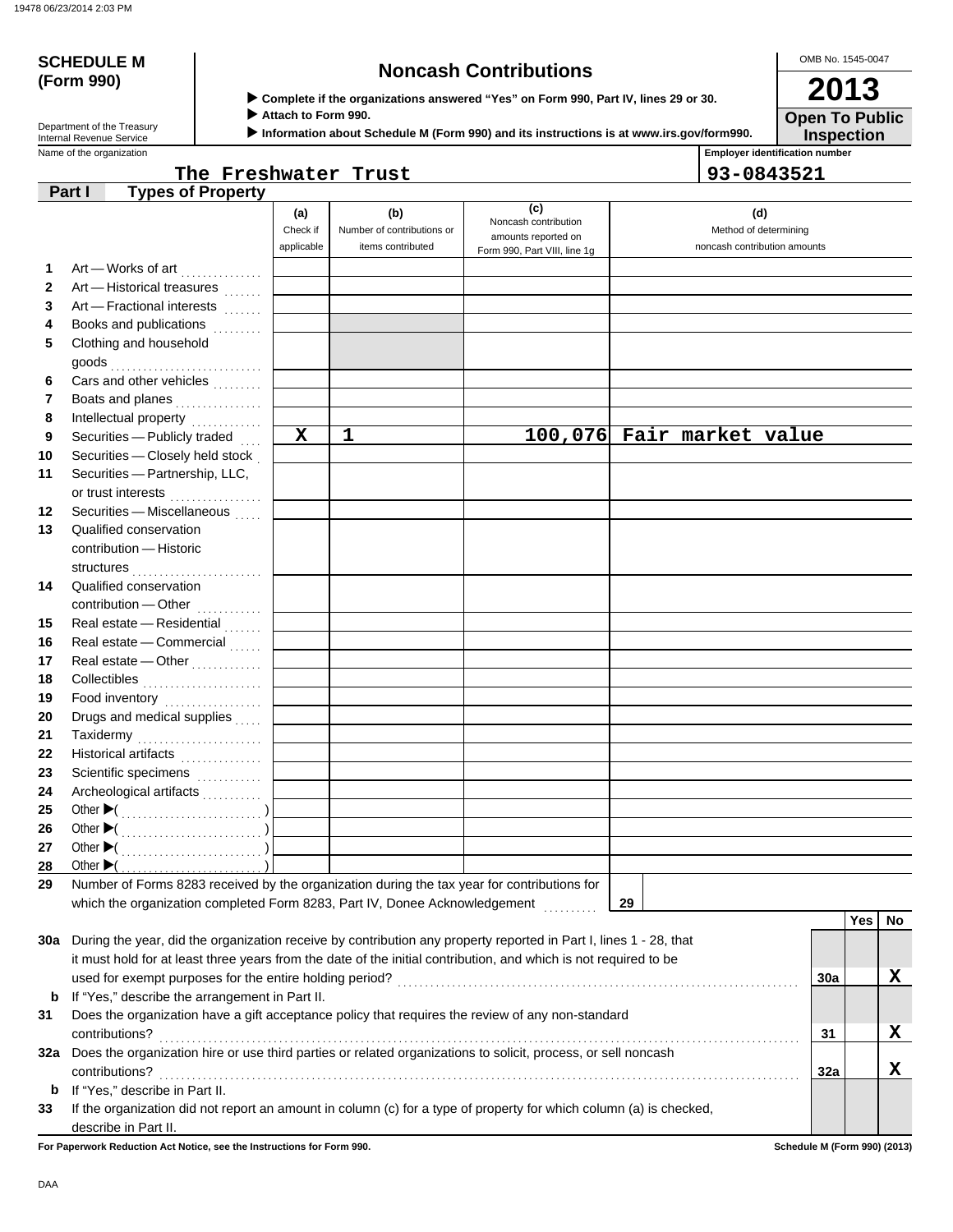| Schedule M (Form 990) (2013) | The Freshwater Trust |  | 93-0843521                                                                        | Page 2                                                                                                                                                                                                                       |
|------------------------------|----------------------|--|-----------------------------------------------------------------------------------|------------------------------------------------------------------------------------------------------------------------------------------------------------------------------------------------------------------------------|
| Part II                      |                      |  | or a combination of both. Also complete this part for any additional information. | Supplemental Information. Provide the information required by Part I, lines 30b, 32b, and 33, and whether<br>the organization is reporting in Part I, column (b), the number of contributions, the number of items received, |
|                              |                      |  |                                                                                   |                                                                                                                                                                                                                              |
|                              |                      |  |                                                                                   |                                                                                                                                                                                                                              |
|                              |                      |  |                                                                                   |                                                                                                                                                                                                                              |
|                              |                      |  |                                                                                   |                                                                                                                                                                                                                              |
|                              |                      |  |                                                                                   |                                                                                                                                                                                                                              |
|                              |                      |  |                                                                                   |                                                                                                                                                                                                                              |
|                              |                      |  |                                                                                   |                                                                                                                                                                                                                              |
|                              |                      |  |                                                                                   |                                                                                                                                                                                                                              |
|                              |                      |  |                                                                                   |                                                                                                                                                                                                                              |
|                              |                      |  |                                                                                   |                                                                                                                                                                                                                              |
|                              |                      |  |                                                                                   |                                                                                                                                                                                                                              |
|                              |                      |  |                                                                                   |                                                                                                                                                                                                                              |
|                              |                      |  |                                                                                   |                                                                                                                                                                                                                              |
|                              |                      |  |                                                                                   |                                                                                                                                                                                                                              |
|                              |                      |  |                                                                                   |                                                                                                                                                                                                                              |
|                              |                      |  |                                                                                   |                                                                                                                                                                                                                              |
|                              |                      |  |                                                                                   |                                                                                                                                                                                                                              |
|                              |                      |  |                                                                                   |                                                                                                                                                                                                                              |
|                              |                      |  |                                                                                   |                                                                                                                                                                                                                              |
|                              |                      |  |                                                                                   |                                                                                                                                                                                                                              |
|                              |                      |  |                                                                                   |                                                                                                                                                                                                                              |
|                              |                      |  |                                                                                   |                                                                                                                                                                                                                              |
|                              |                      |  |                                                                                   |                                                                                                                                                                                                                              |
|                              |                      |  |                                                                                   |                                                                                                                                                                                                                              |
|                              |                      |  |                                                                                   |                                                                                                                                                                                                                              |
|                              |                      |  |                                                                                   |                                                                                                                                                                                                                              |
|                              |                      |  |                                                                                   |                                                                                                                                                                                                                              |
|                              |                      |  |                                                                                   |                                                                                                                                                                                                                              |
|                              |                      |  |                                                                                   |                                                                                                                                                                                                                              |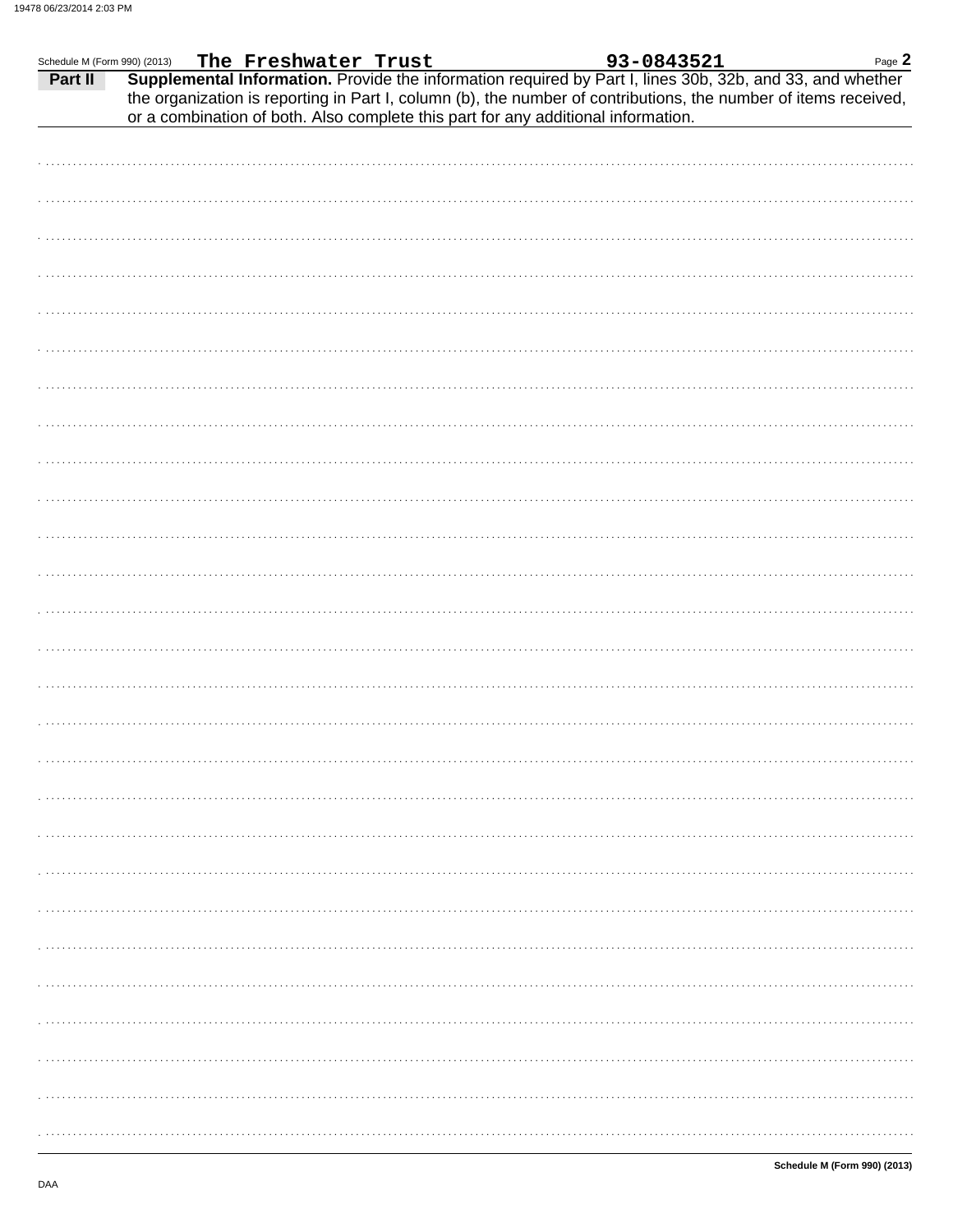| Supplemental Information to Form 990 or 990-EZ<br><b>SCHEDULE O</b><br>(Form 990 or 990-EZ)<br>Complete to provide information for responses to specific questions on<br>Form 990 or 990-EZ or to provide any additional information.<br>Attach to Form 990 or 990-EZ.<br>Department of the Treasury<br>Internal Revenue Service<br>Information about Schedule O (Form 990 or 990-EZ) and its instructions is at www.irs.gov/form990. Inspection | OMB No. 1545-0047<br>2013<br><b>Open to Public</b>  |
|--------------------------------------------------------------------------------------------------------------------------------------------------------------------------------------------------------------------------------------------------------------------------------------------------------------------------------------------------------------------------------------------------------------------------------------------------|-----------------------------------------------------|
| Name of the organization<br>The Freshwater Trust                                                                                                                                                                                                                                                                                                                                                                                                 | <b>Emplover identification number</b><br>93-0843521 |
|                                                                                                                                                                                                                                                                                                                                                                                                                                                  |                                                     |
| Form 990, Part VI, Line 11b - Organization's Process to Review Form 990                                                                                                                                                                                                                                                                                                                                                                          |                                                     |
| A copy of the return is provided to the finance officer, managing director,                                                                                                                                                                                                                                                                                                                                                                      |                                                     |
| and treasurer for review and approval prior to preparation for filing.                                                                                                                                                                                                                                                                                                                                                                           |                                                     |
| Form 990, Part VI, Line 12c - Enforcement of Conflicts Policy                                                                                                                                                                                                                                                                                                                                                                                    |                                                     |
| Each director, principal officer, and member of a committee with governing                                                                                                                                                                                                                                                                                                                                                                       |                                                     |
| board delegated poweres shall annually sign a statement which affirms such                                                                                                                                                                                                                                                                                                                                                                       |                                                     |
| person: has received a copy of the organization's conflicts of interet                                                                                                                                                                                                                                                                                                                                                                           |                                                     |
| policy; has read and understands the policy; and has agreed to comply with                                                                                                                                                                                                                                                                                                                                                                       |                                                     |
|                                                                                                                                                                                                                                                                                                                                                                                                                                                  |                                                     |
| the policy.                                                                                                                                                                                                                                                                                                                                                                                                                                      |                                                     |
| Form 990, Part VI, Line 15a - Compensation Process for Top Official                                                                                                                                                                                                                                                                                                                                                                              |                                                     |
| The board of directors determines compensation for organization's the                                                                                                                                                                                                                                                                                                                                                                            |                                                     |
| executive and managing directors.                                                                                                                                                                                                                                                                                                                                                                                                                |                                                     |
| Form 990, Part VI, Line 15b - Compensation Process for Officers                                                                                                                                                                                                                                                                                                                                                                                  |                                                     |
| Executive and managing director determine compensation for all other senior                                                                                                                                                                                                                                                                                                                                                                      |                                                     |
| staff based on budgets and prevailing wages in the marketplace.                                                                                                                                                                                                                                                                                                                                                                                  |                                                     |
|                                                                                                                                                                                                                                                                                                                                                                                                                                                  |                                                     |
| Form 990, Part VI, Line 19 - Governing Documents Disclosure Explanation                                                                                                                                                                                                                                                                                                                                                                          |                                                     |
| The organization's governing documents are made available for public                                                                                                                                                                                                                                                                                                                                                                             |                                                     |
| inspection upon request from the party seeking access.                                                                                                                                                                                                                                                                                                                                                                                           |                                                     |
| Form 990, Part XI, Line 9 - Reconciliation of Changes - Other                                                                                                                                                                                                                                                                                                                                                                                    |                                                     |
| Fundraising expenses                                                                                                                                                                                                                                                                                                                                                                                                                             | 212,241                                             |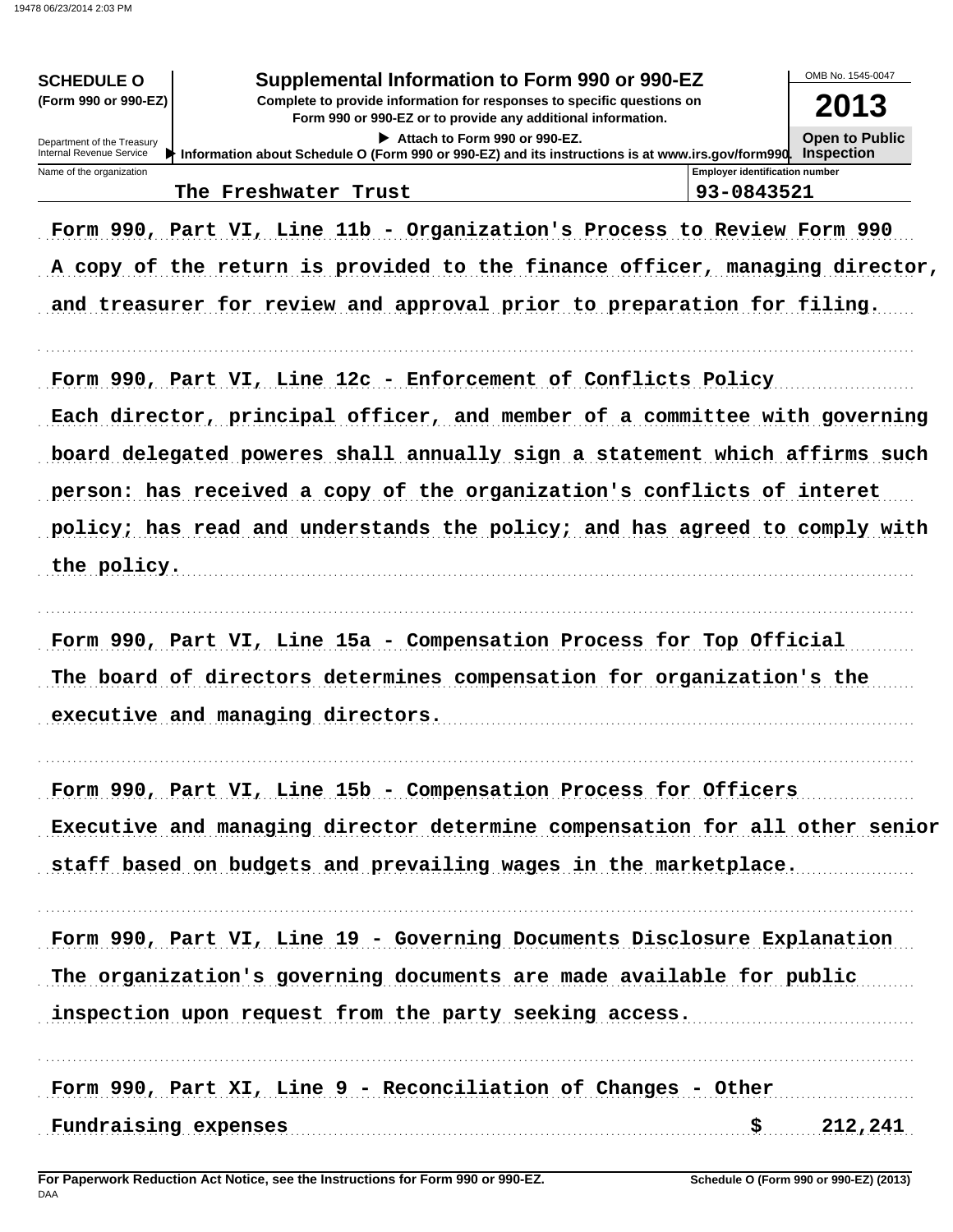| Page 2<br>Schedule O (Form 990 or 990-EZ) (2013)                    |                                       |             |  |  |  |  |
|---------------------------------------------------------------------|---------------------------------------|-------------|--|--|--|--|
| Name of the organization                                            | <b>Employer identification number</b> |             |  |  |  |  |
| The Freshwater Trust                                                | 93-0843521                            |             |  |  |  |  |
| Fundraising expenses                                                | \$.                                   | $-212, 241$ |  |  |  |  |
|                                                                     |                                       |             |  |  |  |  |
| Form 990, Part XI, Line 9 - Other Changes in Net Assets Explanation |                                       |             |  |  |  |  |
| Assets purchased w/restricted donations                             | \$                                    | 139,349     |  |  |  |  |
|                                                                     |                                       |             |  |  |  |  |
|                                                                     |                                       |             |  |  |  |  |
|                                                                     |                                       |             |  |  |  |  |
|                                                                     |                                       |             |  |  |  |  |
|                                                                     |                                       |             |  |  |  |  |
|                                                                     |                                       |             |  |  |  |  |
|                                                                     |                                       |             |  |  |  |  |
|                                                                     |                                       |             |  |  |  |  |
|                                                                     |                                       |             |  |  |  |  |
|                                                                     |                                       |             |  |  |  |  |
|                                                                     |                                       |             |  |  |  |  |
|                                                                     |                                       |             |  |  |  |  |
|                                                                     |                                       |             |  |  |  |  |
|                                                                     |                                       |             |  |  |  |  |
|                                                                     |                                       |             |  |  |  |  |
|                                                                     |                                       |             |  |  |  |  |
|                                                                     |                                       |             |  |  |  |  |
|                                                                     |                                       |             |  |  |  |  |
|                                                                     |                                       |             |  |  |  |  |
|                                                                     |                                       |             |  |  |  |  |
|                                                                     |                                       |             |  |  |  |  |
|                                                                     |                                       |             |  |  |  |  |
|                                                                     |                                       |             |  |  |  |  |
|                                                                     |                                       |             |  |  |  |  |
|                                                                     |                                       |             |  |  |  |  |
|                                                                     |                                       |             |  |  |  |  |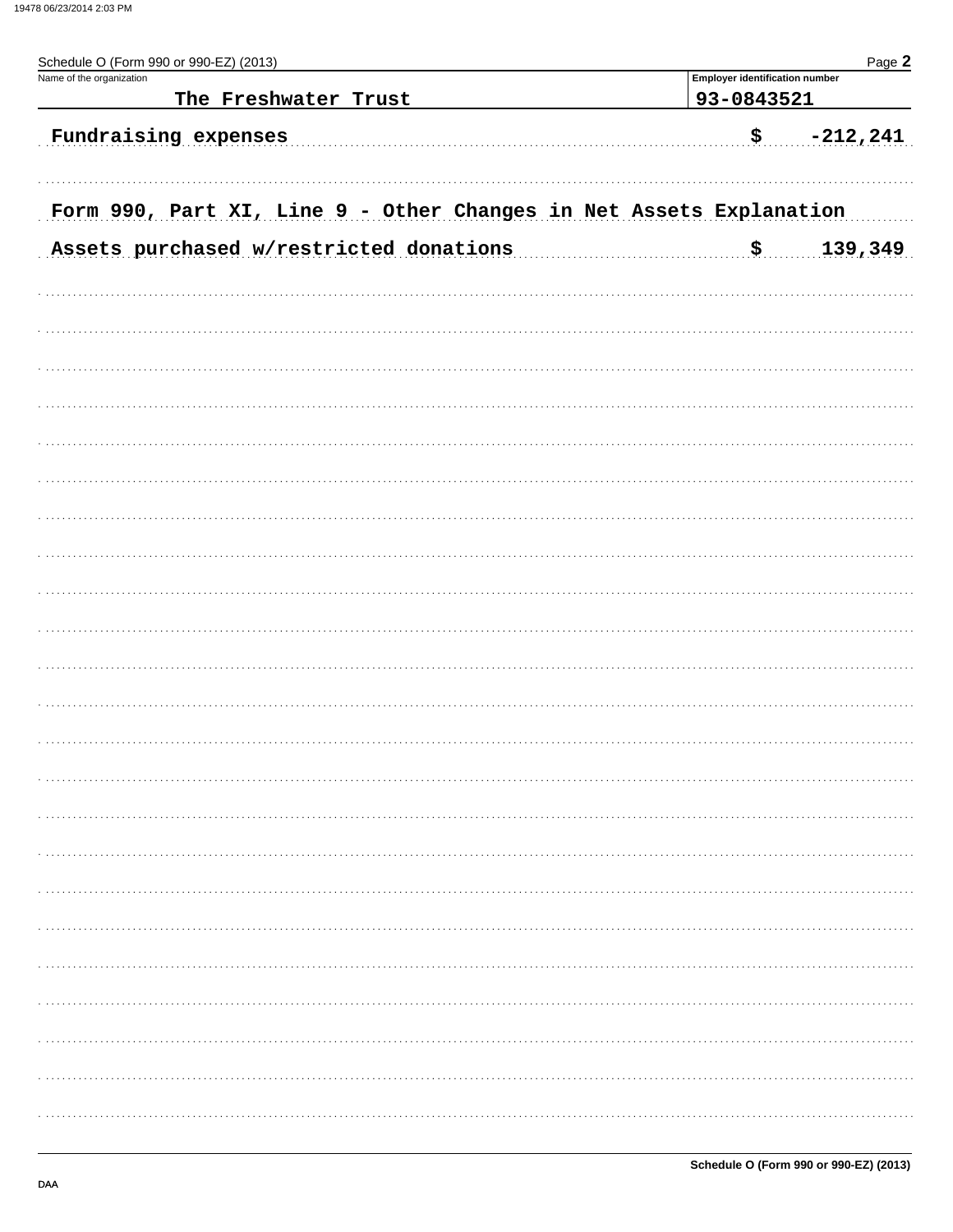19478 06/23/2014 2:03 PM

| <b>Depreciation and Amortization</b><br>Form 4562<br>(Including Information on Listed Property)                                                                                                                      |                            |
|----------------------------------------------------------------------------------------------------------------------------------------------------------------------------------------------------------------------|----------------------------|
|                                                                                                                                                                                                                      | 3                          |
| Department of the Treasury<br>Attachment<br>Sequence No.<br>See separate instructions.<br>Attach to your tax return.<br>(99)<br>Internal Revenue Service                                                             | 179                        |
| Identifying number<br>Name(s) shown on return<br>The Freshwater Trust<br>93-0843521                                                                                                                                  |                            |
| Business or activity to which this form relates                                                                                                                                                                      |                            |
| Indirect Depreciation                                                                                                                                                                                                |                            |
| <b>Election To Expense Certain Property Under Section 179</b><br>Part I                                                                                                                                              |                            |
| Note: If you have any listed property, complete Part V before you complete Part I.                                                                                                                                   |                            |
| Maximum amount (see instructions)<br>1<br>1                                                                                                                                                                          | 500,000                    |
| $\mathbf{2}$<br>2<br>$\overline{3}$                                                                                                                                                                                  | 2,000,000                  |
| Threshold cost of section 179 property before reduction in limitation (see instructions) [[[[[[[[[[[[[[[[[[[[<br>3<br>$\blacktriangle$<br>4                                                                          |                            |
| 5<br>Dollar limitation for tax year. Subtract line 4 from line 1. If zero or less, enter -0-. If married filing separately, see instructions<br>5                                                                    |                            |
| 6<br>(b) Cost (business use only)<br>(c) Elected cost<br>(a) Description of property                                                                                                                                 |                            |
|                                                                                                                                                                                                                      |                            |
|                                                                                                                                                                                                                      |                            |
| $\overline{7}$<br>7                                                                                                                                                                                                  |                            |
| 8<br>Total elected cost of section 179 property. Add amounts in column (c), lines 6 and 7 [[[[[[[[[[[[[[[[[[[[[[[[<br>8                                                                                              |                            |
| Tentative deduction. Enter the smaller of line 5 or line 8<br>9<br>9                                                                                                                                                 |                            |
| 10 <sup>1</sup><br>10                                                                                                                                                                                                |                            |
| Business income limitation. Enter the smaller of business income (not less than zero) or line 5 (see instructions)<br>11<br>11                                                                                       |                            |
| Section 179 expense deduction. Add lines 9 and 10, but do not enter more than line 11<br>$12 \,$<br>12                                                                                                               |                            |
| Carryover of disallowed deduction to 2014. Add lines 9 and 10, less line 12<br>13<br>13<br>Note: Do not use Part II or Part III below for listed property. Instead, use Part V.                                      |                            |
| Part II<br>Special Depreciation Allowance and Other Depreciation (Do not include listed property.) (See instructions.)                                                                                               |                            |
| Special depreciation allowance for qualified property (other than listed property) placed in service<br>14                                                                                                           |                            |
| during the tax year (see instructions)<br>14                                                                                                                                                                         |                            |
| 15<br>15                                                                                                                                                                                                             |                            |
| 16<br>16                                                                                                                                                                                                             | 21,749                     |
| MACRS Depreciation (Do not include listed property.) (See instructions.)<br>Part III                                                                                                                                 |                            |
| <b>Section A</b>                                                                                                                                                                                                     |                            |
| 17 <sup>2</sup><br>MACRS deductions for assets placed in service in tax years beginning before 2013<br>17                                                                                                            | 9,316                      |
| If you are electing to group any assets placed in service during the tax year into one or more general asset accounts, check here<br>18                                                                              |                            |
| Section B-Assets Placed in Service During 2013 Tax Year Using the General Depreciation System                                                                                                                        |                            |
| (b) Month and year (c) Basis for depreciation (d) Recovery<br>(a) Classification of property<br>(business/investment use<br>placed in<br>(e) Convention<br>(f) Method<br>period<br>service<br>only-see instructions) | (g) Depreciation deduction |
| 19a<br>3-year property                                                                                                                                                                                               |                            |
| 5-year property<br>b                                                                                                                                                                                                 |                            |
| 7-year property<br>c                                                                                                                                                                                                 |                            |
| d<br>10-year property                                                                                                                                                                                                |                            |
| 15-year property<br>е<br>20-year property                                                                                                                                                                            |                            |
| S/L<br>25-year property<br>25 yrs.                                                                                                                                                                                   |                            |
| g<br>S/L<br><b>Residential rental</b><br>27.5 yrs.<br>h.<br>MМ                                                                                                                                                       |                            |
| property<br>MМ<br>S/L<br>27.5 yrs.                                                                                                                                                                                   |                            |
| <b>MM</b><br>S/L<br>Nonresidential real<br>j.<br>39 yrs.                                                                                                                                                             |                            |
| property<br>S/L<br>MМ                                                                                                                                                                                                |                            |
| Section C-Assets Placed in Service During 2013 Tax Year Using the Alternative Depreciation System                                                                                                                    |                            |
| Class life<br>20a<br>S/L                                                                                                                                                                                             |                            |
| 12 yrs.<br>S/L<br>12-year<br>b                                                                                                                                                                                       |                            |
| S/L<br>$c$ 40-year<br>МM<br>40 yrs.                                                                                                                                                                                  |                            |
| <b>Summary (See instructions.)</b><br>Part IV                                                                                                                                                                        |                            |
| Listed property. Enter amount from line 28<br>21<br>21                                                                                                                                                               |                            |
| Total. Add amounts from line 12, lines 14 through 17, lines 19 and 20 in column (g), and line 21. Enter here<br>22                                                                                                   |                            |
| and on the appropriate lines of your return. Partnerships and S corporations-see instructions<br>22                                                                                                                  | 31,065                     |
| For assets shown above and placed in service during the current year, enter the<br>23<br>portion of the basis attributable to section 263A costs<br>23                                                               |                            |
| For Paperwork Reduction Act Notice, see separate instructions.                                                                                                                                                       | Form 4562 (2013)           |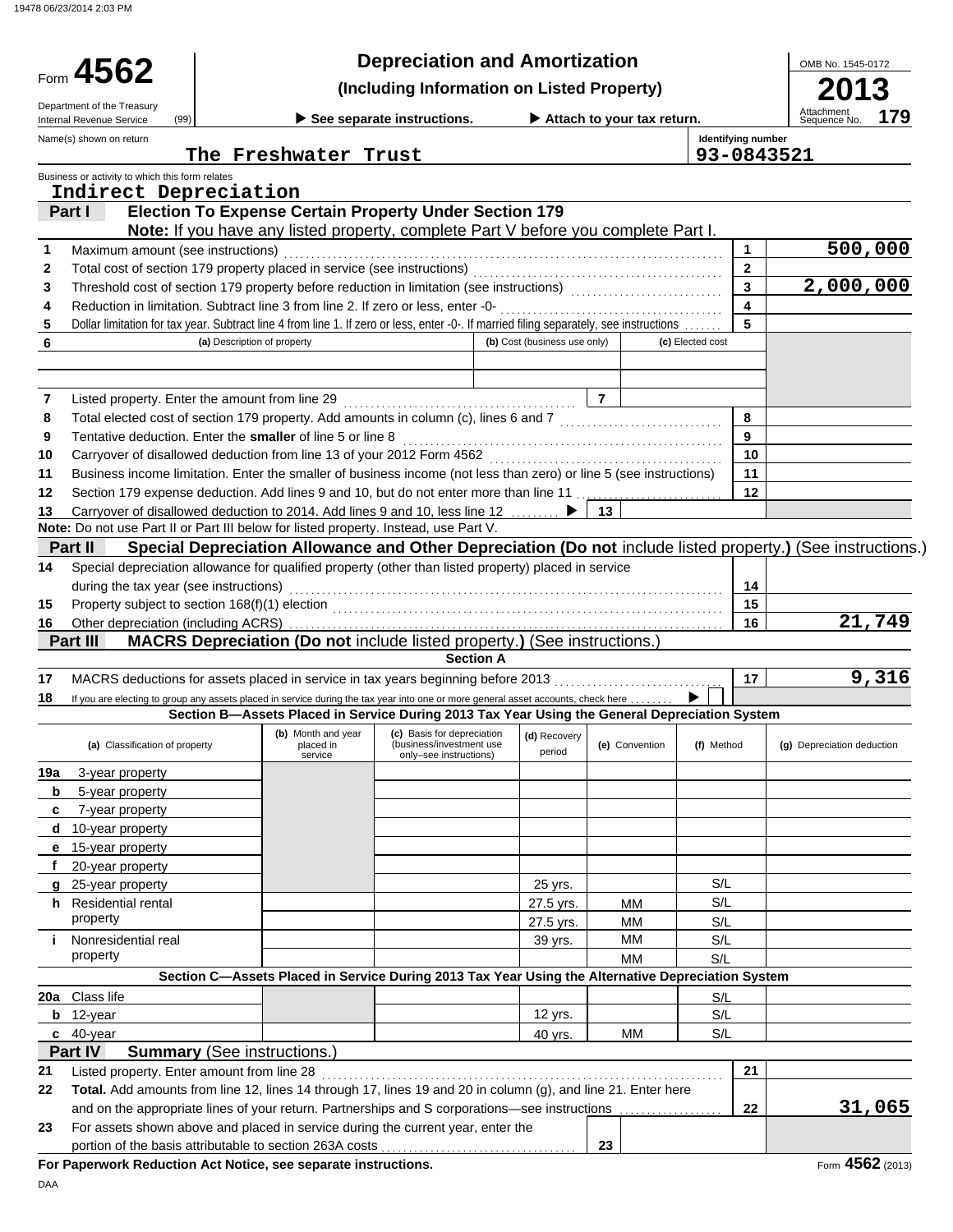The Freshwater Trust

| 93-0843521 |  |
|------------|--|
|------------|--|

|          | Form 4562 (2013)                                 |                                                                                                                                                   |                                                                                                                                                                                                                                                                                                                                                                         |                                    |     |           |                                                       |                           |                           |                     |                              |                                               |                                  |           |                                   | Page 2                             |
|----------|--------------------------------------------------|---------------------------------------------------------------------------------------------------------------------------------------------------|-------------------------------------------------------------------------------------------------------------------------------------------------------------------------------------------------------------------------------------------------------------------------------------------------------------------------------------------------------------------------|------------------------------------|-----|-----------|-------------------------------------------------------|---------------------------|---------------------------|---------------------|------------------------------|-----------------------------------------------|----------------------------------|-----------|-----------------------------------|------------------------------------|
|          | <b>Part V</b>                                    |                                                                                                                                                   | Listed Property (Include automobiles, certain other vehicles, certain computers, and property used for<br>entertainment, recreation, or amusement.)<br>Note: For any vehicle for which you are using the standard mileage rate or deducting lease expense, complete only 24a, 24b, columns (a) through (c) of Section A, all of Section B, and Section C if applicable. |                                    |     |           |                                                       |                           |                           |                     |                              |                                               |                                  |           |                                   |                                    |
|          |                                                  |                                                                                                                                                   | Section A-Depreciation and Other Information (Caution: See the instructions for limits for passenger automobiles.)                                                                                                                                                                                                                                                      |                                    |     |           |                                                       |                           |                           |                     |                              |                                               |                                  |           |                                   |                                    |
|          |                                                  | 24a Do you have evidence to support the business/investment use claimed?                                                                          |                                                                                                                                                                                                                                                                                                                                                                         |                                    |     |           | Yes                                                   | No                        |                           |                     |                              | <b>24b</b> If "Yes," is the evidence written? |                                  |           | <b>Yes</b>                        | No                                 |
|          | (a)<br>Type of property<br>(list vehicles first) | (b)<br>Date placed<br>in service                                                                                                                  | (c)<br>Business/<br>investment use<br>percentage                                                                                                                                                                                                                                                                                                                        | (d)<br>Cost or other basis         |     |           | (e)<br>Basis for depreciation<br>(business/investment |                           | (f)<br>Recovery<br>period |                     | (g)<br>Method/<br>Convention |                                               | (h)<br>Depreciation<br>deduction |           |                                   | (i)<br>Elected section 179<br>cost |
| 25       |                                                  | Special depreciation allowance for qualified listed property placed in service during                                                             |                                                                                                                                                                                                                                                                                                                                                                         |                                    |     |           | use only)                                             |                           |                           |                     |                              |                                               |                                  |           |                                   |                                    |
|          |                                                  | the tax year and used more than 50% in a qualified business use (see instructions)                                                                |                                                                                                                                                                                                                                                                                                                                                                         |                                    |     |           |                                                       |                           |                           |                     |                              | 25                                            |                                  |           |                                   |                                    |
| 26       |                                                  | Property used more than 50% in a qualified business use:                                                                                          |                                                                                                                                                                                                                                                                                                                                                                         |                                    |     |           |                                                       |                           |                           |                     |                              |                                               |                                  |           |                                   |                                    |
|          |                                                  |                                                                                                                                                   | %                                                                                                                                                                                                                                                                                                                                                                       |                                    |     |           |                                                       |                           |                           |                     |                              |                                               |                                  |           |                                   |                                    |
|          |                                                  |                                                                                                                                                   |                                                                                                                                                                                                                                                                                                                                                                         |                                    |     |           |                                                       |                           |                           |                     |                              |                                               |                                  |           |                                   |                                    |
|          |                                                  |                                                                                                                                                   |                                                                                                                                                                                                                                                                                                                                                                         |                                    |     |           |                                                       |                           |                           |                     |                              |                                               |                                  |           |                                   |                                    |
| 27       |                                                  | Property used 50% or less in a qualified business use:                                                                                            |                                                                                                                                                                                                                                                                                                                                                                         |                                    |     |           |                                                       |                           |                           |                     |                              |                                               |                                  |           |                                   |                                    |
|          |                                                  |                                                                                                                                                   |                                                                                                                                                                                                                                                                                                                                                                         |                                    |     |           |                                                       |                           |                           |                     |                              |                                               |                                  |           |                                   |                                    |
|          |                                                  |                                                                                                                                                   | %                                                                                                                                                                                                                                                                                                                                                                       |                                    |     |           |                                                       |                           |                           | $S/L$ -             |                              |                                               |                                  |           |                                   |                                    |
|          |                                                  |                                                                                                                                                   |                                                                                                                                                                                                                                                                                                                                                                         |                                    |     |           |                                                       |                           |                           |                     |                              |                                               |                                  |           |                                   |                                    |
|          |                                                  | Add amounts in column (h), lines 25 through 27. Enter here and on line 21, page 1                                                                 |                                                                                                                                                                                                                                                                                                                                                                         |                                    |     |           |                                                       |                           |                           | $S/L$ -             |                              | 28                                            |                                  |           |                                   |                                    |
| 28<br>29 |                                                  |                                                                                                                                                   |                                                                                                                                                                                                                                                                                                                                                                         |                                    |     |           |                                                       |                           |                           |                     |                              |                                               |                                  | 29        |                                   |                                    |
|          |                                                  |                                                                                                                                                   |                                                                                                                                                                                                                                                                                                                                                                         |                                    |     |           | Section B-Information on Use of Vehicles              |                           |                           |                     |                              |                                               |                                  |           |                                   |                                    |
|          |                                                  | Complete this section for vehicles used by a sole proprietor, partner, or other "more than 5% owner," or related person. If you provided vehicles |                                                                                                                                                                                                                                                                                                                                                                         |                                    |     |           |                                                       |                           |                           |                     |                              |                                               |                                  |           |                                   |                                    |
|          |                                                  | to your employees, first answer the questions in Section C to see if you meet an exception to completing this section for those vehicles.         |                                                                                                                                                                                                                                                                                                                                                                         |                                    |     |           |                                                       |                           |                           |                     |                              |                                               |                                  |           |                                   |                                    |
|          |                                                  |                                                                                                                                                   |                                                                                                                                                                                                                                                                                                                                                                         |                                    |     | (a)       |                                                       | (b)                       |                           | (c)                 |                              | (d)                                           |                                  | (e)       |                                   | (f)                                |
| 30       |                                                  | Total business/investment miles driven during                                                                                                     |                                                                                                                                                                                                                                                                                                                                                                         |                                    |     | Vehicle 1 |                                                       | Vehicle 2                 |                           | Vehicle 3           |                              | Vehicle 4                                     |                                  | Vehicle 5 |                                   | Vehicle 6                          |
|          |                                                  | the year (do not include commuting miles)                                                                                                         |                                                                                                                                                                                                                                                                                                                                                                         |                                    |     |           |                                                       |                           |                           |                     |                              |                                               |                                  |           |                                   |                                    |
| 31       |                                                  | Total commuting miles driven during the year                                                                                                      |                                                                                                                                                                                                                                                                                                                                                                         |                                    |     |           |                                                       |                           |                           |                     |                              |                                               |                                  |           |                                   |                                    |
| 32       |                                                  | Total other personal (noncommuting)                                                                                                               |                                                                                                                                                                                                                                                                                                                                                                         |                                    |     |           |                                                       |                           |                           |                     |                              |                                               |                                  |           |                                   |                                    |
|          | miles driven                                     |                                                                                                                                                   |                                                                                                                                                                                                                                                                                                                                                                         |                                    |     |           |                                                       |                           |                           |                     |                              |                                               |                                  |           |                                   |                                    |
| 33       |                                                  | Total miles driven during the year. Add                                                                                                           |                                                                                                                                                                                                                                                                                                                                                                         |                                    |     |           |                                                       |                           |                           |                     |                              |                                               |                                  |           |                                   |                                    |
| 34       |                                                  | Was the vehicle available for personal                                                                                                            |                                                                                                                                                                                                                                                                                                                                                                         |                                    | Yes | No        | Yes                                                   | No.                       | Yes                       | No                  | Yes                          | No                                            | Yes                              | No        | Yes                               | <b>No</b>                          |
|          |                                                  |                                                                                                                                                   |                                                                                                                                                                                                                                                                                                                                                                         |                                    |     |           |                                                       |                           |                           |                     |                              |                                               |                                  |           |                                   |                                    |
| 35       |                                                  | Was the vehicle used primarily by a more                                                                                                          |                                                                                                                                                                                                                                                                                                                                                                         |                                    |     |           |                                                       |                           |                           |                     |                              |                                               |                                  |           |                                   |                                    |
|          |                                                  | than 5% owner or related person?                                                                                                                  |                                                                                                                                                                                                                                                                                                                                                                         |                                    |     |           |                                                       |                           |                           |                     |                              |                                               |                                  |           |                                   |                                    |
| 36       |                                                  | Is another vehicle available for personal use?                                                                                                    |                                                                                                                                                                                                                                                                                                                                                                         |                                    |     |           |                                                       |                           |                           |                     |                              |                                               |                                  |           |                                   |                                    |
|          |                                                  |                                                                                                                                                   | Section C-Questions for Employers Who Provide Vehicles for Use by Their Employees                                                                                                                                                                                                                                                                                       |                                    |     |           |                                                       |                           |                           |                     |                              |                                               |                                  |           |                                   |                                    |
|          |                                                  | Answer these questions to determine if you meet an exception to completing Section B for vehicles used by employees who are not                   |                                                                                                                                                                                                                                                                                                                                                                         |                                    |     |           |                                                       |                           |                           |                     |                              |                                               |                                  |           |                                   |                                    |
|          |                                                  | more than 5% owners or related persons (see instructions).                                                                                        |                                                                                                                                                                                                                                                                                                                                                                         |                                    |     |           |                                                       |                           |                           |                     |                              |                                               |                                  |           |                                   |                                    |
| 37       |                                                  | Do you maintain a written policy statement that prohibits all personal use of vehicles, including commuting, by                                   |                                                                                                                                                                                                                                                                                                                                                                         |                                    |     |           |                                                       |                           |                           |                     |                              |                                               |                                  |           | Yes                               | <b>No</b>                          |
|          |                                                  | your employees?                                                                                                                                   |                                                                                                                                                                                                                                                                                                                                                                         |                                    |     |           |                                                       |                           |                           |                     |                              |                                               |                                  |           |                                   |                                    |
| 38       |                                                  | Do you maintain a written policy statement that prohibits personal use of vehicles, except commuting, by your                                     |                                                                                                                                                                                                                                                                                                                                                                         |                                    |     |           |                                                       |                           |                           |                     |                              |                                               |                                  |           |                                   |                                    |
| 39       |                                                  | Do you treat all use of vehicles by employees as personal use?                                                                                    |                                                                                                                                                                                                                                                                                                                                                                         |                                    |     |           |                                                       |                           |                           |                     |                              |                                               |                                  |           |                                   |                                    |
| 40       |                                                  | Do you provide more than five vehicles to your employees, obtain information from your employees about the                                        |                                                                                                                                                                                                                                                                                                                                                                         |                                    |     |           |                                                       |                           |                           |                     |                              |                                               |                                  |           |                                   |                                    |
|          |                                                  | use of the vehicles, and retain the information received?                                                                                         |                                                                                                                                                                                                                                                                                                                                                                         |                                    |     |           |                                                       |                           |                           |                     |                              |                                               |                                  |           |                                   |                                    |
| 41       |                                                  | Do you meet the requirements concerning qualified automobile demonstration use? (See instructions.) [[[[[[[[[[                                    |                                                                                                                                                                                                                                                                                                                                                                         |                                    |     |           |                                                       |                           |                           |                     |                              |                                               |                                  |           |                                   |                                    |
|          |                                                  | Note: If your answer to 37, 38, 39, 40, or 41 is "Yes," do not complete Section B for the covered vehicles.                                       |                                                                                                                                                                                                                                                                                                                                                                         |                                    |     |           |                                                       |                           |                           |                     |                              |                                               |                                  |           |                                   |                                    |
|          | <b>Part VI</b>                                   | <b>Amortization</b>                                                                                                                               |                                                                                                                                                                                                                                                                                                                                                                         |                                    |     |           |                                                       |                           |                           |                     |                              |                                               |                                  |           |                                   |                                    |
|          |                                                  | (a)<br>Description of costs                                                                                                                       |                                                                                                                                                                                                                                                                                                                                                                         | (b)<br>Date amortization<br>begins |     |           |                                                       | (c)<br>Amortizable amount |                           | (d)<br>Code section |                              | (e)<br>Amortization<br>period or              |                                  |           | (f)<br>Amortization for this year |                                    |
|          |                                                  |                                                                                                                                                   |                                                                                                                                                                                                                                                                                                                                                                         |                                    |     |           |                                                       |                           |                           |                     |                              | percentage                                    |                                  |           |                                   |                                    |
| 42       |                                                  | Amortization of costs that begins during your 2013 tax year (see instructions):                                                                   |                                                                                                                                                                                                                                                                                                                                                                         |                                    |     |           |                                                       |                           |                           |                     |                              |                                               |                                  |           |                                   |                                    |
|          |                                                  |                                                                                                                                                   |                                                                                                                                                                                                                                                                                                                                                                         |                                    |     |           |                                                       |                           |                           |                     |                              |                                               |                                  |           |                                   |                                    |
| 43       |                                                  |                                                                                                                                                   |                                                                                                                                                                                                                                                                                                                                                                         |                                    |     |           |                                                       |                           |                           |                     |                              |                                               | 43                               |           |                                   | 7,515                              |
| 44       |                                                  | <b>Total.</b> Add amounts in column (f). See the instructions for where to report                                                                 |                                                                                                                                                                                                                                                                                                                                                                         |                                    |     |           |                                                       |                           |                           |                     |                              |                                               | 44                               |           |                                   | 7,515                              |

DAA Form **4562** (2013)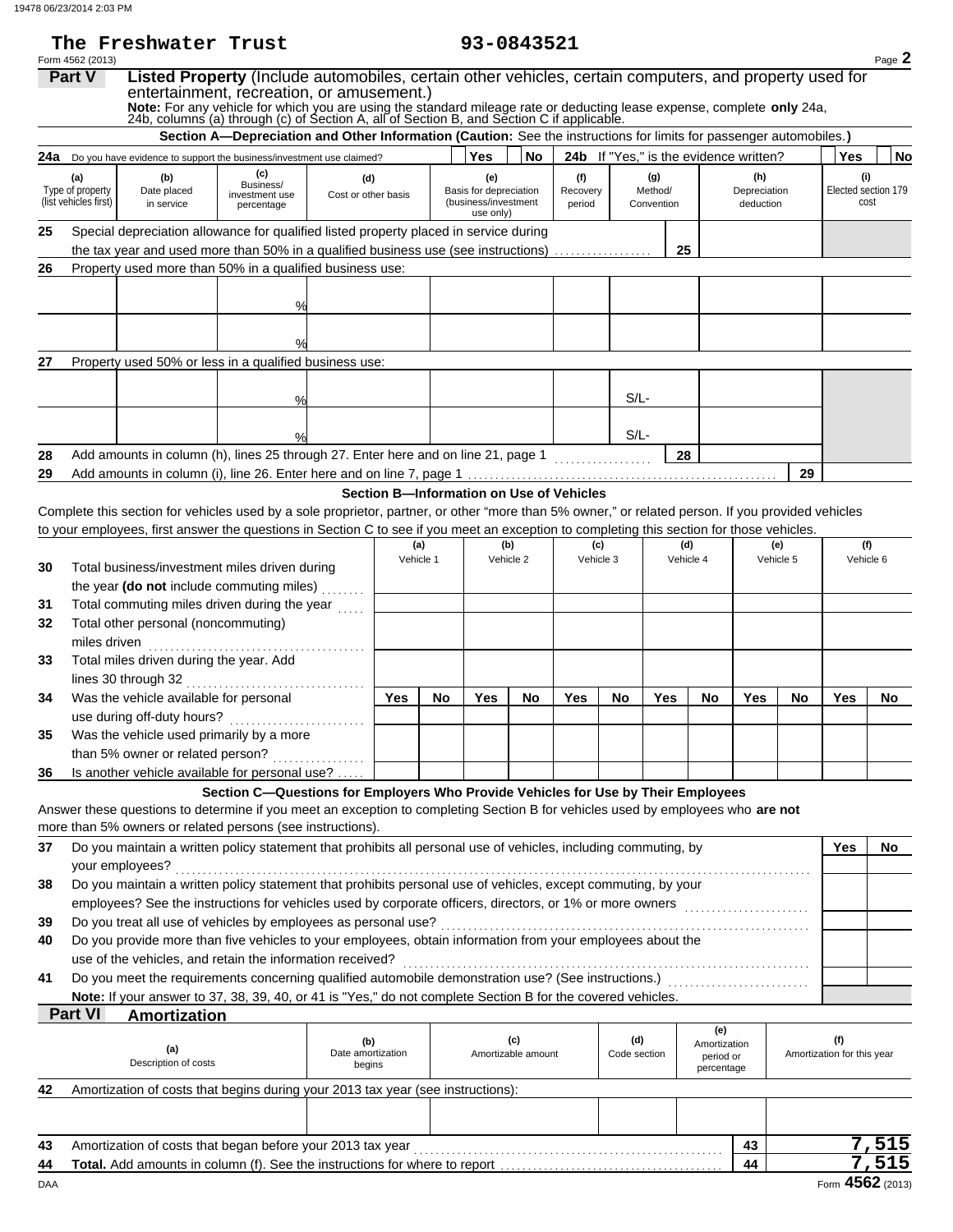| Form |                                                                                                                                                                                                                                                                                                                                                                                                                                                                                         |                                                                                                                                                     | <b>Charitable Activities Section</b> |                                                                 | For Accounting Periods Beginning in:                                                                           |                                                  |
|------|-----------------------------------------------------------------------------------------------------------------------------------------------------------------------------------------------------------------------------------------------------------------------------------------------------------------------------------------------------------------------------------------------------------------------------------------------------------------------------------------|-----------------------------------------------------------------------------------------------------------------------------------------------------|--------------------------------------|-----------------------------------------------------------------|----------------------------------------------------------------------------------------------------------------|--------------------------------------------------|
|      | CT-12                                                                                                                                                                                                                                                                                                                                                                                                                                                                                   |                                                                                                                                                     | Oregon Department of Justice         |                                                                 |                                                                                                                |                                                  |
|      | <b>For Oregon Charities</b>                                                                                                                                                                                                                                                                                                                                                                                                                                                             | 1515 SW 5th Avenue, Suite 410<br>Portland, OR 97201-5451<br>Email: charitable.activities@doj.state.or.us FAX<br>Website: http://www.doj.state.or.us |                                      | VOICE (971) 673-1880<br>TTY<br>(800) 735-2900<br>(971) 673-1882 |                                                                                                                | 2013                                             |
|      | <b>General Information</b><br>Section I.                                                                                                                                                                                                                                                                                                                                                                                                                                                |                                                                                                                                                     |                                      |                                                                 |                                                                                                                |                                                  |
| 1.   |                                                                                                                                                                                                                                                                                                                                                                                                                                                                                         |                                                                                                                                                     |                                      |                                                                 | Cross Through Incorrect Items and Correct Here:<br>(See instructions for change of name or accounting period.) |                                                  |
|      |                                                                                                                                                                                                                                                                                                                                                                                                                                                                                         |                                                                                                                                                     | Registration #: 13671                |                                                                 |                                                                                                                |                                                  |
|      |                                                                                                                                                                                                                                                                                                                                                                                                                                                                                         |                                                                                                                                                     |                                      | Organization Name: The Freshwater Trust                         |                                                                                                                |                                                  |
|      |                                                                                                                                                                                                                                                                                                                                                                                                                                                                                         |                                                                                                                                                     |                                      | Address: 65 SW Yamhill Street, Suite 200                        |                                                                                                                |                                                  |
|      |                                                                                                                                                                                                                                                                                                                                                                                                                                                                                         |                                                                                                                                                     |                                      | City, State, Zip: Portland, OR 97204                            |                                                                                                                |                                                  |
|      |                                                                                                                                                                                                                                                                                                                                                                                                                                                                                         |                                                                                                                                                     | Phone: 503.222.9091                  | Email: kenny@thefreshwatertrust.org                             | Fax: 503.222.9187<br>Period Beginning: 01 / 01 / 2013  Period Ending: 12 / 31 / 2013                           | Amended<br>Report?                               |
| 2.   | Did a certified public accountant audit your financial records? - If yes, attach a copy of the auditor's report, financial statements,<br>accompanying notes, schedules, or other documents supplementing the report or financial statements.                                                                                                                                                                                                                                           |                                                                                                                                                     |                                      |                                                                 |                                                                                                                | $\sqrt{\frac{1}{1}}$ Yes $\sqrt{\frac{1}{1}}$ No |
| 3.   | Is the organization a party to a contract involving person-to-person, advertising, vending machine or telephone fund-raising in<br>Oregon?                                                                                                                                                                                                                                                                                                                                              |                                                                                                                                                     |                                      |                                                                 |                                                                                                                | Yes $\sqrt{\phantom{a}}$ No                      |
|      | If yes, write the name of the fund-raising firm(s) who conducts the campaign(s):                                                                                                                                                                                                                                                                                                                                                                                                        |                                                                                                                                                     |                                      |                                                                 |                                                                                                                |                                                  |
| 4.   | Has the organization or any of its officers, directors, trustees, or key employees ever signed a voluntary agreement with any<br>government agency, such as a state attorney general, secretary of state, or local district attorney, or been a party to legal action<br>in any court or administrative agency regarding charitable solicitation, administration, management, or fiduciary practices? If<br>yes, attach explanation of each such agreement or action. See instructions. |                                                                                                                                                     |                                      |                                                                 |                                                                                                                | $\sqrt{}$ Yes $\sqrt{}$ No                       |
| 5.   | During this reporting period, did the organization amend its articles of incorporation, bylaws, or trust documents, OR did the<br>organization receive a determination letter from the Internal Revenue Service relating to its tax-exempt status? If yes, attach a<br>copy of the amended document or letter.                                                                                                                                                                          |                                                                                                                                                     |                                      |                                                                 |                                                                                                                | $\sqrt{}$ Yes $\sqrt{}$ No                       |
| 6.   | Is the organization ceasing operations and is this the final report? (If yes, see instructions on how to close your registration.)                                                                                                                                                                                                                                                                                                                                                      |                                                                                                                                                     |                                      |                                                                 |                                                                                                                | $\bigcap$ Yes $\bigtriangledown$ No              |
| 7.   | Provide contact information for the person responsible for retaining the organization's records.                                                                                                                                                                                                                                                                                                                                                                                        |                                                                                                                                                     |                                      |                                                                 |                                                                                                                |                                                  |
|      | Name                                                                                                                                                                                                                                                                                                                                                                                                                                                                                    | Position                                                                                                                                            | Phone                                |                                                                 | Mailing Address & Email Address                                                                                |                                                  |
|      | Kenny Weiner                                                                                                                                                                                                                                                                                                                                                                                                                                                                            | <b>Finance Director</b>                                                                                                                             | 503.222.9090                         | 65 SW Yamhill Street, Suite 200<br>Portland, OR 97204           |                                                                                                                |                                                  |
| 8.   | List of Officers, Directors, Trustees and Key Employees - List each person who held one of these positions at any time during the year even if they did<br>not receive compensation. Attach additional sheets if necessary. If an attached IRS form includes substantially the same compensation information,<br>the phrase "See IRS Form" may be entered in lieu of completing that section. (Oregon law requires a minimum of three directors.)                                       |                                                                                                                                                     |                                      |                                                                 |                                                                                                                |                                                  |
|      | (A) Name, mailing address, daytime phone number<br>$(B)$ Title &<br>and email address<br>average weekly<br>hours devoted to<br>position                                                                                                                                                                                                                                                                                                                                                 |                                                                                                                                                     |                                      |                                                                 |                                                                                                                |                                                  |
|      | Name:<br>See attached IRS schedule<br>Address:                                                                                                                                                                                                                                                                                                                                                                                                                                          |                                                                                                                                                     |                                      |                                                                 |                                                                                                                |                                                  |
|      | Phone:                                                                                                                                                                                                                                                                                                                                                                                                                                                                                  |                                                                                                                                                     |                                      |                                                                 |                                                                                                                |                                                  |
|      | Email:                                                                                                                                                                                                                                                                                                                                                                                                                                                                                  |                                                                                                                                                     |                                      |                                                                 |                                                                                                                |                                                  |
|      | Name:<br>Address:                                                                                                                                                                                                                                                                                                                                                                                                                                                                       |                                                                                                                                                     |                                      |                                                                 |                                                                                                                |                                                  |
|      | Phone:                                                                                                                                                                                                                                                                                                                                                                                                                                                                                  |                                                                                                                                                     |                                      |                                                                 |                                                                                                                |                                                  |
|      | Email:                                                                                                                                                                                                                                                                                                                                                                                                                                                                                  |                                                                                                                                                     |                                      |                                                                 |                                                                                                                |                                                  |
|      | Name:<br>Address:                                                                                                                                                                                                                                                                                                                                                                                                                                                                       |                                                                                                                                                     |                                      |                                                                 |                                                                                                                |                                                  |
|      | Phone:                                                                                                                                                                                                                                                                                                                                                                                                                                                                                  |                                                                                                                                                     |                                      |                                                                 |                                                                                                                |                                                  |
|      | Email:                                                                                                                                                                                                                                                                                                                                                                                                                                                                                  |                                                                                                                                                     |                                      |                                                                 |                                                                                                                |                                                  |
|      |                                                                                                                                                                                                                                                                                                                                                                                                                                                                                         |                                                                                                                                                     |                                      |                                                                 |                                                                                                                |                                                  |